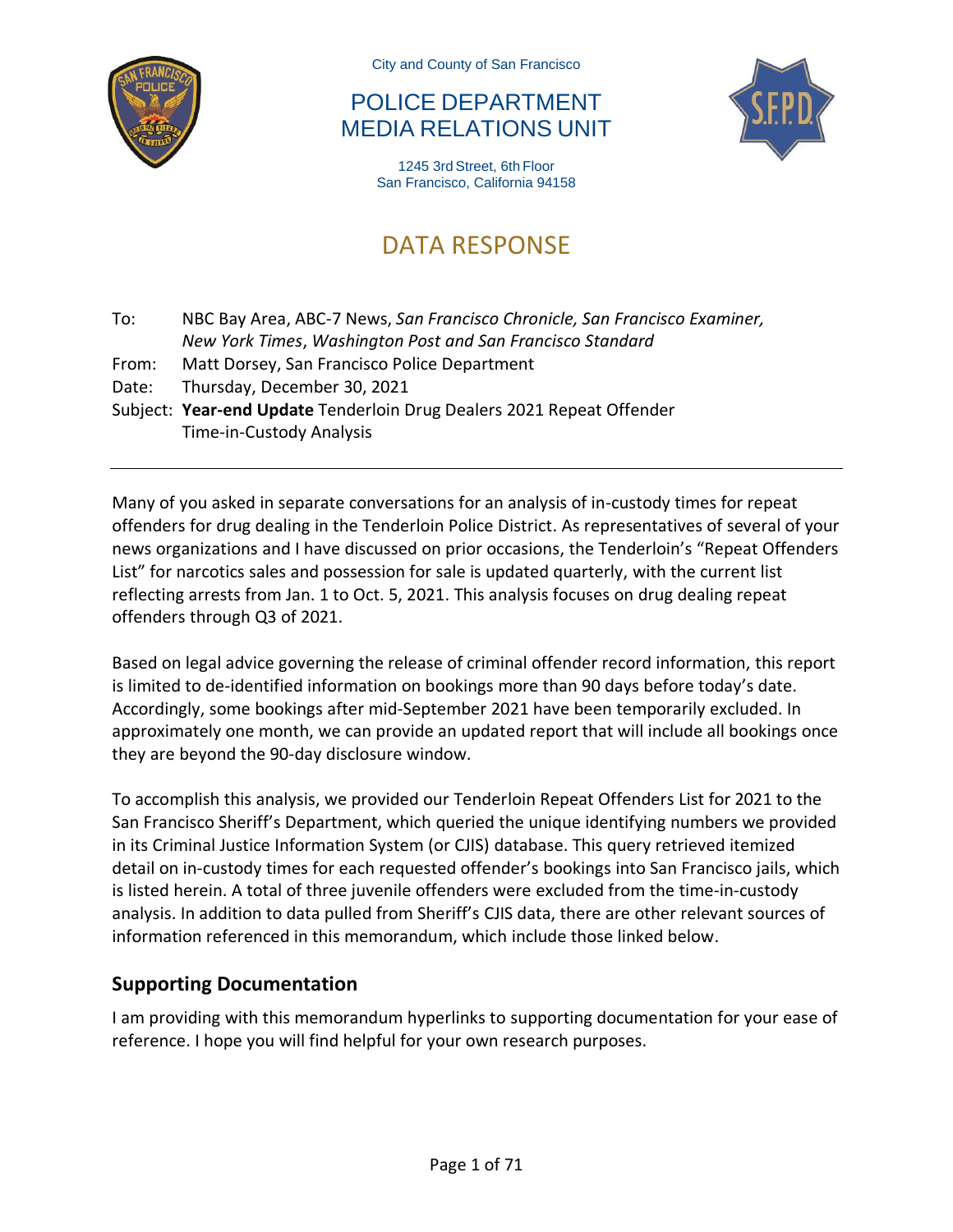



**UPDATE:** Thursday, December 30, 2021 **Page 2 of 71** Page 2 of 71

- **[TL Repeat Offender Bookings TIC Data Redacted.xlsx](https://1drv.ms/x/s!ArAQGlv8Df5nlwc41KPyMRaLIoSU?e=Q5cyee)** is a Microsoft Excel file containing deidentified data for each booking for all 65 Tenderloin drug dealing repeat offenders. The booking data is current through mid-September 2021. Fentanyl seizure data is current through Dec. 26, 2021, reflecting a 52-week period that concludes 2021.
- **[Co. J Unique Drug Dealers 2021 to Oct. 5\\_Redacted.pdf](https://1drv.ms/b/s!ArAQGlv8Df5nlmJ0D8fZOYfZ0VfP?e=AyFQpe)** is an Adobe Acrobat PDF of all Tenderloin drug dealer arrests for the first three quarters of 2021, redacting all names. Note this includes three juveniles excluded from the data analysis.
- **[Co. J Unique Drug Dealers 2021 to Oct. 5 -](https://1drv.ms/b/s!ArAQGlv8Df5nlmbT1kKSeUPkf4gi?e=rXxiBI) top 17 Fentanyl\_Redacted.pdf** is an Adobe Acrobat PDF of the top 17 Tenderloin drug dealing arrestees for through Q3 2021, redacting all names. Note this includes one juvenile excluded from the data analysis.
- **TL 2020 - [Total Narcotics Seized.pdf](https://1drv.ms/b/s!ArAQGlv8Df5nlmSNTjhZuDJfZA7l?e=Flkhex)** is an Adobe Acrobat PDF spreadsheet of drug and cash seizures for the year. Although reported totals account for the complete calendar year, not all weeks are itemized.
- **TL 2021 - Total [Narcotics Seized Week 1-52.pdf](https://1drv.ms/b/s!ArAQGlv8Df5nlwuo_h1Uusl2f9_Z?e=vBVBy8)** is an Adobe Acrobat PDF spreadsheet of drug and cash seizures for the year. Reported totals reflect 52 weeks of the calendar year, for the week ending Dec. 26, 2021. All weeks are itemized.
- **2021-12 [OCME Overdose Report.pdf](https://sf.gov/sites/default/files/2021-12/2021%2012_OCME%20Overdose%20Report.pdf)** is an Adobe Acrobat PDF from the S.F. Office of the Chief Medical Examiner's Accidental Overdose Report, from Jan. 2020 to Nov. 2021 (Dec. 15, 2021), which contains data on overdose fatalities and fentanyl's impact on them.
- **[SF Street-Level Drug Dealing Task Force Report \(June 30 2021\).pdf](https://1drv.ms/b/s!ArAQGlv8Df5nlmWEF9cQEChML4_R?e=g9sQee)** is an Adobe Acrobat PDF of the final report of the San Francisco Street-Level Drug Dealing Task Force convened by the Board of Supervisors in late 2020 (BOS File No 200913, Nov. 9, 2020).

#### **Highlights from SFPD Data**

The Tenderloin Police District, which is the City's epicenter of narcotics-related crime and accounts for the large majority of drug dealing arrests in San Francisco, keeps meticulous and locally generated data on drug arrests and seizures or drugs and cash. For this reason, Tenderloin's Drug Dealing Repeat Offenders List forms the basis of this analysis.

• Through the first nine months of calendar year 2021, there were **426 arrests** of **337 unique arrestees** (adult and juvenile) for narcotics sales and possession for sale incidents in SFPD's Tenderloin Police District.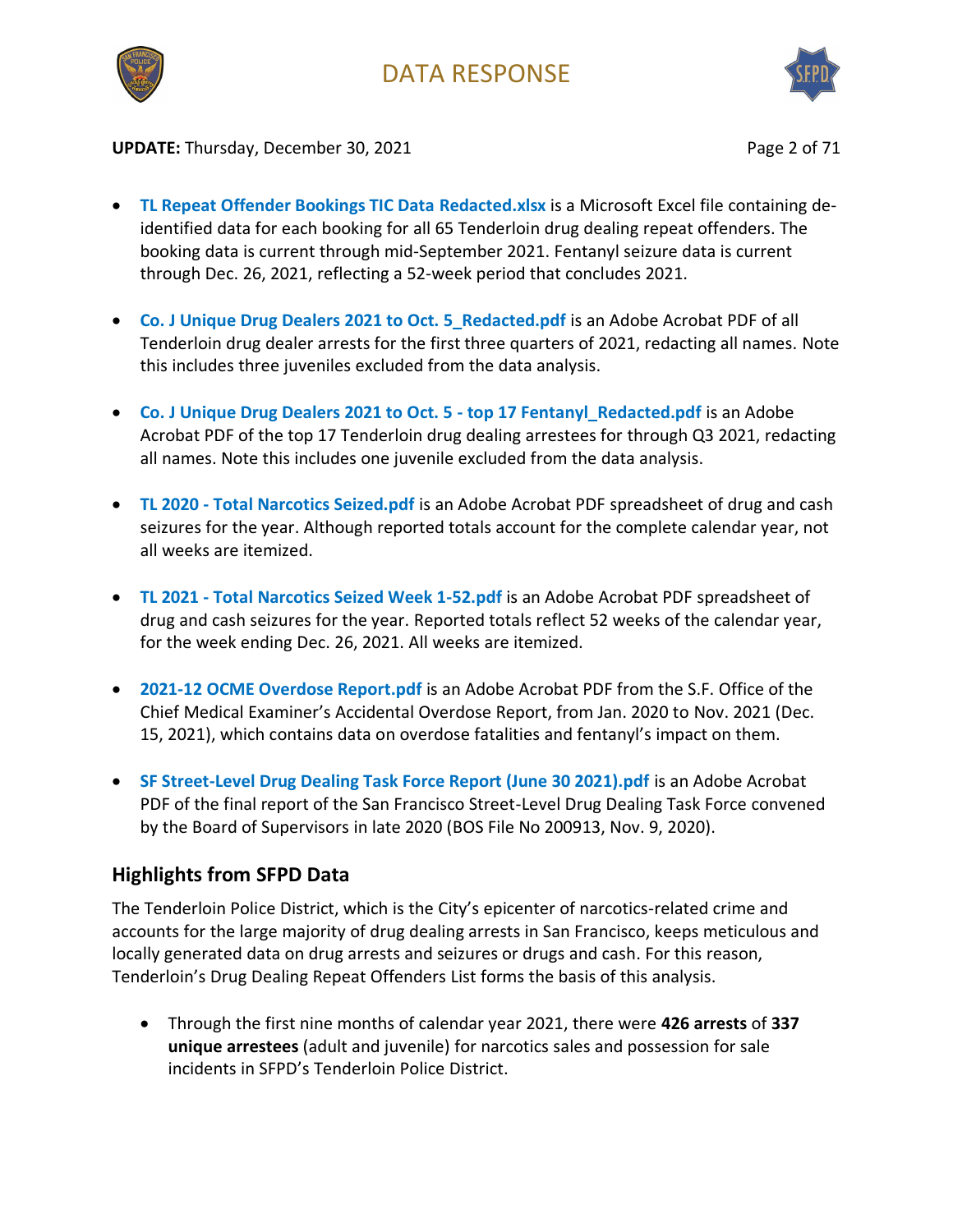



**UPDATE:** Thursday, December 30, 2021 **Page 3 of 71** Page 3 of 71

- Among these, **65 adult arrestees** were arrested **more than once** for the same crime in the same neighborhood during the same nine-month period. The Tenderloin Repeat Offenders List for 2021 comprises these 65 adult arrestees.
- Among these repeat offenders, **16 adult arrestees** were arrested **more than twice** for the same crime in the same neighborhood during the same nine-month period.
- And among these repeat offenders, **four adult arrestees** were arrested **four times** for the same crime in the same neighborhood during the same nine-month period.

#### **'The Most Dangerous Illegal Drug in America'**

Because data fields queried for this analysis don't include amounts and kinds of drugs seized, these need to be tallied manually from incident report narratives. To get a reliable baseline percentage, I asked the Tenderloin Police District's narcotics data analyst to provide me a data sampling of how many drug dealers were arrested for selling what Rand Corporation has described as the "most dangerous illegal drug in America."<sup>1</sup>

The analyst chose the 16 most prolific repeat offenders, which for purposes of fentanyl sales in 2021 is broadly representative of the entire list.

- Among the **16** most frequent adult drug dealing offenders who were arrested three or more times in the first three quarters of 2021 in the Tenderloin, **14** were selling fentanyl — or **87.5 percent**.
- Among the **52 arrests** of the 16 most frequent adult drug dealing offenders in the first three quarters of 2021, **36 involved fentanyl** — or **69 percent**.

Anecdotally, I am informed that the given the increasingly high prevalence of fentanyl in recent years, the absence of by Tenderloin repeat offenders for drug dealing more likely reflects dealers who sold out of fentanyl prior to their arrest than dealers who choose not to sell it.

#### **Lethality of Fentanyl**

Several journalists requesting this memo expressed interest in documentation on the lethality of fentanyl. While RAND Review's characterization of the relative lethality of fentanyl is qualitative, the most widely accepted *quantitative* characterization can be found in the medical

<sup>1</sup> "Fentanyl: The Most Dangerous Illegal Drug in America" Doug Irving, RAND Review, Jan. 13, 2020: <https://www.rand.org/blog/rand-review/2020/01/fentanyl-the-most-dangerous-illegal-drug-in-america.html>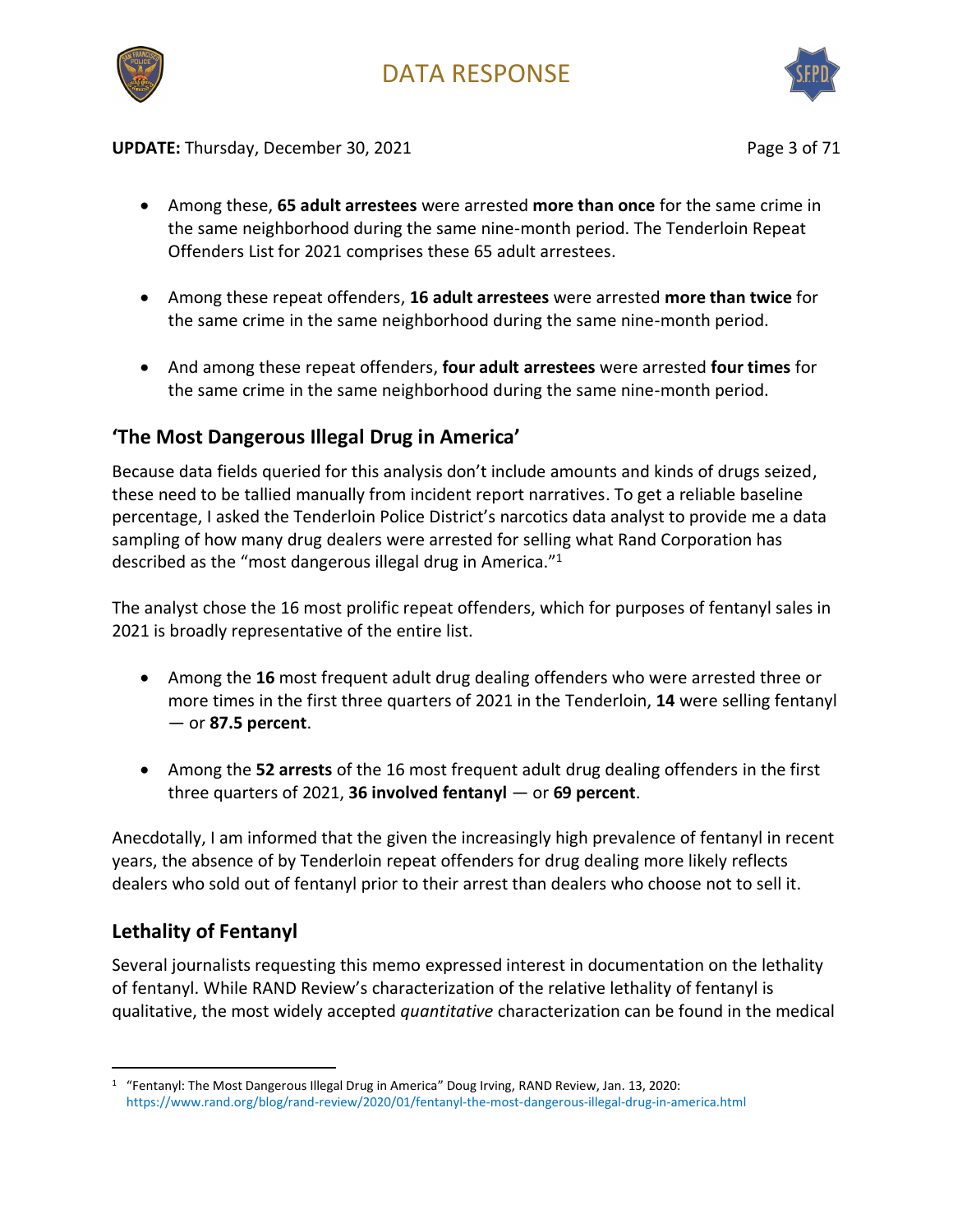

**UPDATE:** Thursday, December 30, 2021 **Page 4 of 71** Page 4 of 71

reference resource, Clarke's Analysis of Drugs and Poisons,<sup>2</sup> provided to us by the OCME staff, which reports of fentanyl that its "estimated minimum lethal dose is 2 mg."

According to the Office of the Chief Medical Examiner's Accidental Overdose Report dated Dec. 15, 2021, fentanyl has had an outsized impact on drug OD fatalities in San Francisco. It accounts for nearly three quarters of drug overdose deaths citywide, which are themselves at historically unprecedented levels  $-$  outpacing the lethality of COVID-19 by a rate of nearly 2-to-1.<sup>3</sup>



It bears repeating that the amount of deadly fentanyl flooding San Francisco streets in the past year has also been unprecedented. In 2020, Tenderloin police seized 5.449 kilos of fentanyl for the year. In 2021 — measuring 52 weeks through the week ending Dec. 26 — Tenderloin police officers' seizures of fentanyl in that one police district surpassed 2020 by nearly five-fold, with a year-end haul that now exceeds 25.5 kilos.

<sup>2</sup> Kapp RW. [Clarke's Analysis of Drugs and Poisons, 3rd edition](https://documentcloud.adobe.com/link/track?uri=urn:aaid:scds:US:22f882cf-2530-4d2c-99f8-6360582c9272), edited by Anthony C. Moffat, M. David Osselton, and Brian Widdop Publisher: Pharmaceutical Press: London. 2004. doi:10.1080/10915810500527093

<sup>&</sup>lt;sup>3</sup> Source: COVID-19 cases and deaths in San Francisco, including new cases and cumulative totals, accessed on Dec. 16, 2021, with cumulative COVID-19 deaths as of Dec. 11, 2021 in San Francisco at 680.<https://sf.gov/data/covid-19-cases-and-deaths>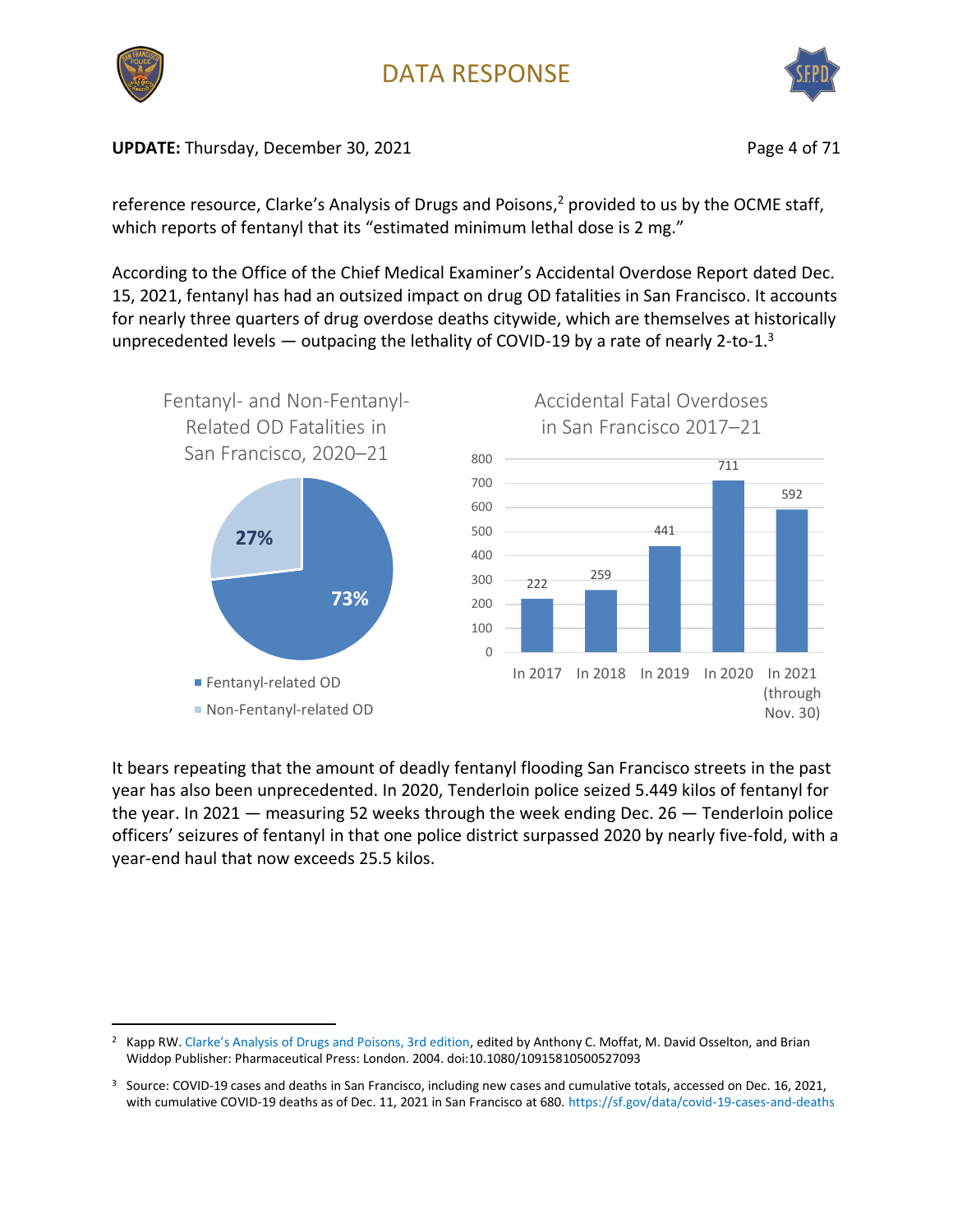



#### **UPDATE:** Thursday, December 30, 2021 **Page 5 of 71** Page 5 of 71



TL Fentanyl Seizures in Kilos

#### **Policy Recommendations**

Several journalists requesting this memo asked if I was aware of changes being contemplated by City policymakers regarding the increasingly deadly phenomenon of fentanyl in San Francisco, and I have provided herein a link to the final report of the San Francisco Street-Level Drug Dealing Task Force, which the Board of Supervisors convened in late 2020 (BOS File No 200913, Nov. 9, 2020).

One recommendation that earned plurality support was one to make "an enforcement priority to focus on certain types of dealers (e.g., those selling bags of fentanyl, those using holders.)"

Illegally produced fentanyl is a major factor in the skyrocketing overdose death rate in SF. Unlike many parts of the country, SF has a separate market for fentanyl and the dealers know they are selling those bags of fentanyl. One suggestion was to make these dealers an enforcement priority for the police and prosecutors. There was also a call for making it a priority to go after dealers who are exploiting D6 residents and having them hold drugs, money, and/or weapons.

(A Report from the San Francisco Street-Level Drug Dealing Task Force, June 30, 2021)

#### **Time-in-Custody Comparisons**

Several journalists requesting this memo asked for comparative time-in-custody averages under the current district attorney, who assumed office on Jan. 8, 2020, and prior district attorneys. Averages from the accompanying Microsoft Excel file, "TL Repeat Offender Bookings TIC Data Redacted.xlsx," vary slightly due to bookings within the 90-day disclosure window that are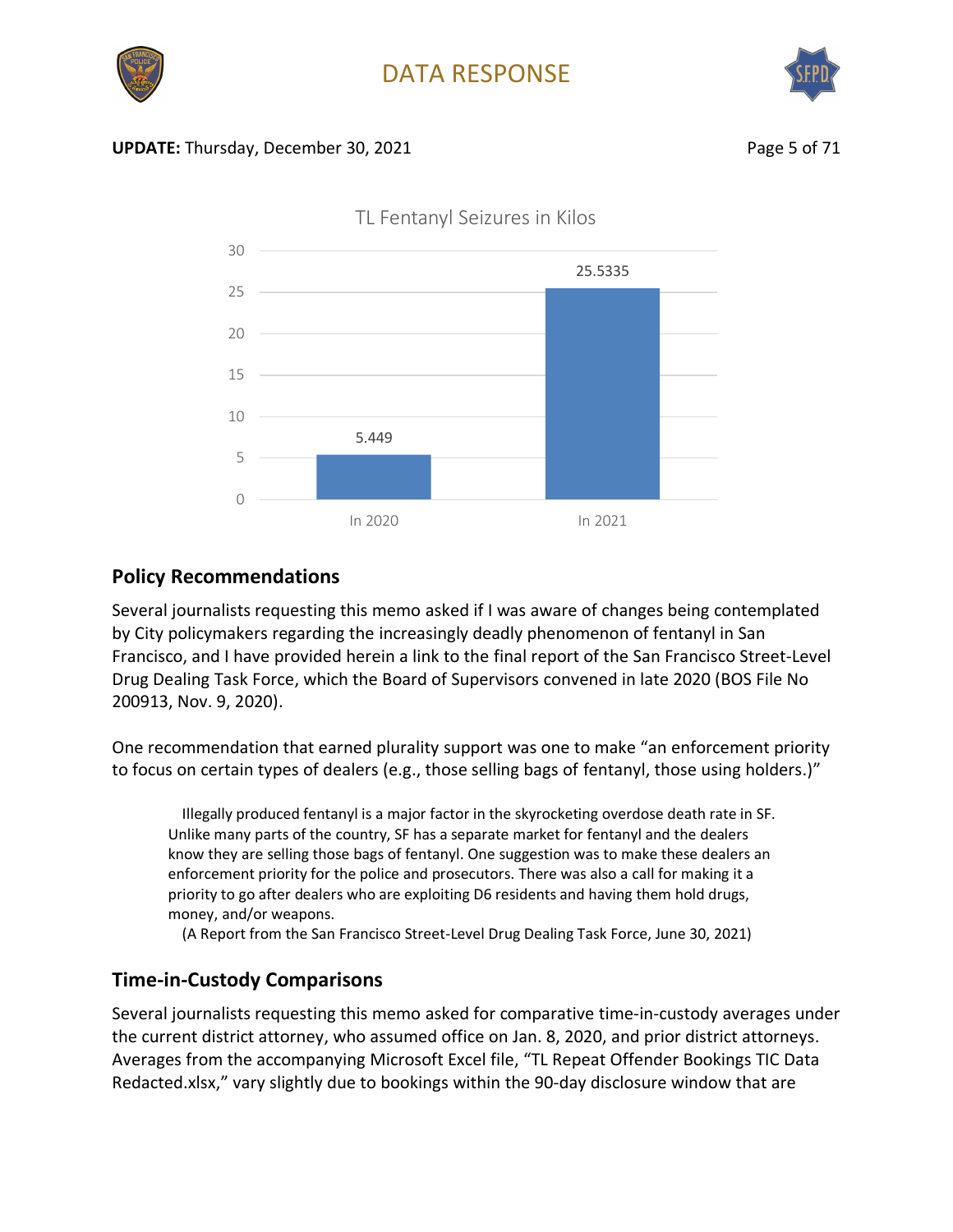



**UPDATE:** Thursday, December 30, 2021 **Page 6 of 71** Page 6 of 71

being temporarily withheld. The actual TIC post-Jan. 2020 average (averaging days excluded) is 5.473966308 days. The replicable total based on reportable data is 5.638901462 days.

- Average time in custody for Tenderloin drug dealing repeat offenders booked before Jan. 8, 2020: **17 days, 22 hours and 44 minutes** (or 17.9474 days)
- Average time in custody for Tenderloin drug dealing repeat offenders booked after Jan. 8, 2020: **5 days, 11 hours and 22 minutes** (or 5.473966308)



Days in Custody Data Comparison

#### **Highlights from Sheriff's Department's Time-In-Custody Data**

The following documents in-custody times for the top 65 most prolific drug-dealing offenders in the Tenderloin for calendar year 2021 alone. Time-in-custody data reflects all arrests, which may (or may not) include:

- Bookings in earlier years;
- Bookings from arrests in other police districts apart from the Tenderloin; and
- Bookings from arrests for other crimes (including some violent crimes) apart from narcotics sales and possession for sale.

As explained earlier, some bookings after Sept. 16, 2021 have been temporarily excluded from this report.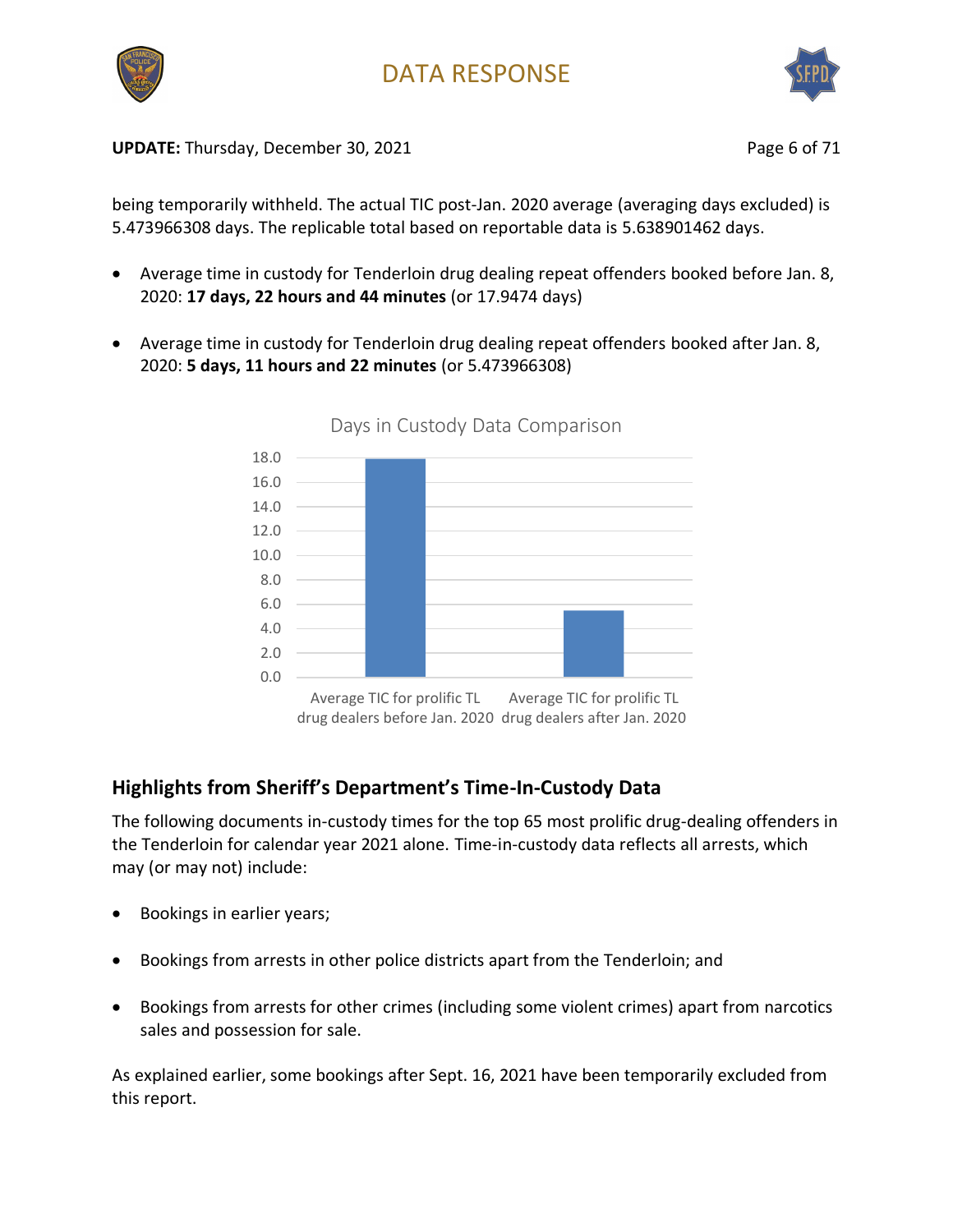



UPDATE: Thursday, December 30, 2021 and the same of 21 and 2012 and 2012 and 2012 and 2012 and 2012 and 2012 and 201

- Repeat offender #1 Tenderloin drug dealing arrests since Jan. 1, 2021: **4**
- Repeat offender #1 citywide bookings count since Jan. 2019: **17**
- Repeat offender #1 time-in-custody average (decimal): **16.39129766**
- Repeat offender #1 time-in-custody average (D/H/M): **16 days, 9 hours and 23 minutes**

| <b>BOOKING NO./OFFENDER NO.</b> | <b>BOOKING DATE</b> | <b>RELEASE DATE</b> | <b>TIC DAYS</b> | TIC DD-HH-MM   |
|---------------------------------|---------------------|---------------------|-----------------|----------------|
| Repeat offender #1<br>1.        | 01/11/19            | 01/11/19            | 0.130011574     | 00-03-07       |
| Repeat offender #1<br>2.        | 01/14/19            | 01/15/19            | 0.778252315     | 00-18-40       |
| Repeat offender #1<br>3.        | 02/06/19            | 02/08/19            | 1.742453704     | 01-17-49       |
| Repeat offender #1<br>4.        | 02/12/19            | 02/15/19            | 2.658854167     | $02 - 15 - 48$ |
| Repeat offender #1<br>5.        | 02/20/19            | 02/23/19            | 2.529027778     | $02 - 12 - 41$ |
| Repeat offender #1<br>6.        | 02/27/19            | 03/02/19            | 2.773159722     | $02 - 18 - 33$ |
| 7.<br>Repeat offender #1        | 03/25/19            | 05/10/19            | 46.31428241     | 15-07-32       |
| Repeat offender #1<br>8.        | 06/14/19            | 07/10/19            | 26.13648148     | 26-03-16       |
| Repeat offender #1<br>9.        | 07/14/19            | 07/30/19            | 16.41447917     | 16-09-56       |
| 10. Repeat offender #1          | 10/03/19            | 10/11/19            | 8.027835648     | 08-00-40       |
| 11. Repeat offender #1          | 12/08/19            | 12/12/19            | 4.049456019     | $04 - 01 - 11$ |
| 12. Repeat offender #1          | 02/06/20            | 03/03/20            | 26.22792824     | 26-05-28       |
| 13. Repeat offender #1          | 10/25/20            | 01/20/21            | 86.57947917     | 86-13-54       |
| 14. Repeat offender #1          | 04/02/21            | 04/15/21            | 13.2708912      | 13-06-30       |
| 15. Repeat offender #1          | 05/20/21            | 06/04/21            | 15.39740741     | 15-09-32       |
| 16. Repeat offender #1          | 06/10/21            | 06/11/21            | 1.717800926     | $01 - 17 - 13$ |
| 17. Repeat offender #1          | 08/28/21            | 09/21/21            | 23.90425926     | 23-21-42       |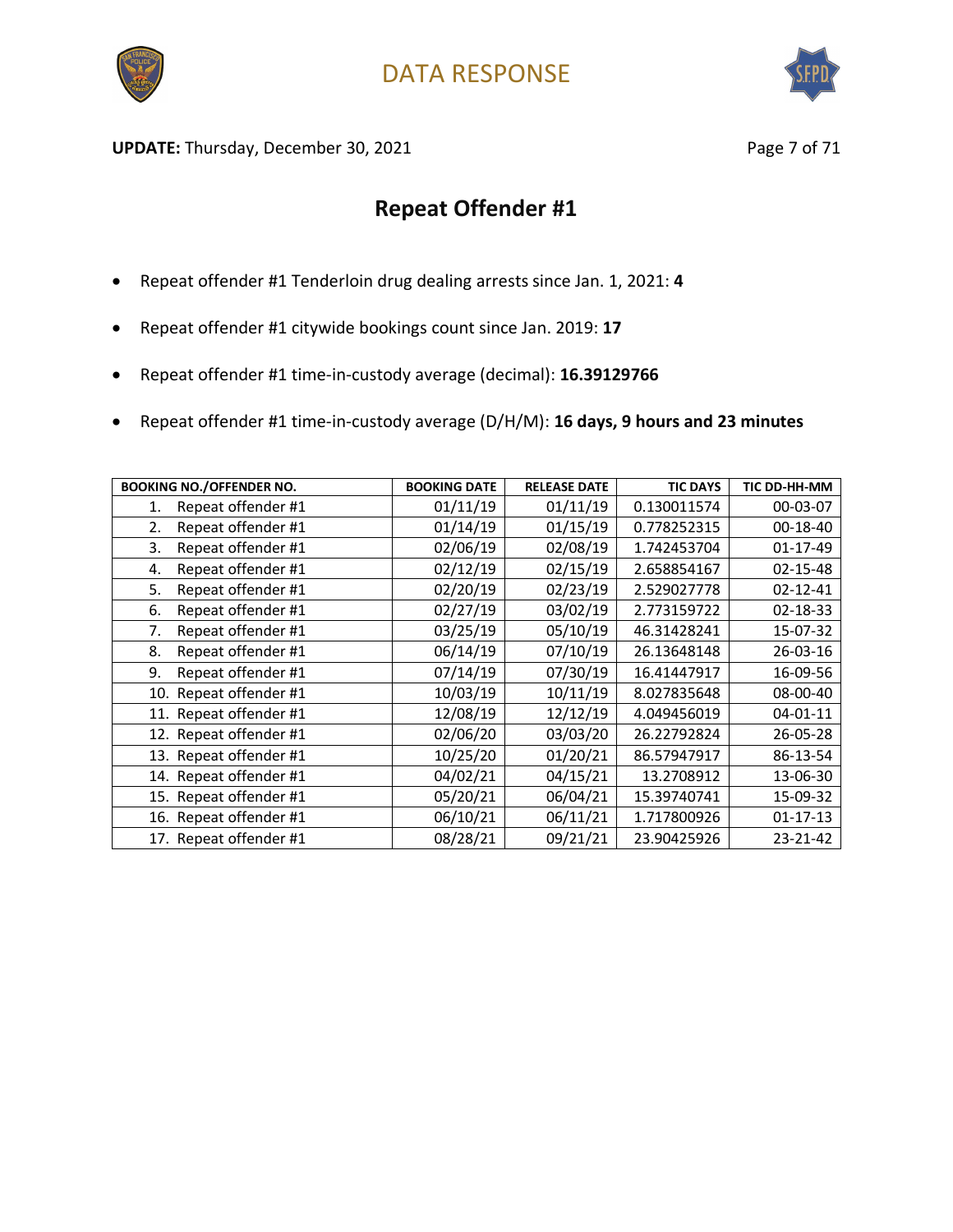



UPDATE: Thursday, December 30, 2021 and the same page 8 of 71

- Repeat offender #2 Tenderloin drug dealing arrests since Jan. 1, 2021: **4**
- Repeat offender #2 citywide bookings count since June 2020: **6**
- Repeat offender #2 time-in-custody average (decimal): **4.310315807**
- Repeat offender #2 time-in-custody average (D/H/M): **4 days, 7 hours and 26 minutes**

| <b>BOOKING NO./OFFENDER NO.</b> | <b>BOOKING DATE</b> | <b>RELEASE DATE</b> | <b>TIC DAYS</b> | TIC D-H-M      |
|---------------------------------|---------------------|---------------------|-----------------|----------------|
| Repeat offender #2<br>1.        | 06/11/20            | 06/11/20            | 0.156111111     | 00-03-44       |
| Repeat offender #2              | 08/04/20            | 08/22/20            | 17.2175         | 17-05-13       |
| Repeat offender #2<br>3.        | 02/23/21            | 02/25/21            | 1.382291667     | $01-09-10$     |
| Repeat offender #2<br>4.        | 03/16/21            | 03/18/21            | 2.338391204     | 02-08-07       |
| Repeat offender #2<br>5.        | 06/22/21            | 06/24/21            | 2.151481481     | 02-03-38       |
| Repeat offender #2<br>6.        | 06/27/21            | 07/01/21            | 3.926435185     | $03 - 22 - 14$ |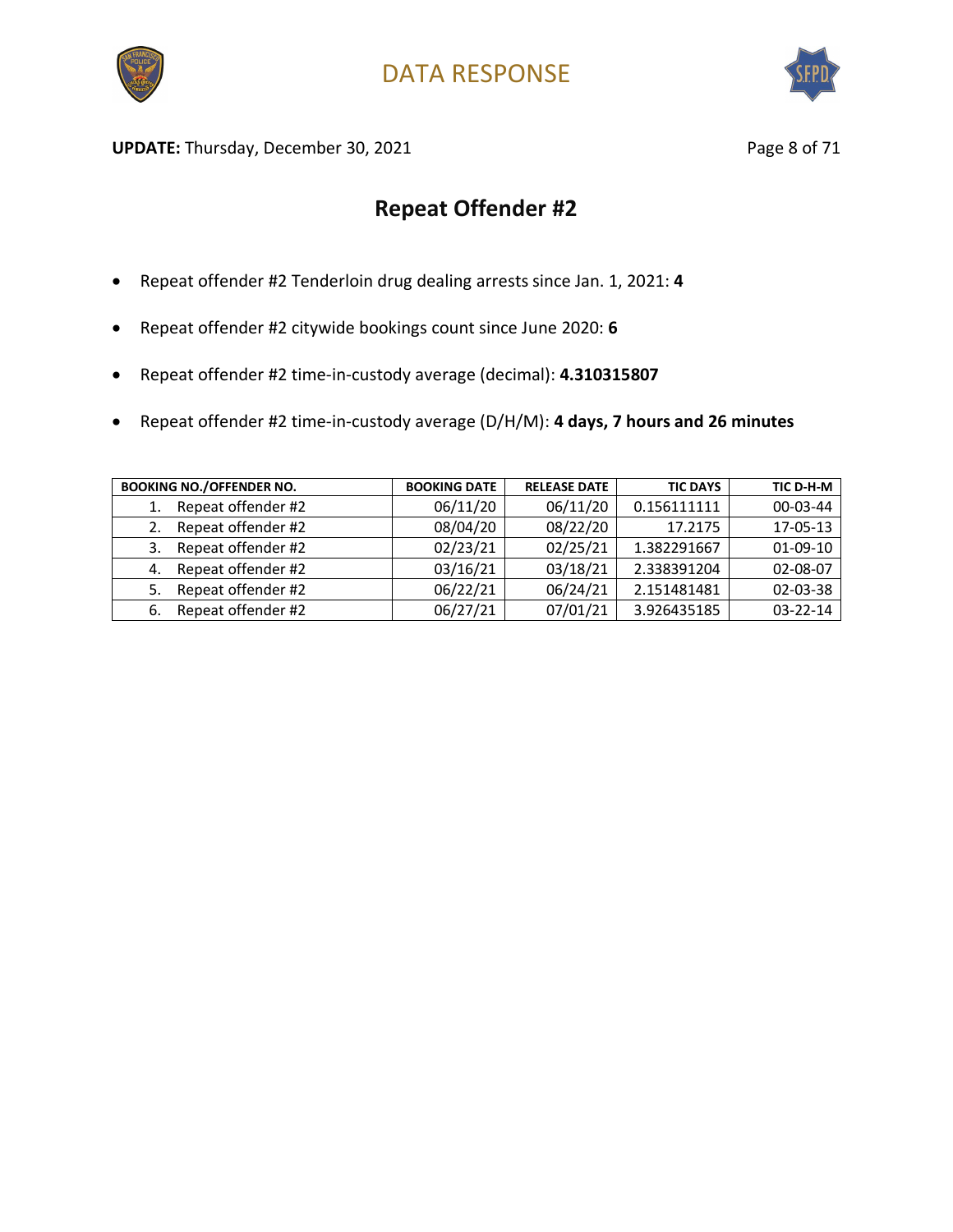



UPDATE: Thursday, December 30, 2021 and the same page 9 of 71

- Repeat offender #3 Tenderloin drug dealing arrests since Jan. 1, 2021: **4**
- Repeat offender #3 citywide bookings count since March 2010: **6**
- Repeat offender #3 time-in-custody average (decimal): **1.784978505**
- Repeat offender #3 time-in-custody average (D/H/M): **1 day, 18 hours and 50 minutes**

| <b>BOOKING NO./OFFENDER NO.</b> | <b>BOOKING DATE</b> | <b>RELEASE DATE</b> | <b>TIC DAYS</b> | TIC D-H-M      |
|---------------------------------|---------------------|---------------------|-----------------|----------------|
| Repeat offender #3              | 03/23/10            | 03/24/10            | 1.356041667     | 01-08-32       |
| Repeat offender #3              | 03/23/21            | 03/23/21            | 0.428217593     | $00-10-16$     |
| Repeat offender #3<br>3.        | 04/20/21            | 04/23/21            | 2.828842593     | $02 - 19 - 53$ |
| Repeat offender #3<br>4.        | 06/15/21            | 06/17/21            | 1.796828704     | $01-19-07$     |
| Repeat offender #3              | 07/07/21            | 07/10/21            | 2.795034722     | $02 - 19 - 04$ |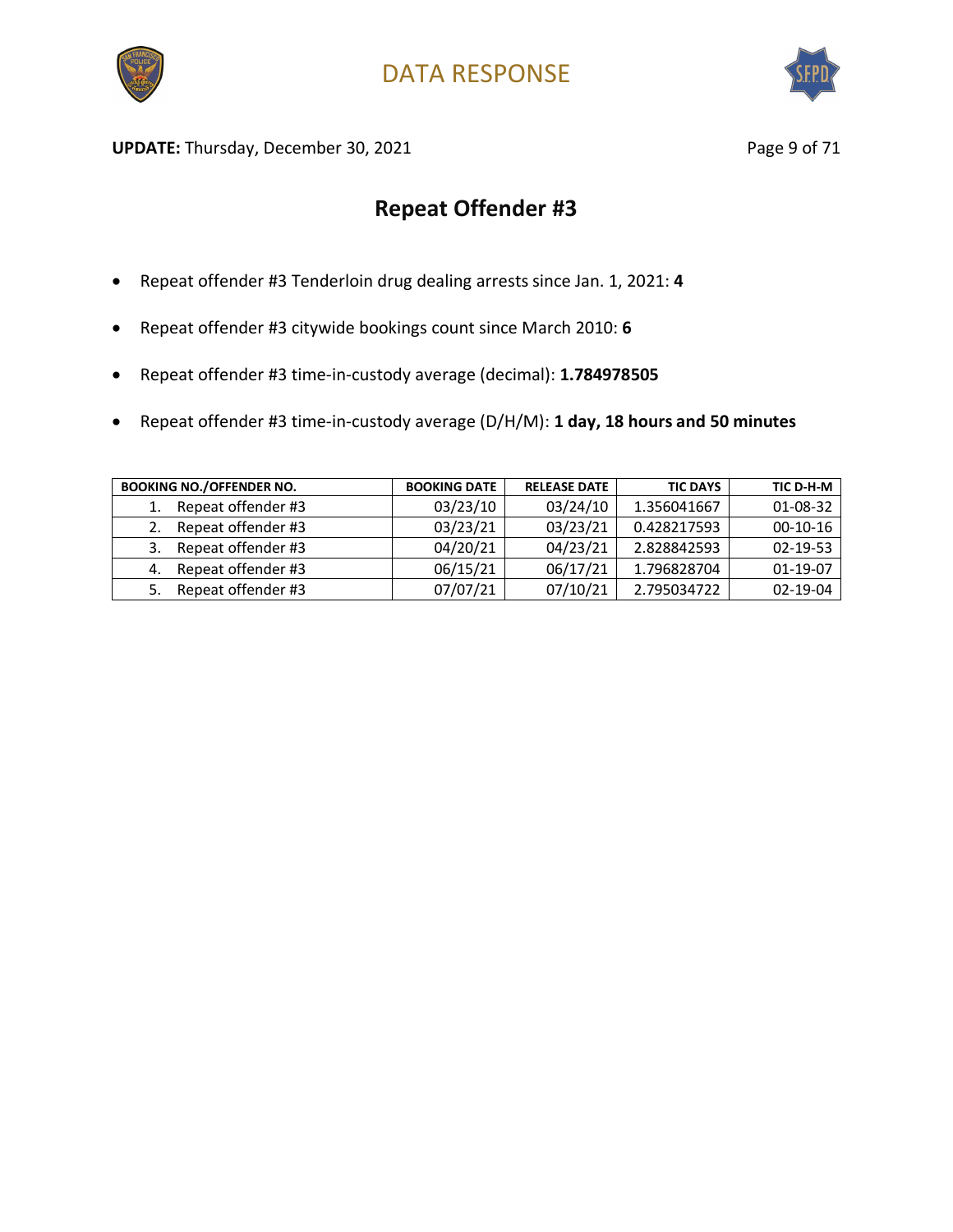



UPDATE: Thursday, December 30, 2021 and the same of 21 and 21 and 22 and 22 and 22 and 22 and 22 and 22 and 23 and 23 and 23 and 23 and 23 and 23 and 23 and 23 and 23 and 23 and 23 and 23 and 23 and 23 and 23 and 23 and 23

- Repeat offender #4 Tenderloin drug dealing arrests since Jan. 1, 2021: **4**
- Repeat offender #4 citywide bookings count since Feb. 2021: **4**
- Repeat offender #4 time-in-custody average (decimal): **2.424168981**
- Repeat offender #4 time-in-custody average (D/H/M): **2 days, 10 hours and 10 minutes**

| <b>BOOKING NO./OFFENDER NO.</b> | <b>BOOKING DATE</b> | <b>RELEASE DATE</b> | <b>TIC DAYS</b> | TIC D-H-M      |
|---------------------------------|---------------------|---------------------|-----------------|----------------|
| Repeat offender #4              | 02/05/21            | 02/06/21            | 0.864675926     | $00 - 20 - 45$ |
| Repeat offender #4              | 03/14/21            | 03/18/21            | 3.800219907     | $03 - 19 - 12$ |
| Repeat offender #4              | 06/24/21            | 06/28/21            | 4.181597222     | $04 - 04 - 21$ |
| Repeat offender #4              | 07/20/21            | 07/21/21            | 0.274351852     | 00-06-35       |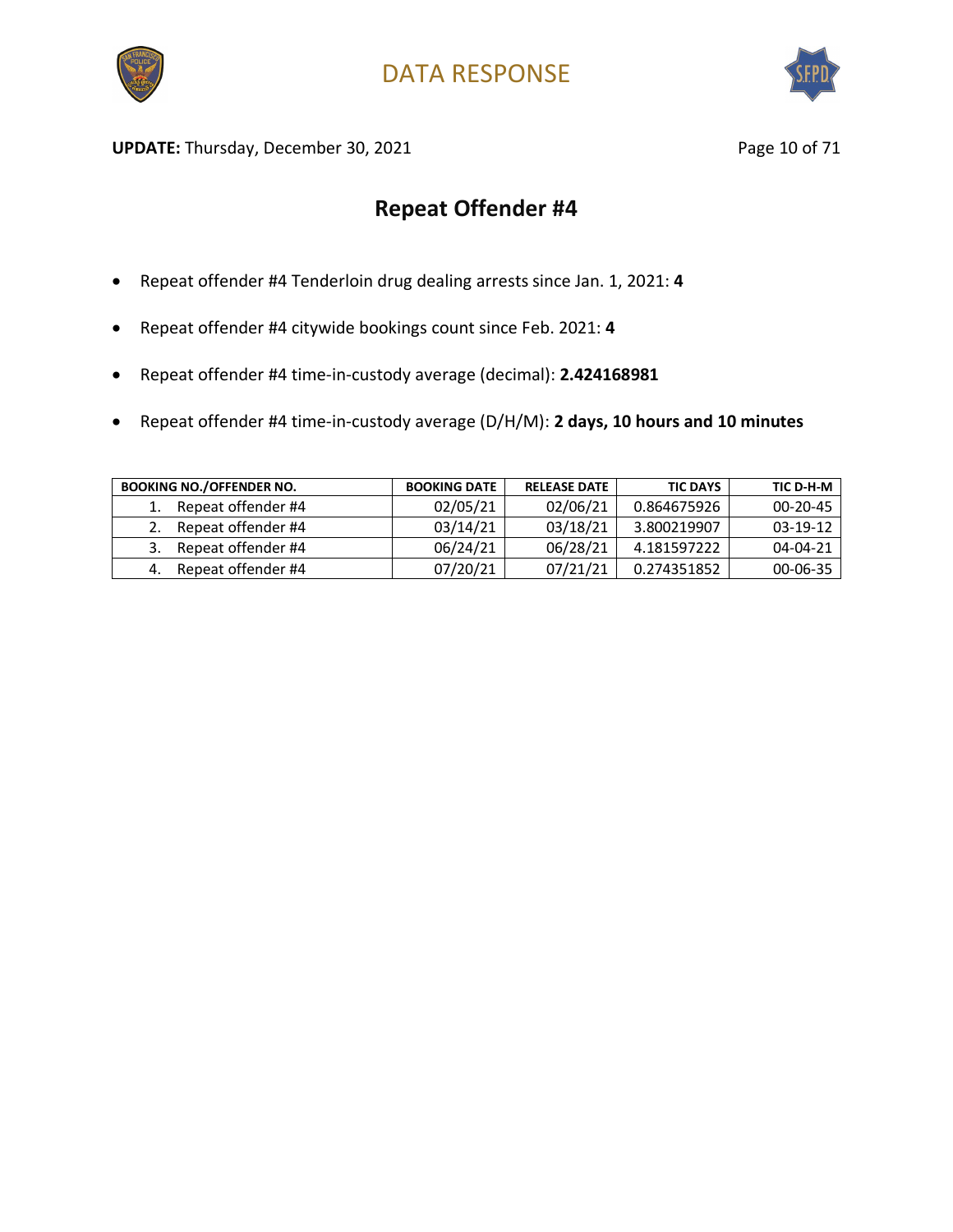



**UPDATE:** Thursday, December 30, 2021 **Page 11 of 71** Page 11 of 71

- Repeat offender #5 Tenderloin drug dealing arrests since Jan. 1, 2021: **3**
- Repeat offender #5 citywide bookings count since May. 2021: **4**
- Repeat offender #5 time-in-custody average (decimal): **5.289962963**
- Repeat offender #5 time-in-custody average (D/H/M): **5 days, 6 hours and 57 minutes**

| <b>BOOKING NO./OFFENDER NO.</b> | <b>BOOKING DATE</b> | <b>RELEASE DATE</b> | <b>TIC DAYS</b> | TIC D-H-M      |
|---------------------------------|---------------------|---------------------|-----------------|----------------|
| Repeat offender #5              | 05/05/21            | 05/05/21            | 0.266006944     | $00 - 06 - 23$ |
| Repeat offender #5              | 05/09/21            | 05/10/21            | 0.618541667     | $00-14-50$     |
| Repeat offender #5              | 07/29/21            | 08/04/21            | 5.73431713      | $05 - 17 - 37$ |
| Repeat offender #5              | 08/15/21            | 08/31/21            | 16.83094907     | 16-19-56       |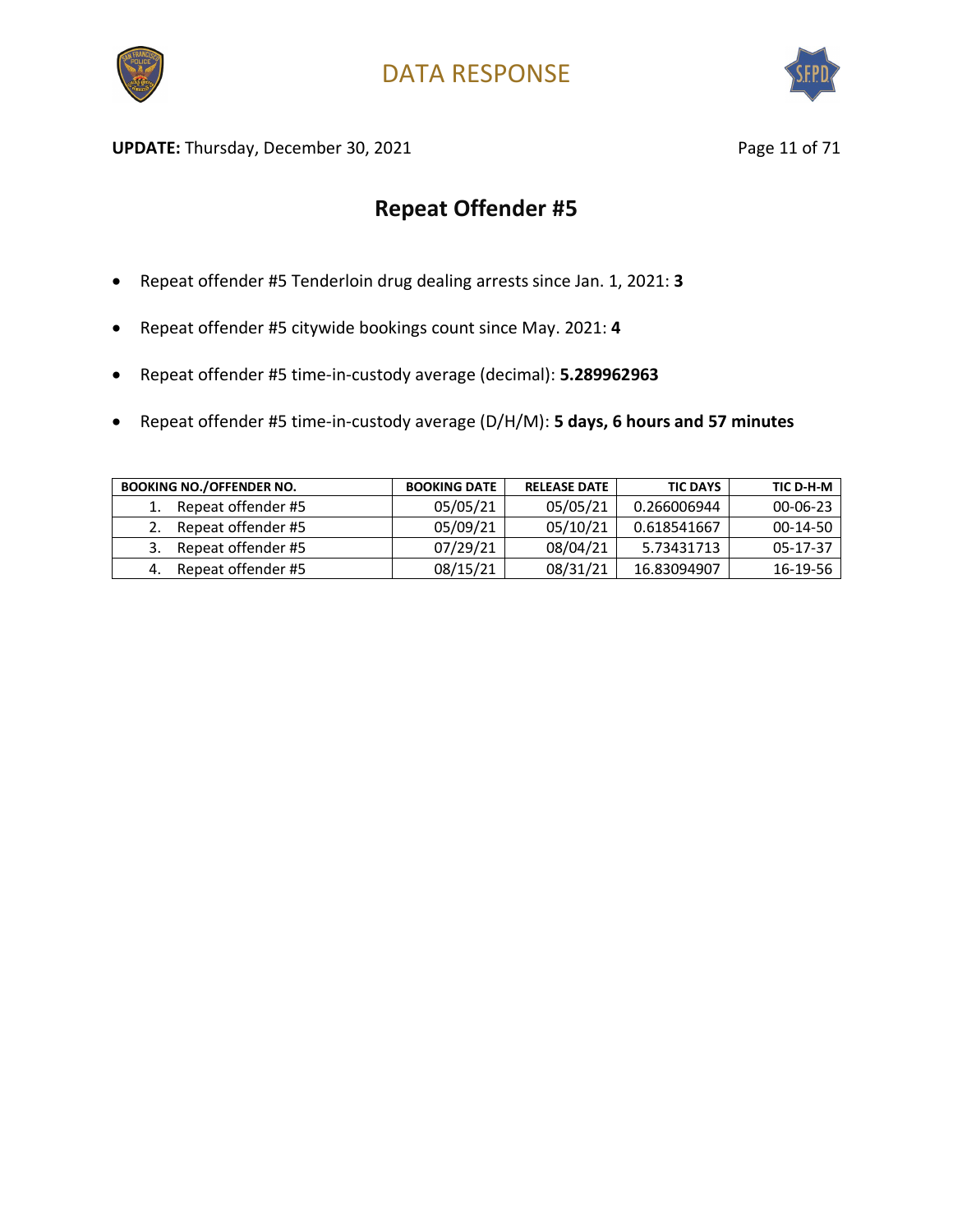



UPDATE: Thursday, December 30, 2021 and the same of 2008 and Page 12 of 71

- Repeat offender #6 Tenderloin drug dealing arrests since Jan. 1, 2021: **3**
- Repeat offender #6 citywide bookings count since Oct. 2020: **4**
- Repeat offender #6 time-in-custody average (decimal): **4.289342593**
- Repeat offender #6 time-in-custody average (D/H/M): **4 days, 6 hours and 56 minutes**

| <b>BOOKING NO./OFFENDER NO.</b> | <b>BOOKING DATE</b> | <b>RELEASE DATE</b> | <b>TIC DAYS</b> | TIC D-H-M      |
|---------------------------------|---------------------|---------------------|-----------------|----------------|
| Repeat offender #6              | 10/27/20            | 10/29/20            | 2.116921296     | $02 - 02 - 48$ |
| Repeat offender #6              | 01/03/21            | 01/06/21            | 2.847592593     | $02 - 20 - 20$ |
| Repeat offender #6              | 01/30/21            | 02/04/21            | 5.348981481     | 05-08-22       |
| Repeat offender #6              | 02/11/21            | 02/19/21            | 8.133217593     | 08-03-11       |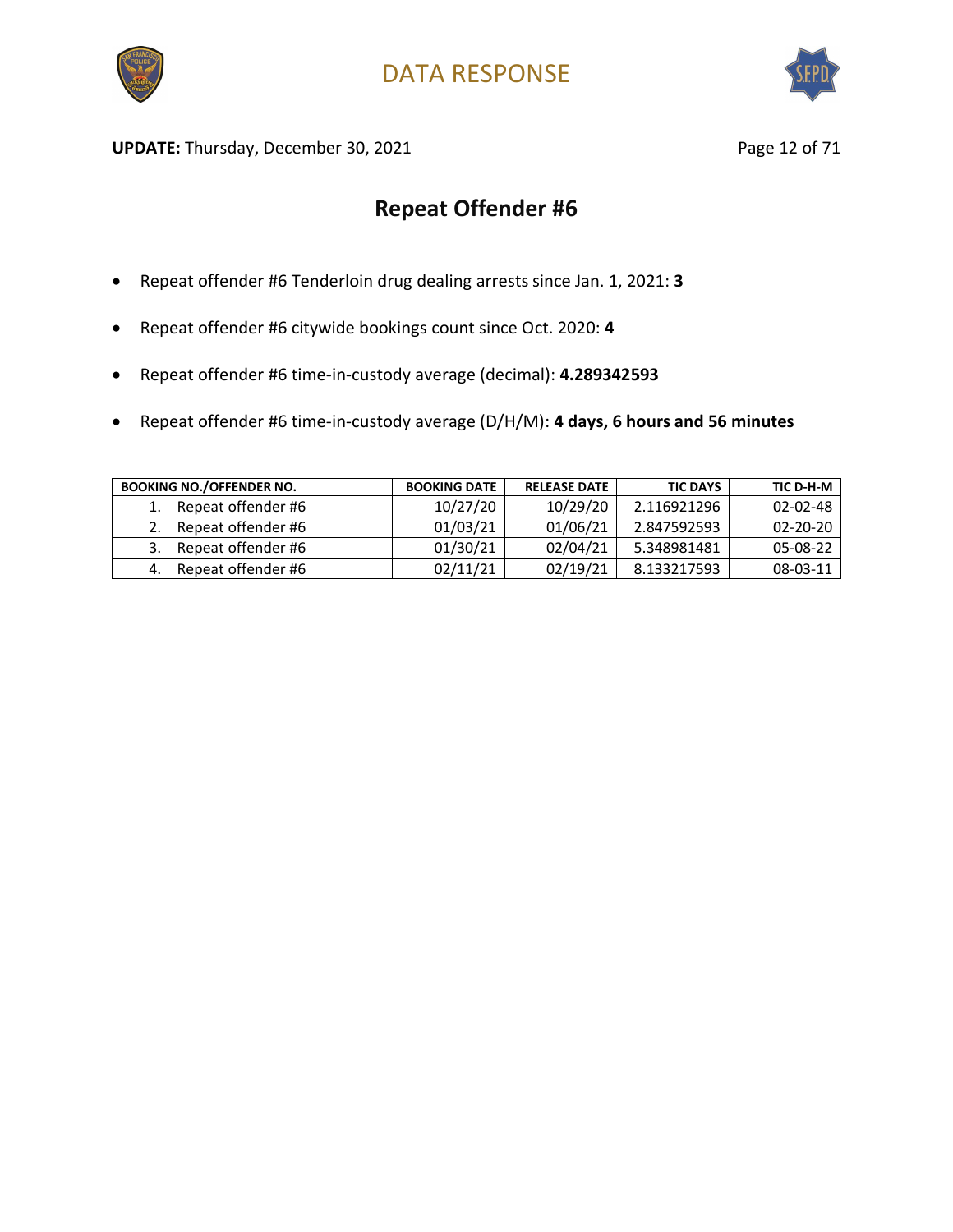



UPDATE: Thursday, December 30, 2021 and the same of the Page 13 of 71

- Repeat offender #7 Tenderloin drug dealing arrests since Jan. 1, 2021: **3**
- Repeat offender #7 citywide bookings count since Feb. 2021: **3**
- Repeat offender #7 time-in-custody average (decimal): **3.912233796**
- Repeat offender #7 time-in-custody average (D/H/M): **3 days, 21 hours and 53 minutes**

| <b>BOOKING NO./OFFENDER NO.</b> | <b>BOOKING DATE</b> | <b>RELEASE DATE</b> | <b>TIC DAYS</b> | TIC D-H-M |
|---------------------------------|---------------------|---------------------|-----------------|-----------|
| Repeat offender #7              | 02/01/21            | 02/02/21            | 0.813819444     | 00-19-31  |
| Repeat offender #7              | 04/01/21            | 04/06/21            | 5.080844907     | 05-01-56  |
| Repeat offender #7              | 09/02/21            | 09/09/21            | 6.754270833     | 06-18-06  |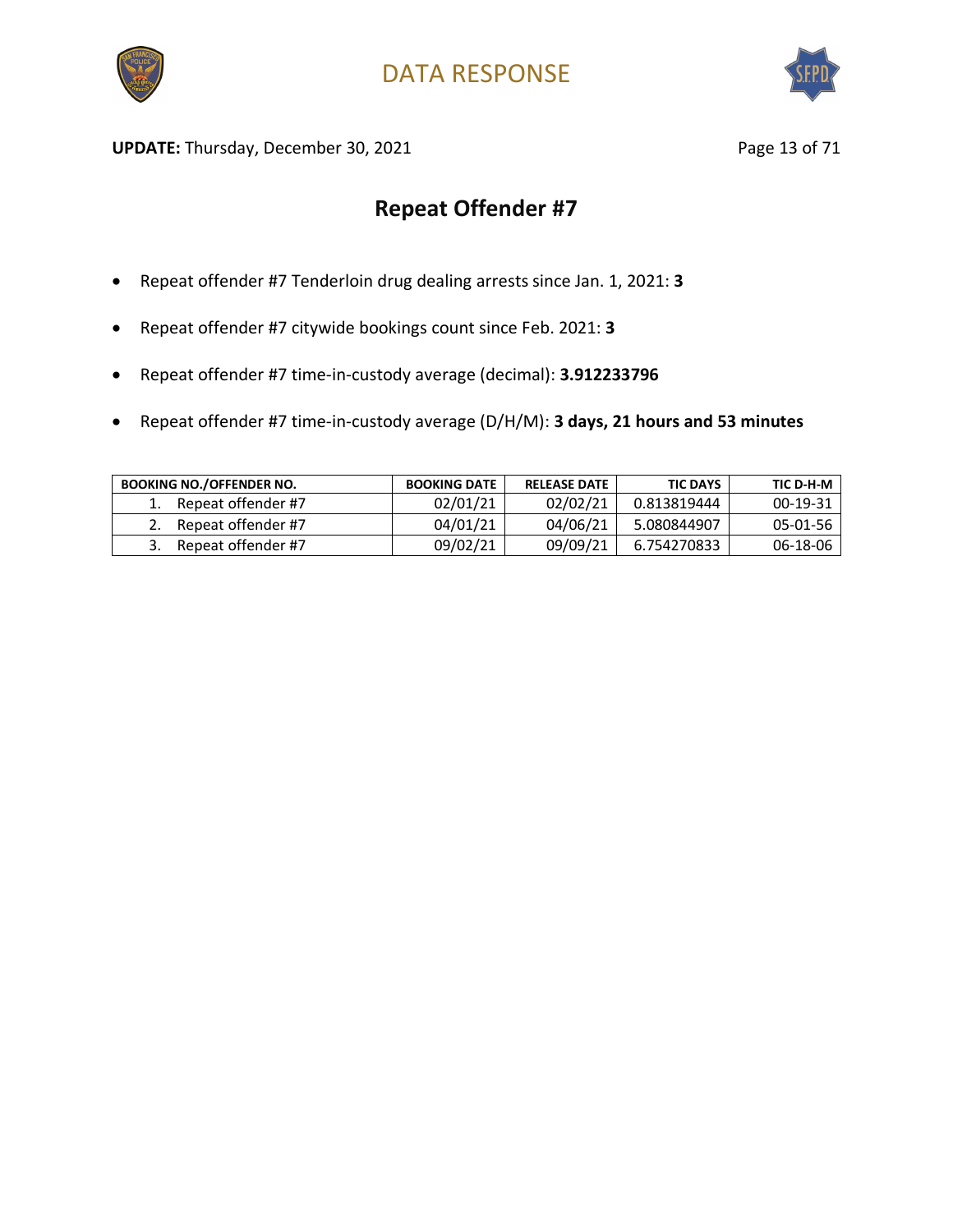



UPDATE: Thursday, December 30, 2021 and the same of 21 and 21 and 21 and 22 and 22 and 22 and 22 and 22 and 23 and 23 and 23 and 23 and 23 and 23 and 23 and 23 and 23 and 23 and 23 and 23 and 23 and 23 and 23 and 23 and 23

- Repeat offender #8 Tenderloin drug dealing arrests since Jan. 1, 2021: **3**
- Repeat offender #8 citywide bookings count since Sept. 2013: **5**
- Repeat offender #8 time-in-custody average (decimal): **0.859521605**
- Repeat offender #8 time-in-custody average (D/H/M): **20 hours and 37 minutes**

| <b>BOOKING NO./OFFENDER NO.</b> | <b>BOOKING DATE</b> | <b>RELEASE DATE</b> | <b>TIC DAYS</b> | TIC D-H-M      |
|---------------------------------|---------------------|---------------------|-----------------|----------------|
| Repeat offender #8              | 09/18/13            | 09/18/13            | 0.302546296     | $00 - 07 - 15$ |
| Repeat offender #8<br>2.        | 10/01/14            | 10/01/14            | 0.10349537      | $00-02-29$     |
| Repeat offender #8              | 06/14/21            | 06/14/21            | 0.355277778     | 00-08-31       |
| Repeat offender #8<br>4.        | 07/25/21            | 07/25/21            | 0.435972222     | 00-10-27       |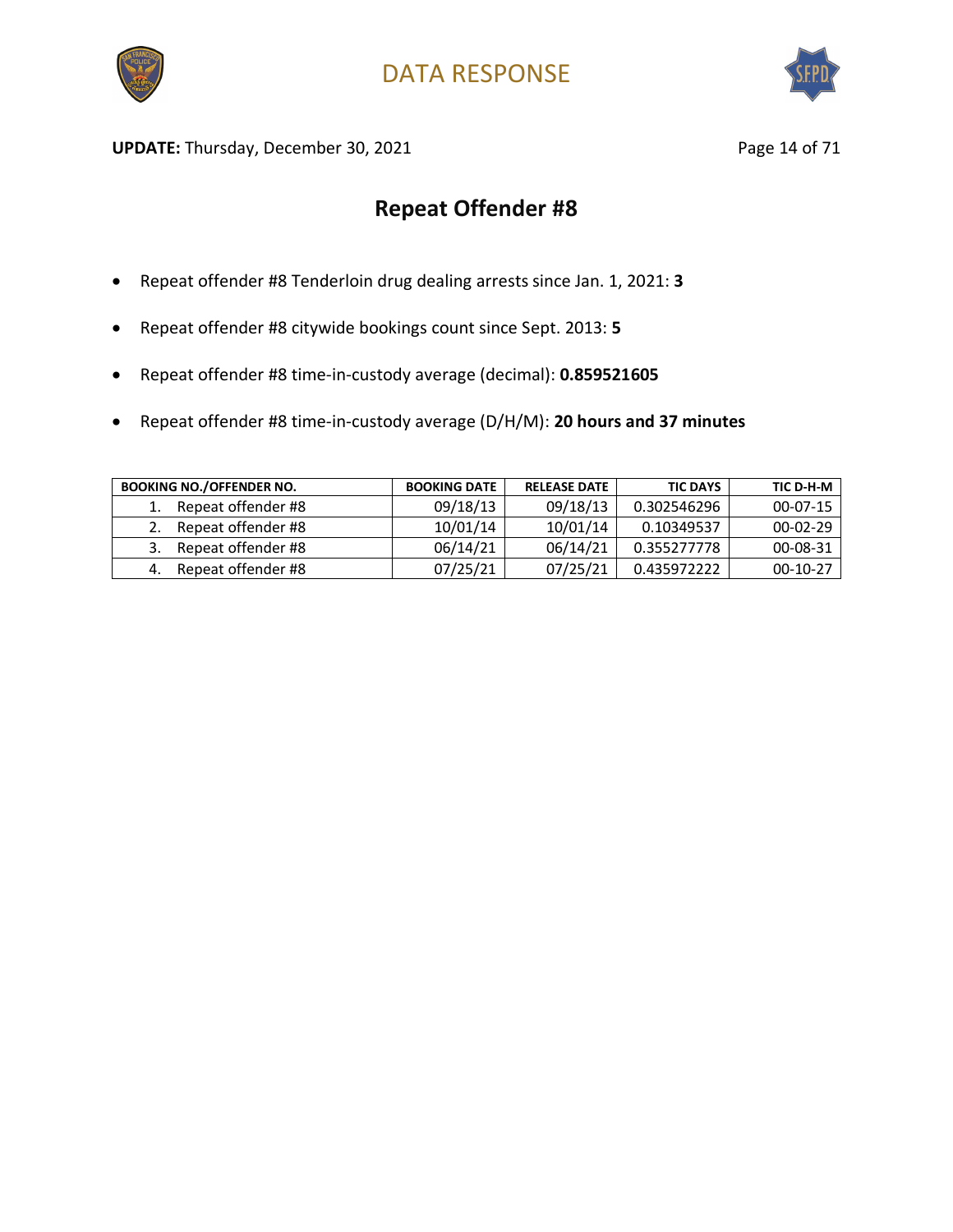



**UPDATE:** Thursday, December 30, 2021 **Page 15 of 71** Page 15 of 71

- Repeat offender #9 Tenderloin drug dealing arrests since Jan. 1, 2021: **3**
- Repeat offender #9 citywide bookings count since Dec. 2019: **4**
- Repeat offender #9 time-in-custody average (decimal): **3.180768519**
- Repeat offender #9 time-in-custody average (D/H/M): 3 **days, 4 hours and 20 minutes**

| <b>BOOKING NO./OFFENDER NO.</b> | <b>BOOKING DATE</b> | <b>RELEASE DATE</b> | <b>TIC DAYS</b> | TIC D-H-M  |
|---------------------------------|---------------------|---------------------|-----------------|------------|
| Repeat offender #9              | 12/10/19            | 12/11/19            | 0.642094907     | $00-15-24$ |
| Repeat offender #9              | 04/09/21            | 04/10/21            | 0.644618056     | $00-15-28$ |
| Repeat offender #9              | 04/21/21            | 04/23/21            | 2.065023148     | 02-01-33   |
| Repeat offender #9              | 06/02/21            | 06/12/21            | 9.552106481     | 09-13-15   |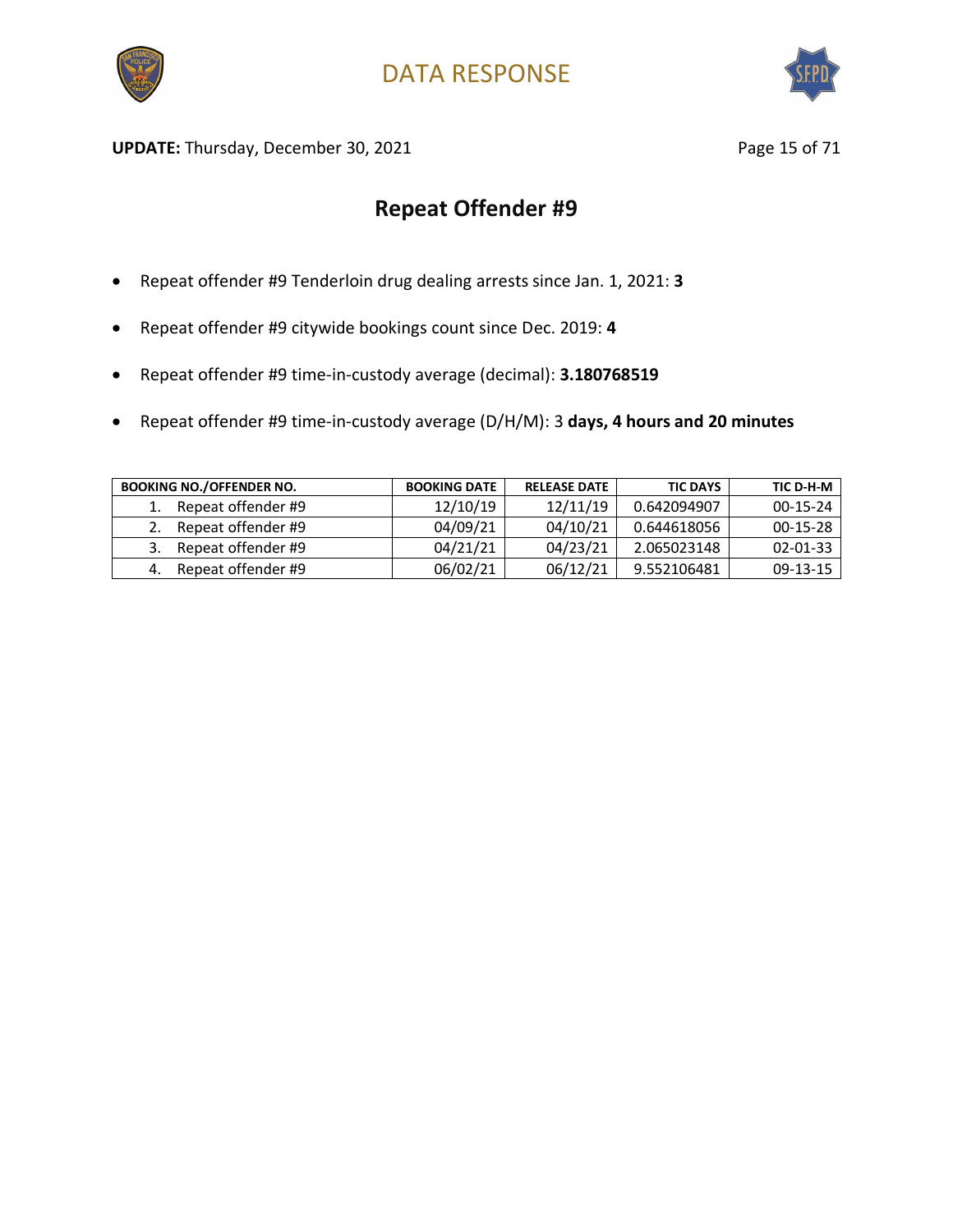



UPDATE: Thursday, December 30, 2021 and the same of 21 and 21 and 22 and 22 and 22 and 22 and 22 and 22 and 23 and 23 and 23 and 23 and 23 and 23 and 23 and 23 and 23 and 23 and 23 and 23 and 23 and 23 and 23 and 23 and 23

- Repeat offender #10 Tenderloin drug dealing arrests since Jan. 1, 2021: **3**
- Repeat offender #10 citywide bookings count since Dec. 2012: **13**
- Repeat offender #10 time-in-custody average (decimal): **3.01108631**
- Repeat offender #10 time-in-custody average (D/H/M): **3 days and 15 minutes**

| <b>BOOKING NO./OFFENDER NO.</b> | <b>BOOKING DATE</b> | <b>RELEASE DATE</b> | <b>TIC DAYS</b> | TIC D-H-M      |
|---------------------------------|---------------------|---------------------|-----------------|----------------|
| Repeat offender #10<br>1.       | 12/12/12            | 12/18/12            | 5.884872685     | $05 - 21 - 14$ |
| Repeat offender #10<br>2.       | 06/05/13            | 06/05/13            | 0.741527778     | 00-17-47       |
| Repeat offender #10<br>3.       | 08/08/14            | 08/12/14            | 3.985416667     | 03-23-39       |
| Repeat offender #10<br>4.       | 05/14/15            | 05/15/15            | 0.987048611     | $00 - 23 - 41$ |
| Repeat offender #10<br>5.       | 08/28/15            | 08/30/15            | 2.737824074     | $02 - 17 - 42$ |
| Repeat offender #10<br>6.       | 10/08/15            | 10/09/15            | 1.77650463      | $01 - 18 - 38$ |
| Repeat offender #10<br>7.       | 05/13/16            | 05/18/16            | 4.954837963     | 04-22-54       |
| Repeat offender #10<br>8.       | 06/24/16            | 06/24/16            | 0.380625        | $00 - 09 - 08$ |
| Repeat offender #10<br>9.       | 04/04/17            | 04/05/17            | 1.209085648     | $01 - 05 - 01$ |
| 10. Repeat offender #10         | 05/18/18            | 05/23/18            | 4.87412037      | $04 - 20 - 58$ |
| 11. Repeat offender #10         | 01/19/21            | 01/20/21            | 0.35962963      | 00-08-37       |
| 12. Repeat offender #10         | 04/23/21            | 04/26/21            | 3.192002315     | 03-04-36       |
| 13. Repeat offender #10         | 08/11/21            | 08/19/21            | 8.071712963     | 08-01-43       |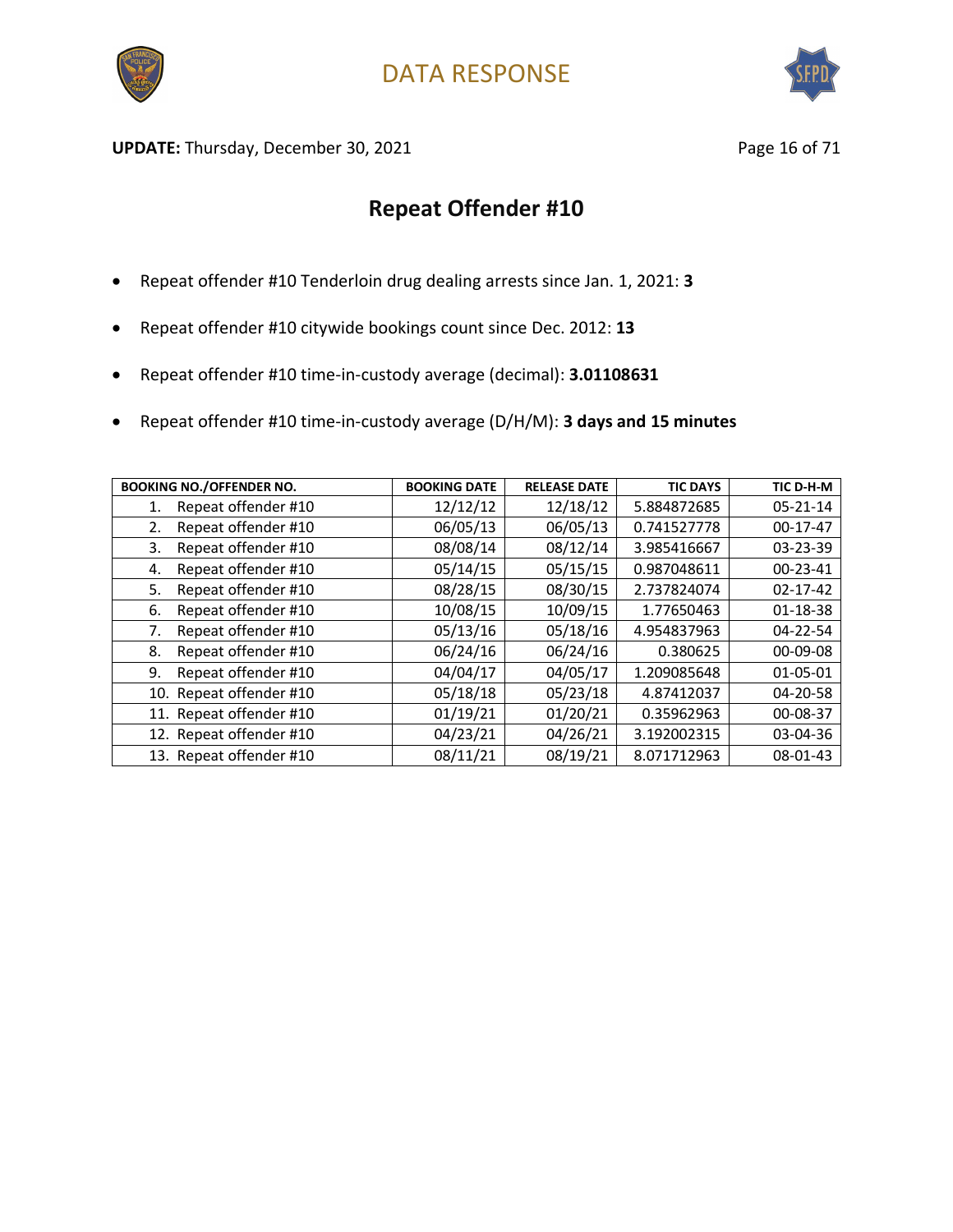



UPDATE: Thursday, December 30, 2021 and the same of 2008 and Page 17 of 71

- Repeat offender #11 Tenderloin drug dealing arrests since Jan. 1, 2021: **3**
- Repeat offender #11 citywide bookings count since March 2018: **4**
- Repeat offender #11 time-in-custody average (decimal): **3.15881713**
- Repeat offender #11 time-in-custody average (D/H/M): **3 days, 3 hours and 48 minutes**

| <b>BOOKING NO./OFFENDER NO.</b> | <b>BOOKING DATE</b> | <b>RELEASE DATE</b> | <b>TIC DAYS</b> | TIC D-H-M      |
|---------------------------------|---------------------|---------------------|-----------------|----------------|
| Repeat offender #11             | 03/12/18            | 03/12/18            | 0.462337963     | $00-11-05$     |
| Repeat offender #11             | 04/09/21            | 04/15/21            | 5.632071759     | $05-15-10$     |
| Repeat offender #11             | 06/22/21            | 06/24/21            | 2.13224537      | $02 - 03 - 10$ |
| Repeat offender #11             | 07/24/21            | 07/29/21            | 4.567430556     | 04-13-37       |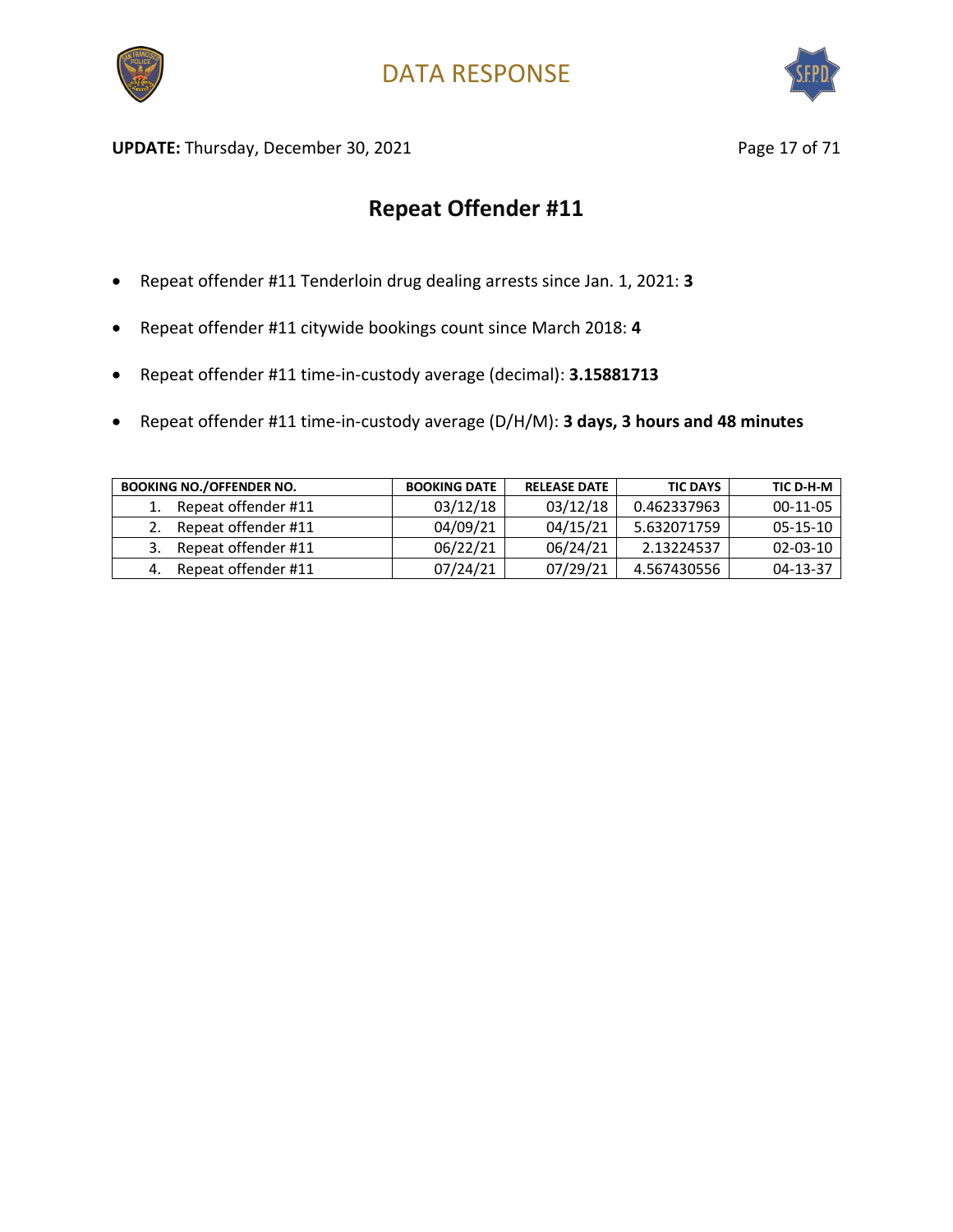



UPDATE: Thursday, December 30, 2021 and the same of 21 and 21 and 22 and 22 and 22 and 22 and 22 and 22 and 23 and 23 and 23 and 23 and 23 and 23 and 23 and 23 and 23 and 23 and 23 and 23 and 23 and 23 and 23 and 23 and 23

- Repeat offender #12 Tenderloin drug dealing arrests since Jan. 1, 2021: **3**
- Repeat offender #12 citywide bookings count since Feb. 2021: **3**
- Repeat offender #12 time-in-custody average (decimal): **1.782300347**
- Repeat offender #12 time-in-custody average (D/H/M): **1 day, 18 hours and 46 minutes**

| <b>BOOKING NO./OFFENDER NO.</b> | <b>BOOKING DATE</b> | <b>RELEASE DATE</b> | <b>TIC DAYS</b> | TIC D-H-M      |
|---------------------------------|---------------------|---------------------|-----------------|----------------|
| Repeat offender #12             | 02/01/21            | 02/02/21            | 0.756458333     | $00 - 18 - 09$ |
| Repeat offender #12             | 02/13/21            | 02/16/21            | 2.604699074     | $02 - 14 - 30$ |
| Repeat offender #12             | 07/25/21            | 07/26/21            | 0.768043981     | $00-18-25$     |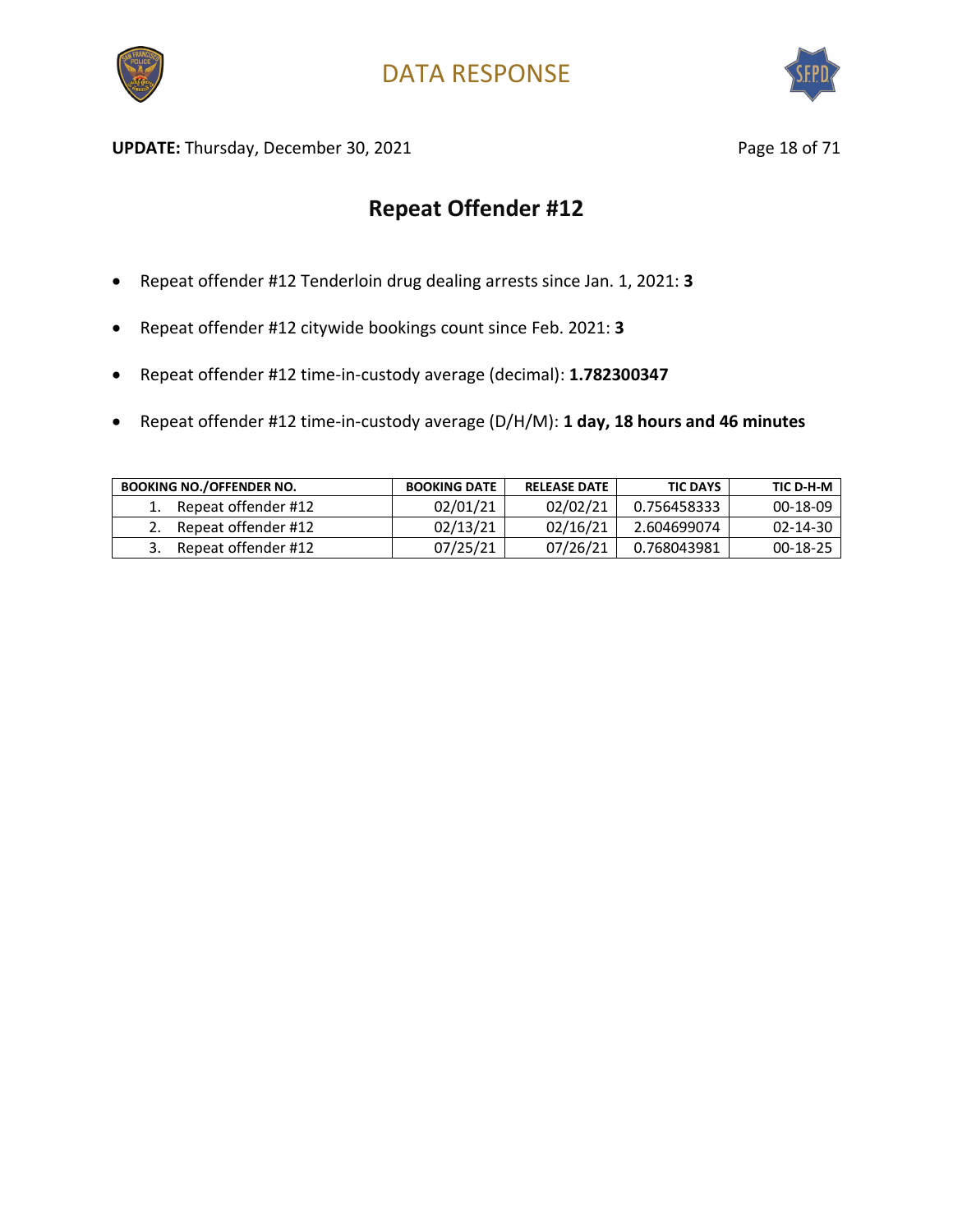



UPDATE: Thursday, December 30, 2021 and the same of 21 and 21 and 22 and 22 and 22 and 22 and 23 and 23 and 23 and 23 and 23 and 23 and 23 and 23 and 23 and 23 and 23 and 23 and 23 and 23 and 23 and 23 and 23 and 23 and 23

- Repeat offender #13 Tenderloin drug dealing arrests since Jan. 1, 2021: **3**
- Repeat offender #13 citywide bookings count since Feb. 2021: **3**
- Repeat offender #13 time-in-custody average (decimal): **1.16176794**
- Repeat offender #13 time-in-custody average (D/H/M): **1 day, 3 hours and 52 minutes**

| <b>BOOKING NO./OFFENDER NO.</b> | <b>BOOKING DATE</b> | <b>RELEASE DATE</b> | <b>TIC DAYS</b> | TIC D-H-M  |
|---------------------------------|---------------------|---------------------|-----------------|------------|
| Repeat offender #13             | 02/06/21            | 02/06/21            | 0.298009259     | 00-07-09   |
| Repeat offender #13             | 05/21/21            | 05/22/21            | 0.602418981     | $00-14-27$ |
| Repeat offender #13             | 07/08/21            | 07/09/21            | 0.746643519     | 00-17-55   |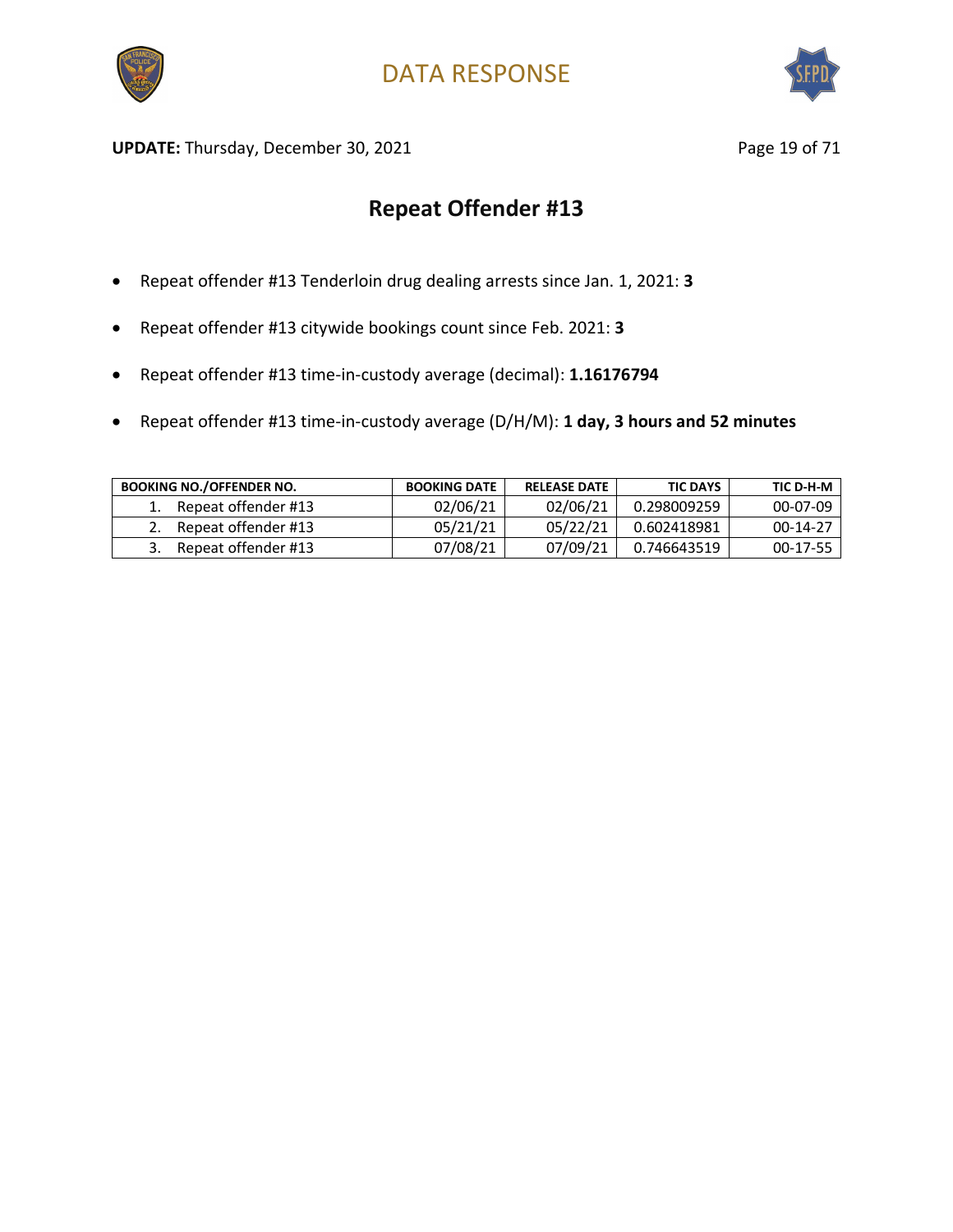



UPDATE: Thursday, December 30, 2021 and the same of the Page 20 of 71

- Repeat offender #14 Tenderloin drug dealing arrests since Jan. 1, 2021: **3**
- Repeat offender #14 citywide bookings count since March 2021: **3**
- Repeat offender #14 time-in-custody average (decimal): **2.528064236**
- Repeat offender #14 time-in-custody average (D/H/M): **2 days, 12 hours and 40 minutes**

| <b>BOOKING NO./OFFENDER NO.</b> | <b>BOOKING DATE</b> | <b>RELEASE DATE</b> | <b>TIC DAYS</b> | TIC D-H-M      |
|---------------------------------|---------------------|---------------------|-----------------|----------------|
| Repeat offender #14             | 03/03/21            | 03/04/21            | 0.230914352     | 00-05-32       |
| Repeat offender #14             | 06/22/21            | 06/24/21            | 2.785219907     | $02 - 18 - 50$ |
| Repeat offender #14             | 07/04/21            | 07/08/21            | 4.096122685     | $04 - 02 - 18$ |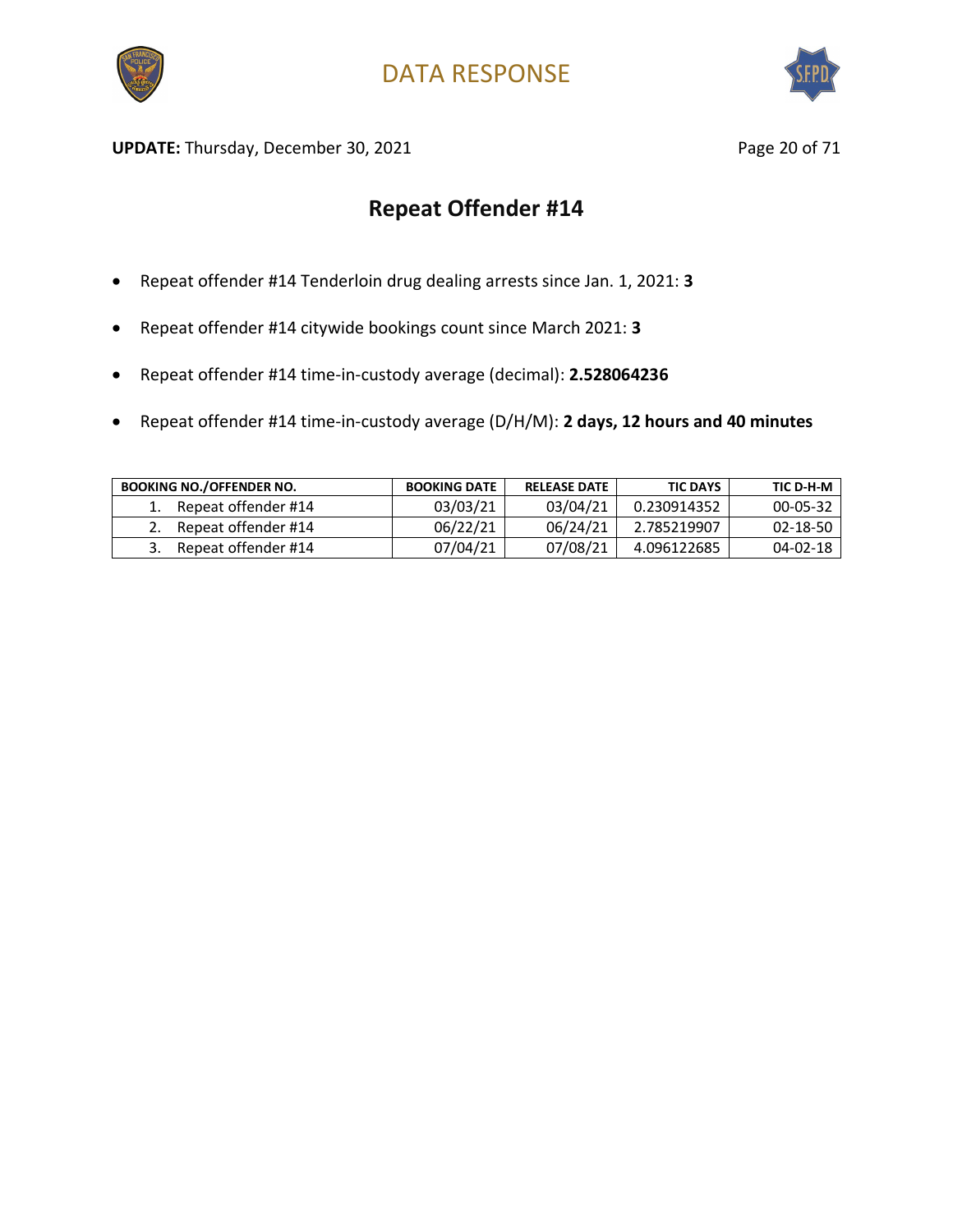



UPDATE: Thursday, December 30, 2021 **Page 21 of 71** Page 21 of 71

- Repeat offender #15 Tenderloin drug dealing arrests since Jan. 1, 2021: **3**
- Repeat offender #15 citywide bookings count since Dec. 2020: **4**
- Repeat offender #15 time-in-custody average (decimal): **2.304587963**
- Repeat offender #15 time-in-custody average (D/H/M): **2 days, 7 hours and 18 minutes**

| <b>BOOKING NO./OFFENDER NO.</b> | <b>BOOKING DATE</b> | <b>RELEASE DATE</b> | <b>TIC DAYS</b> | TIC D-H-M      |
|---------------------------------|---------------------|---------------------|-----------------|----------------|
| Repeat offender #15             | 12/29/20            | 12/30/20            | 0.708449074     | 00-17-00       |
| Repeat offender #15             | 01/21/21            | 01/22/21            | 0.866886574     | $00 - 20 - 48$ |
| Repeat offender #15             | 02/18/21            | 02/23/21            | 4.68306713      | $04 - 16 - 23$ |
| Repeat offender #15             | 08/03/21            | 08/05/21            | 2.264537037     | $02 - 06 - 20$ |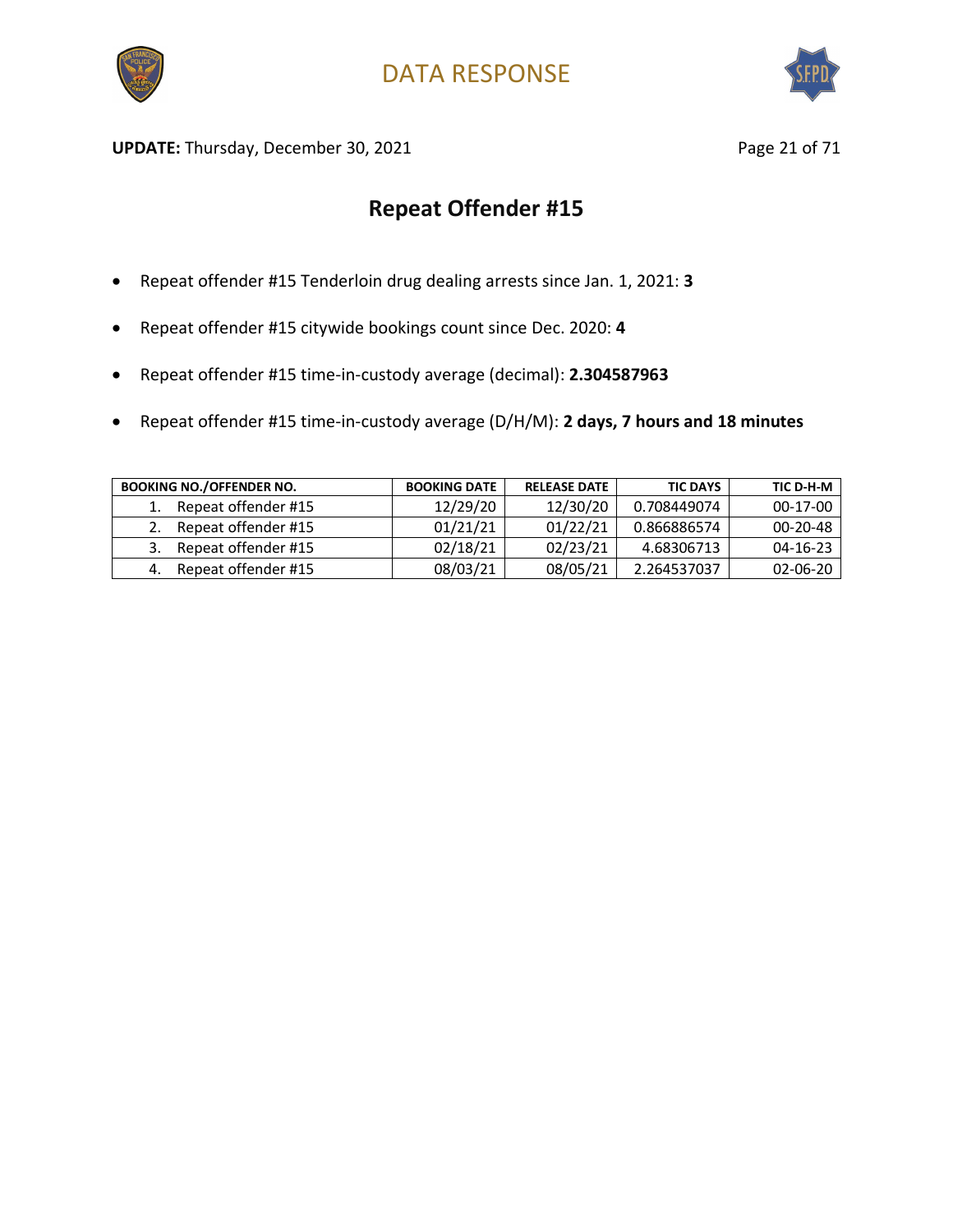



**UPDATE:** Thursday, December 30, 2021 **Page 22 of 71** Page 22 of 71

- Repeat offender #16 Tenderloin drug dealing arrests since Jan. 1, 2021: **3**
- Repeat offender #16 citywide bookings count since Feb. 2021: **4**
- Repeat offender #16 time-in-custody average (decimal): **3.043546296**
- Repeat offender #16 time-in-custody average (D/H/M): **3 days, 1 hours and 2 minutes**

| <b>BOOKING NO./OFFENDER NO.</b> | <b>BOOKING DATE</b> | <b>RELEASE DATE</b> | <b>TIC DAYS</b> | TIC D-H-M      |
|---------------------------------|---------------------|---------------------|-----------------|----------------|
| Repeat offender #16             | 08/18/20            | 08/19/20            | 0.231099537     | $00 - 05 - 32$ |
| Repeat offender #16             | 01/03/21            | 01/06/21            | 2.828090278     | 02-19-52       |
| Repeat offender #16             | 03/04/21            | 03/09/21            | 4.351643519     | 04-08-26       |
| Repeat offender #16             | 04/29/21            | 05/04/21            | 4.806898148     | 04-19-21       |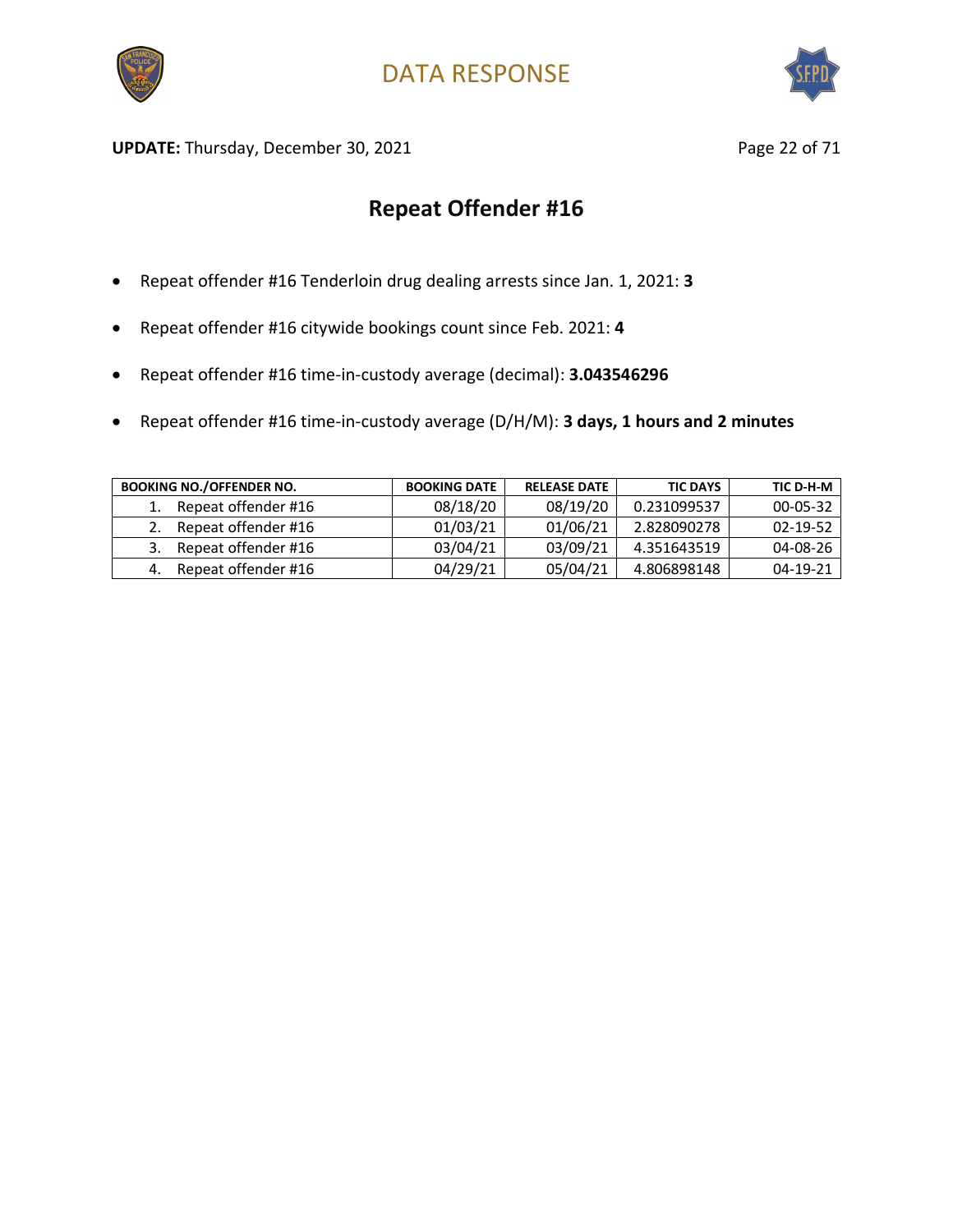



UPDATE: Thursday, December 30, 2021 and the same of the Page 23 of 71

- Repeat offender #17 Tenderloin drug dealing arrests since Jan. 1, 2021: **2**
- Repeat offender #17 citywide bookings count since May 2018: **6**
- Repeat offender #17 time-in-custody average (decimal): **5.289962963**
- Repeat offender #17 time-in-custody average (D/H/M): **5 days, 6 hours and 57 minutes**

| <b>BOOKING NO./OFFENDER NO.</b> | <b>BOOKING DATE</b> | <b>RELEASE DATE</b> | <b>TIC DAYS</b> | TIC D-H-M      |
|---------------------------------|---------------------|---------------------|-----------------|----------------|
| Repeat offender #17<br>1.       | 05/27/18            | 05/31/18            | 4.312430556     | 04-07-29       |
| Repeat offender #17             | 08/03/18            | 09/06/18            | 33.56481481     | $02 - 13 - 33$ |
| Repeat offender #17<br>3.       | 01/02/19            | 01/04/19            | 1.838946759     | $01 - 20 - 08$ |
| Repeat offender #17<br>4.       | 06/09/20            | 06/16/20            | 6.399930556     | 06-09-35       |
| Repeat offender #17<br>5.       | 06/28/21            | 07/11/21            | 12.70733796     | 12-16-58       |
| Repeat offender #17<br>6.       | 08/18/21            | 08/24/21            | 6.462060185     | 06-11-05       |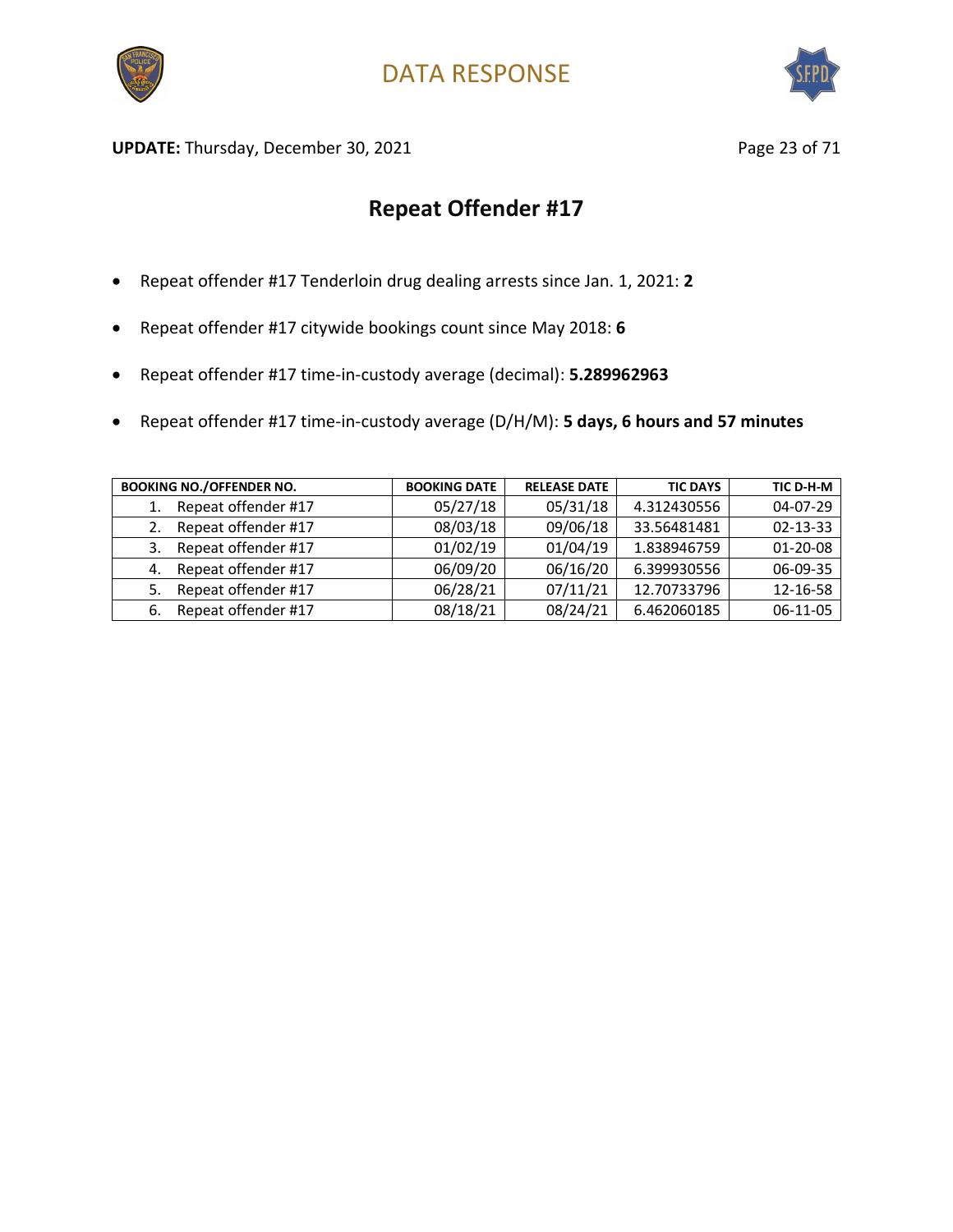



UPDATE: Thursday, December 30, 2021 and the same of 21 and 24 of 71

- Repeat offender #18 Tenderloin drug dealing arrests since Jan. 1, 2021: **2**
- Repeat offender #18 citywide bookings count since April 2021: **2**
- Repeat offender #18 time-in-custody average (decimal): **1.356292438**
- Repeat offender #18 time-in-custody average (D/H/M): **1 days, 8 hours and 33 minutes**

| <b>BOOKING NO./OFFENDER NO.</b> | <b>BOOKING DATE</b> | <b>RELEASE DATE</b> | <b>TIC DAYS</b> | TIC D-H-M |
|---------------------------------|---------------------|---------------------|-----------------|-----------|
| Repeat offender #18             | 04/11/21            | 04/11/21            | 0.309502315     | 00-07-25  |
| Repeat offender #18             | 08/24/21            | 08/25/21            | 0.759375        | 00-18-13  |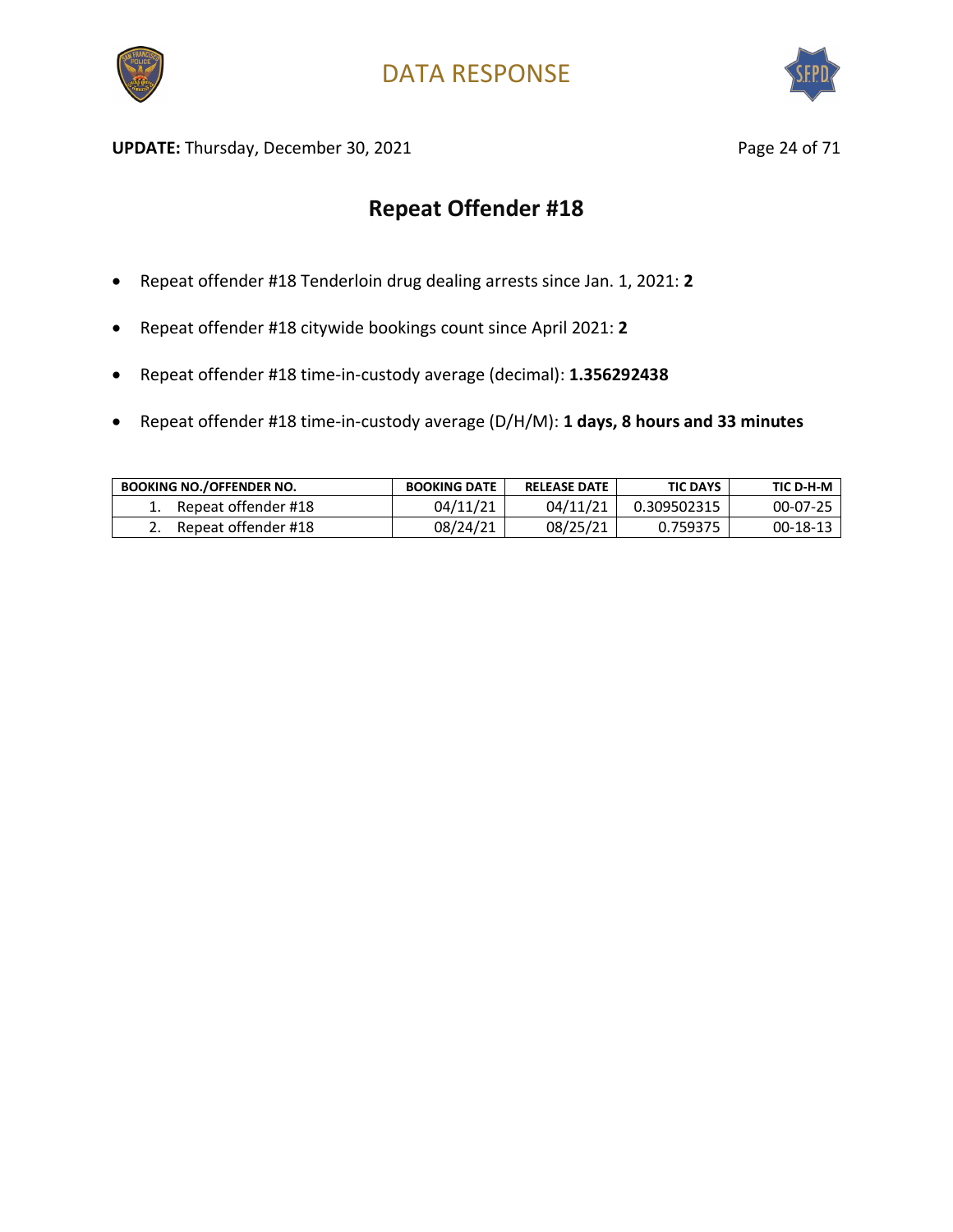



UPDATE: Thursday, December 30, 2021 and the same page 25 of 71

- Repeat offender #19 Tenderloin drug dealing arrests since Jan. 1, 2021: **2**
- Repeat offender #19 citywide bookings count since May 2020: **6**
- Repeat offender #19 time-in-custody average (decimal): **4.478029101**
- Repeat offender #19 time-in-custody average (D/H/M): **4 days, 11 hours and 28 minutes**

| <b>BOOKING NO./OFFENDER NO.</b> | <b>BOOKING DATE</b> | <b>RELEASE DATE</b> | <b>TIC DAYS</b> | TIC D-H-M      |
|---------------------------------|---------------------|---------------------|-----------------|----------------|
| Repeat offender #19<br>1.       | 05/11/20            | 05/11/20            | 0.136493056     | $00 - 03 - 16$ |
| Repeat offender #19             | 07/29/20            | 08/01/20            | 2.912083333     | $02 - 21 - 53$ |
| Repeat offender #19<br>3.       | 10/14/20            | 10/22/20            | 7.790520833     | 07-18-58       |
| Repeat offender #19<br>4.       | 11/22/20            | 11/25/20            | 3.202453704     | 03-04-51       |
| Repeat offender #19<br>5.       | 02/27/21            | 03/11/21            | 12.14082176     | 12-03-22       |
| Repeat offender #19<br>6.       | 08/15/21            | 08/17/21            | 2.163831019     | 02-03-55       |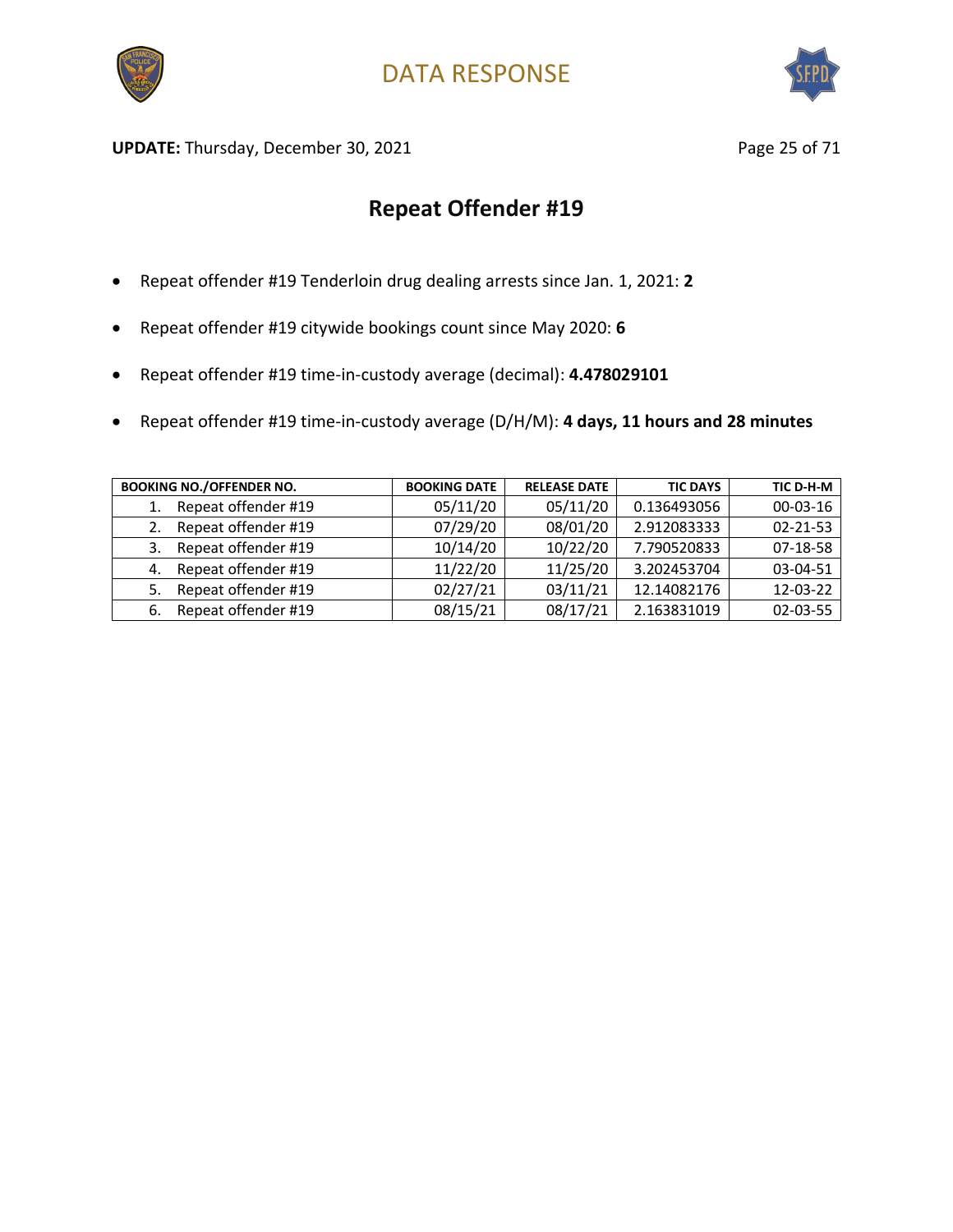



UPDATE: Thursday, December 30, 2021 and the same page 26 of 71

- Repeat offender #20 Tenderloin drug dealing arrests since Jan. 1, 2021: **2**
- Repeat offender #20 citywide bookings count since June 2020: **4**
- Repeat offender #20 time-in-custody average (decimal): **1.909717593**
- Repeat offender #20 time-in-custody average (D/H/M): **1 days, 21 hours and 50 minutes**

| <b>BOOKING NO./OFFENDER NO.</b> | <b>BOOKING DATE</b> | <b>RELEASE DATE</b> | <b>TIC DAYS</b> | TIC D-H-M      |
|---------------------------------|---------------------|---------------------|-----------------|----------------|
| Repeat offender #20             | 06/15/20            | 06/15/20            | 0.120532407     | $00 - 02 - 53$ |
| Repeat offender #20             | 01/03/21            | 01/04/21            | 0.867210648     | $00 - 20 - 48$ |
| Repeat offender #20             | 04/10/21            | 04/13/21            | 3.081666667     | 03-01-57       |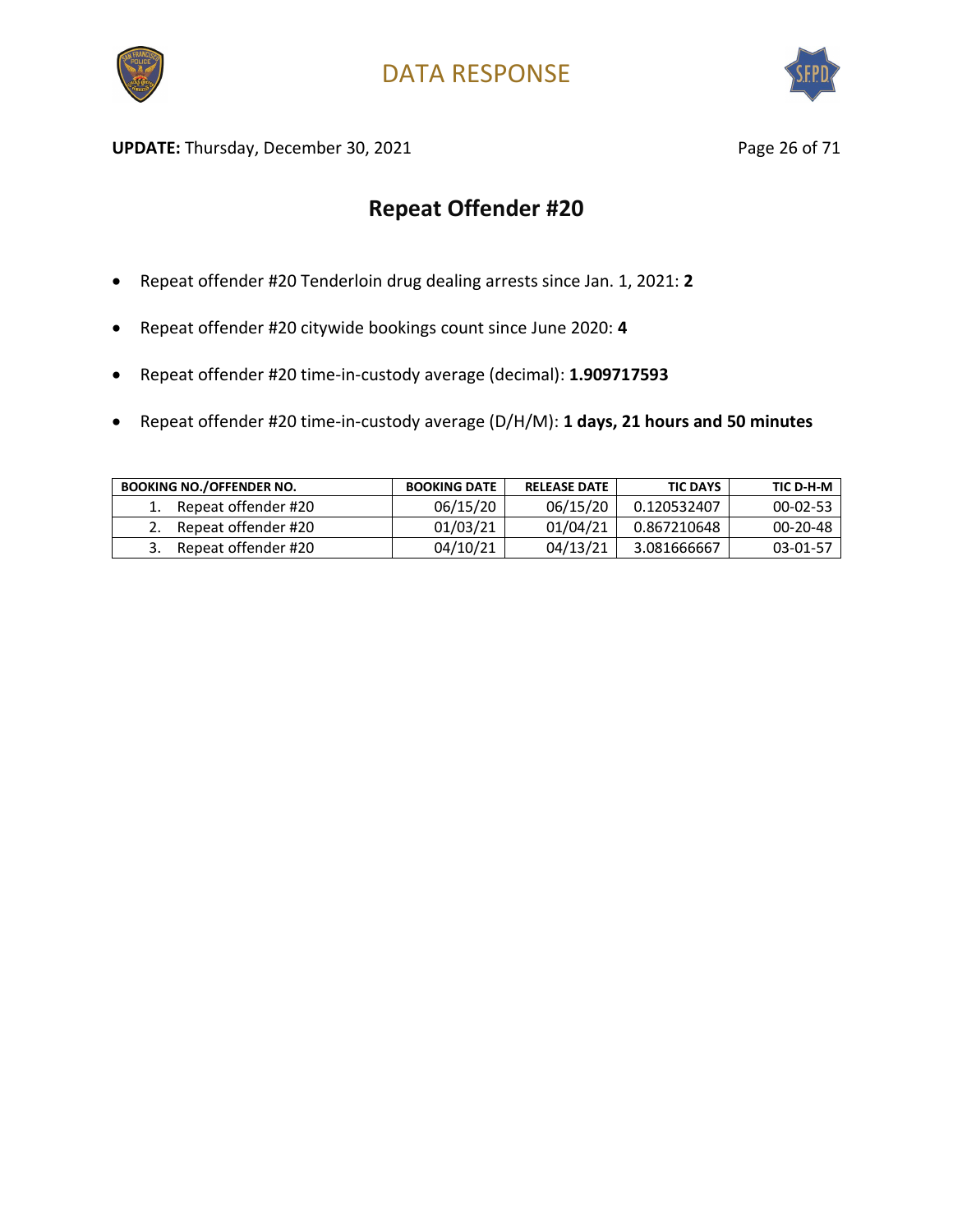



UPDATE: Thursday, December 30, 2021 and the same page 27 of 71

- Repeat offender #21 Tenderloin drug dealing arrests since Jan. 1, 2021: **2**
- Repeat offender #21 citywide bookings count since Dec. 2020: **3**
- Repeat offender #21 time-in-custody average (decimal): **3.27323206**
- Repeat offender #21 time-in-custody average (D/H/M): **3 days, 6 hours and 33 minutes**

| <b>BOOKING NO./OFFENDER NO.</b> | <b>BOOKING DATE</b> | <b>RELEASE DATE</b> | <b>TIC DAYS</b> | TIC D-H-M      |
|---------------------------------|---------------------|---------------------|-----------------|----------------|
| Repeat offender #21             | 12/19/20            | 12/19/20            | 0.290694444     | $00 - 06 - 58$ |
| Repeat offender #21             | 01/19/21            | 01/22/21            | 3.207037037     | 03-04-58       |
| Repeat offender #21             | 02/05/21            | 02/12/21            | 6.595196759     | 06-14-17       |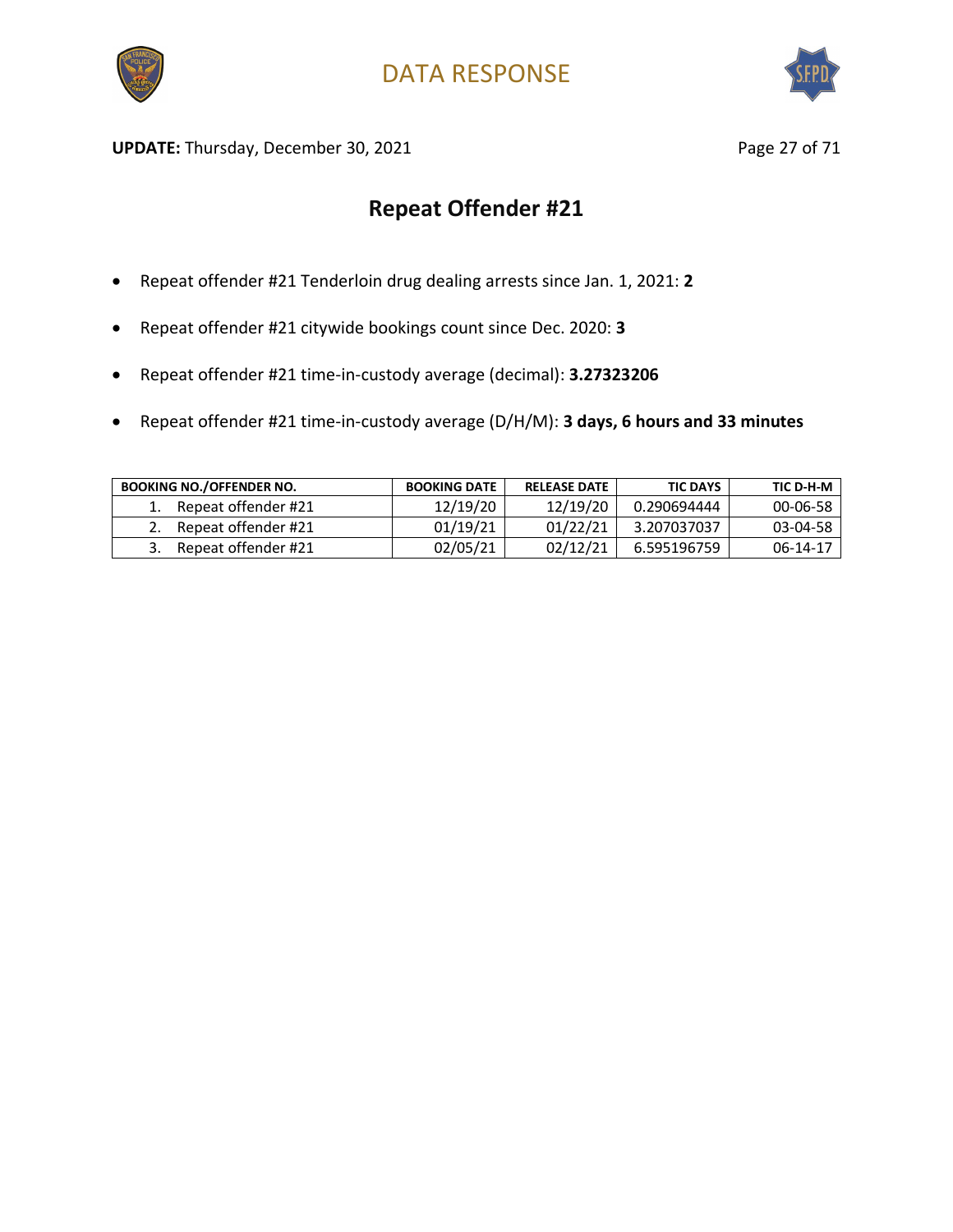



UPDATE: Thursday, December 30, 2021 and the same page 28 of 71

- Repeat offender #22 Tenderloin drug dealing arrests since Jan. 1, 2021: **2**
- Repeat offender #22 citywide bookings count since Aug. 2021: **1**
- Repeat offender #22 time-in-custody average (decimal): **0.382581019**
- Repeat offender #22 time-in-custody average (D/H/M): **9 hours and 10 minutes**

| <b>BOOKING NO./OFFENDER NO.</b> | <b>BOOKING DATE</b> | <b>RELEASE DATE</b> | TIC DAYS    | TIC D-H-M |
|---------------------------------|---------------------|---------------------|-------------|-----------|
| Repeat offender #22             | 08/10/21            | 08/11/21            | J.382581019 | 00-09-10  |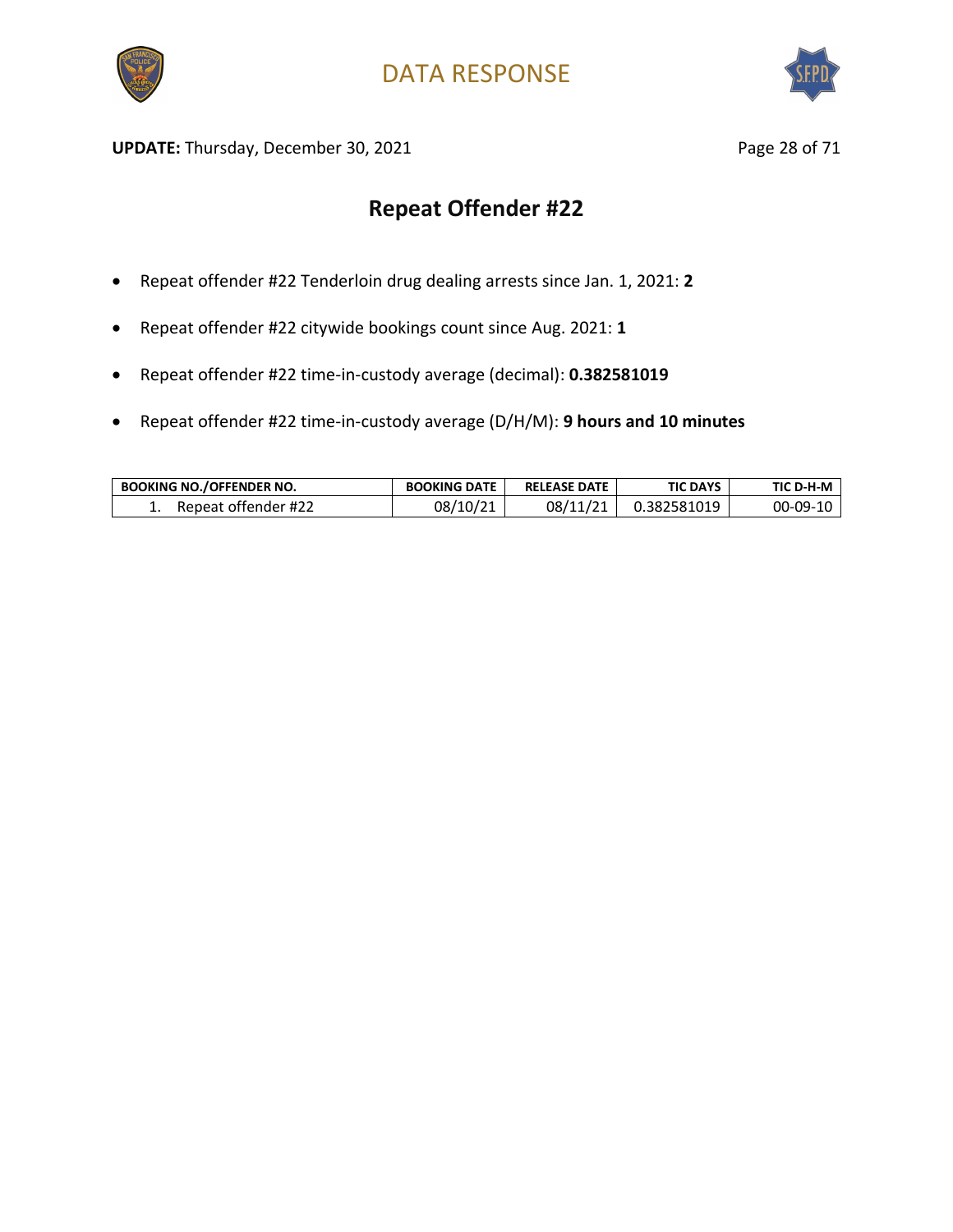



UPDATE: Thursday, December 30, 2021 and the same page 29 of 71

- Repeat offender #23 Tenderloin drug dealing arrests since Jan. 1, 2021: **2**
- Repeat offender #23 citywide bookings count since April 2017: **10**
- Repeat offender #23 time-in-custody average (decimal): **6.648107113**
- Repeat offender #23 time-in-custody average (D/H/M): **6 days, 15 hours and 33 minutes**

| <b>BOOKING NO./OFFENDER NO.</b> | <b>BOOKING DATE</b> | <b>RELEASE DATE</b> | <b>TIC DAYS</b> | TIC D-H-M      |
|---------------------------------|---------------------|---------------------|-----------------|----------------|
| Repeat offender #23<br>1.       | 04/29/17            | 05/01/17            | 2.75662037      | 02-18-09       |
| Repeat offender #23<br>2.       | 05/19/17            | 05/23/17            | 4.060115741     | $04 - 01 - 26$ |
| Repeat offender #23<br>3.       | 02/09/18            | 02/14/18            | 4.358113426     | 04-08-35       |
| Repeat offender #23<br>4.       | 04/12/18            | 05/24/18            | 41.99261574     | 10-23-49       |
| Repeat offender #23<br>5.       | 03/23/19            | 03/29/19            | 6.439456019     | 06-10-32       |
| Repeat offender #23<br>-6.      | 05/28/19            | 05/29/19            | 1.406990741     | 01-09-46       |
| Repeat offender #23             | 11/06/19            | 11/09/19            | 2.67005787      | $02 - 16 - 04$ |
| Repeat offender #23<br>8.       | 04/23/21            | 04/26/21            | 3.178726852     | 03-04-17       |
| Repeat offender #23<br>9.       | 08/31/21            | 09/01/21            | 0.526053241     | $00-12-37$     |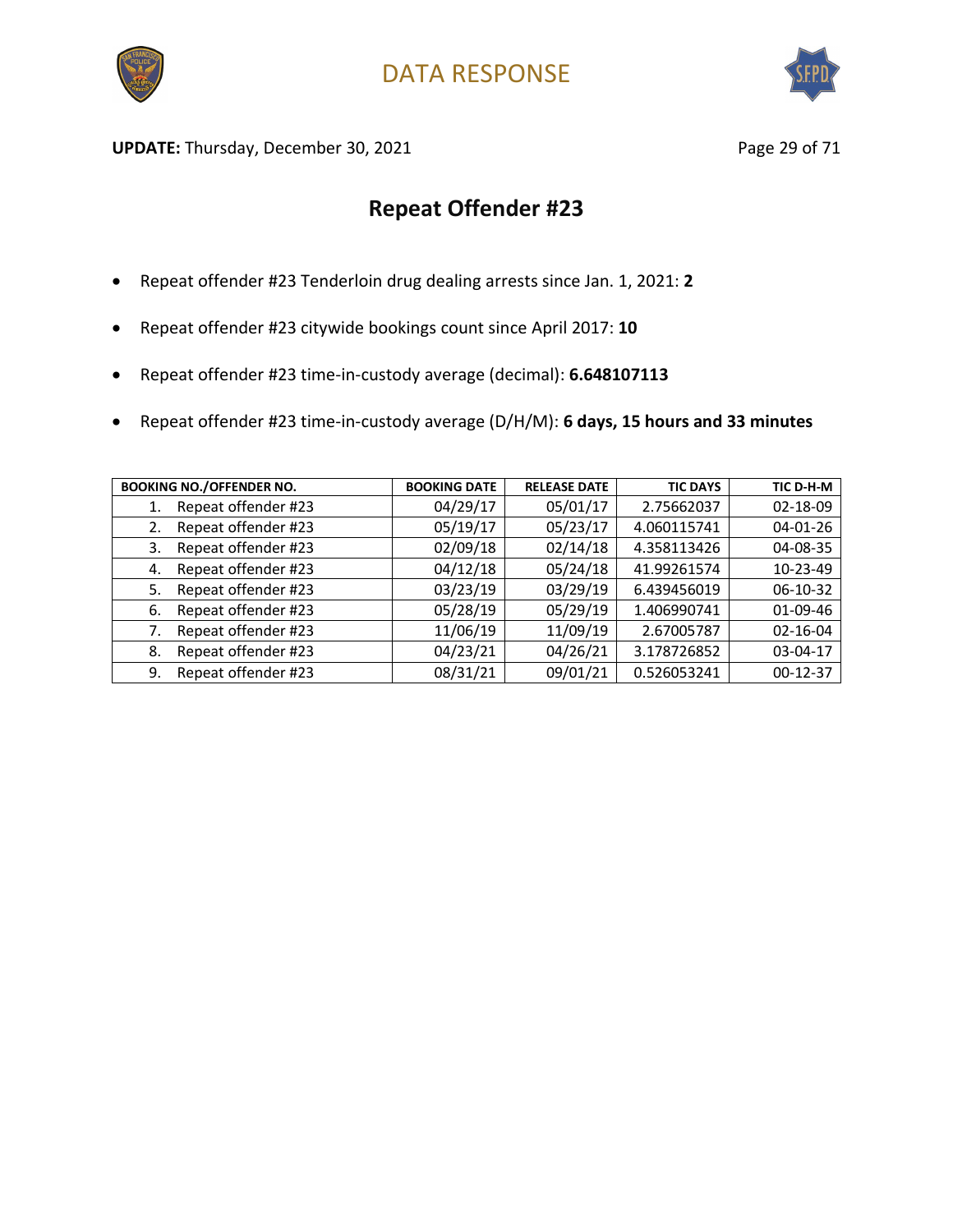



UPDATE: Thursday, December 30, 2021 and the same of the Page 30 of 71

- Repeat offender #24 Tenderloin drug dealing arrests since Jan. 1, 2021: **2**
- Repeat offender #24 citywide bookings count since Feb. 2020: **5**
- Repeat offender #24 time-in-custody average (decimal): **11.91169753**
- Repeat offender #24 time-in-custody average (D/H/M): **11 days, 21 hours and 52 minutes**

| <b>BOOKING NO./OFFENDER NO.</b> | <b>BOOKING DATE</b> | <b>RELEASE DATE</b> | <b>TIC DAYS</b> | TIC D-H-M      |
|---------------------------------|---------------------|---------------------|-----------------|----------------|
| Repeat offender #24             | 02/07/20            | 02/08/20            | 0.811840278     | $00-19-29$     |
| Repeat offender #24             | 02/27/20            | 02/28/20            | 1.063136574     | $01 - 01 - 30$ |
| Repeat offender #24<br>3.       | 03/12/20            | 04/07/20            | 26.32863426     | $26 - 07 - 53$ |
| Repeat offender #24<br>4.       | 03/25/21            | 03/29/21            | 4.215416667     | $04 - 05 - 10$ |
| Repeat offender #24             | 04/20/21            | 05/26/21            | 36.05115741     | $05 - 01 - 13$ |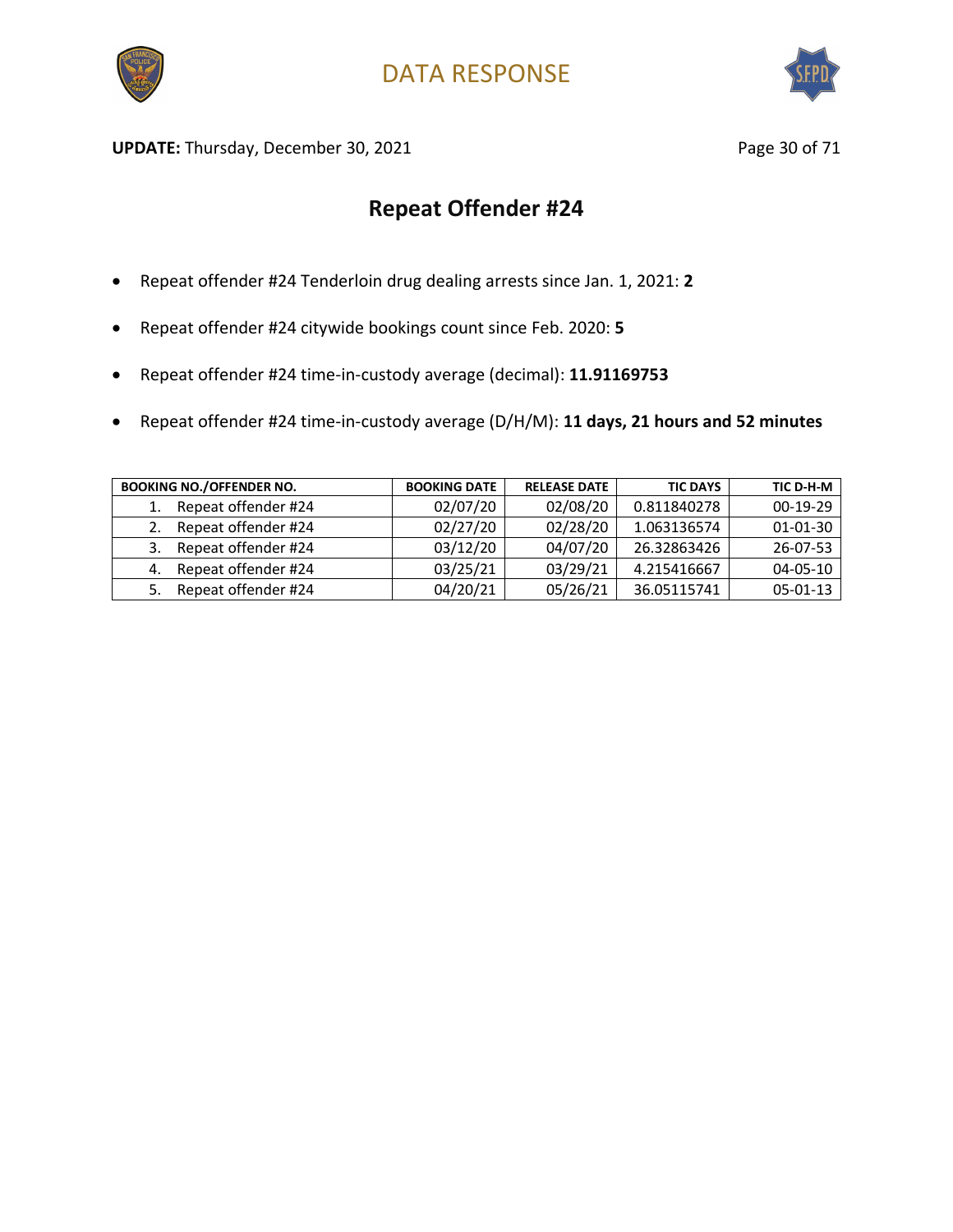



UPDATE: Thursday, December 30, 2021 and the same of the Page 31 of 71

- Repeat offender #25 Tenderloin drug dealing arrests since Jan. 1, 2021: **2**
- Repeat offender #25 citywide bookings count since Feb. 2020: **3**
- Repeat offender #25 time-in-custody average (decimal): **3.188836806**
- Repeat offender #25 time-in-custody average (D/H/M): **3 days, 4 hours and 31 minutes**

| <b>BOOKING NO./OFFENDER NO.</b> | <b>BOOKING DATE</b> | <b>RELEASE DATE</b> | <b>TIC DAYS</b> | TIC D-H-M      |
|---------------------------------|---------------------|---------------------|-----------------|----------------|
| Repeat offender #25             | 02/18/20            | 02/19/20            | 0.724467593     | $00-17-23$     |
| Repeat offender #25             | 05/12/21            | 05/20/21            | 8.031574074     | 08-00-45       |
| Repeat offender #25             | 09/10/21            | 09/11/21            | 0.999305556     | $00 - 23 - 59$ |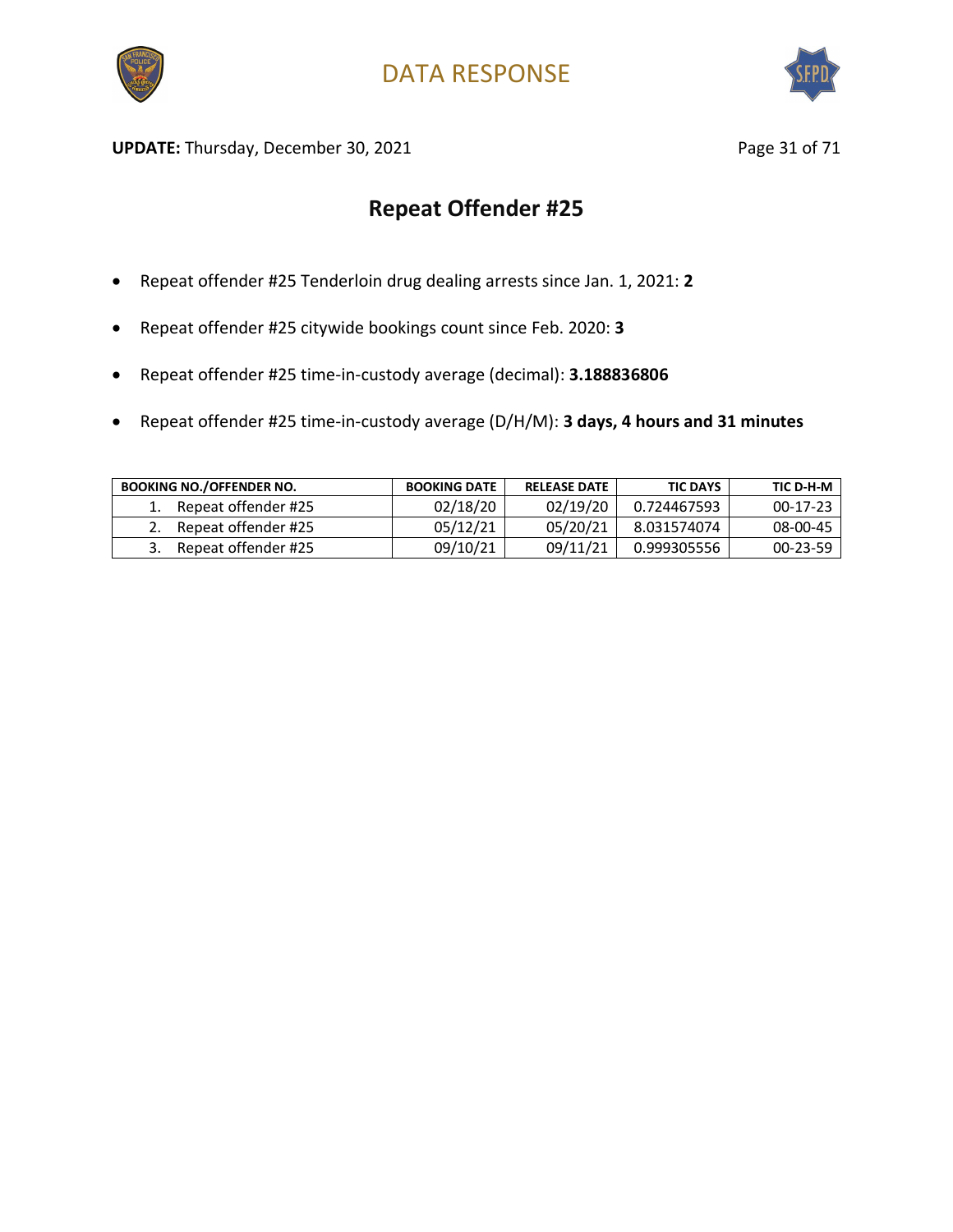



UPDATE: Thursday, December 30, 2021 and the same of the Page 32 of 71

- Repeat offender #26 Tenderloin drug dealing arrests since Jan. 1, 2021: **2**
- Repeat offender #26 citywide bookings count since Jan. 2021: **2**
- Repeat offender #26 time-in-custody average (decimal): **1.381049383**
- Repeat offender #26 time-in-custody average (D/H/M): **1 day, 9 hours and 8 minutes**

| <b>BOOKING NO./OFFENDER NO.</b> | <b>BOOKING DATE</b> | <b>RELEASE DATE</b> | <b>TIC DAYS</b> | TIC D-H-M |
|---------------------------------|---------------------|---------------------|-----------------|-----------|
| Repeat offender #26             | 01/22/21            | 01/23/21            | 0.380520833     | 00-09-07  |
| Repeat offender #26             | 03/13/21            | 03/14/21            | 0.762627315     | 00-18-18  |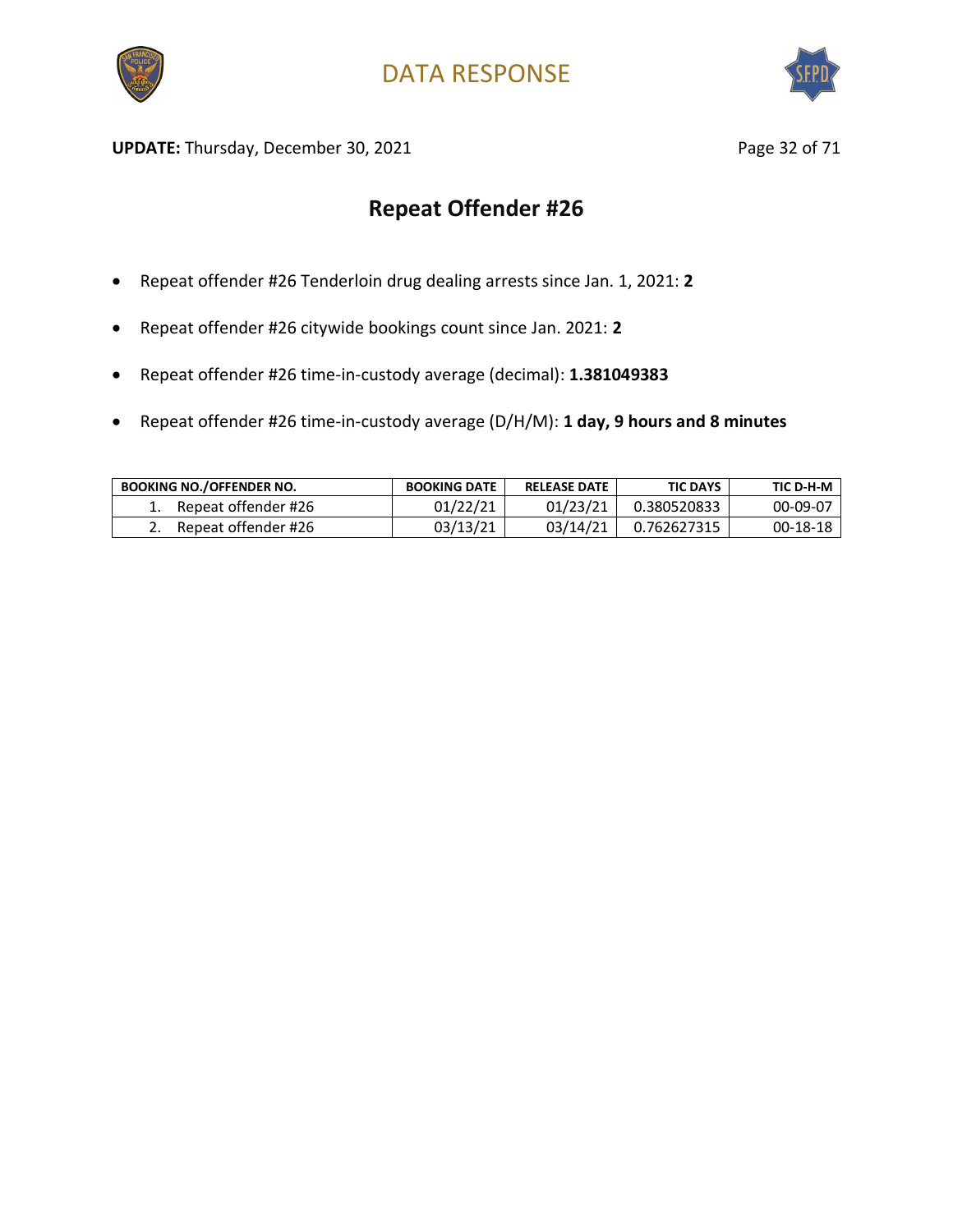



UPDATE: Thursday, December 30, 2021 and the same of the Page 33 of 71

- Repeat offender #27 Tenderloin drug dealing arrests since Jan. 1, 2021: **2**
- Repeat offender #27 citywide bookings count since Nov. 2011: **3**
- Repeat offender #27 time-in-custody average (decimal): **2.541684028**
- Repeat offender #27 time-in-custody average (D/H/M): **2 days, 13 hours and 0 minutes**

| <b>BOOKING NO./OFFENDER NO.</b> | <b>BOOKING DATE</b> | <b>RELEASE DATE</b> | <b>TIC DAYS</b> | TIC D-H-M      |
|---------------------------------|---------------------|---------------------|-----------------|----------------|
| Repeat offender #27             | 11/08/11            | 11/10/11            | 1.512476852     | $01 - 12 - 17$ |
| Repeat offender #27             | 02/23/21            | 02/25/21            | 1.89431713      | 01-21-27       |
| Repeat offender #27             | 03/14/21            | 03/18/21            | 3.75994213      | 03-18-14       |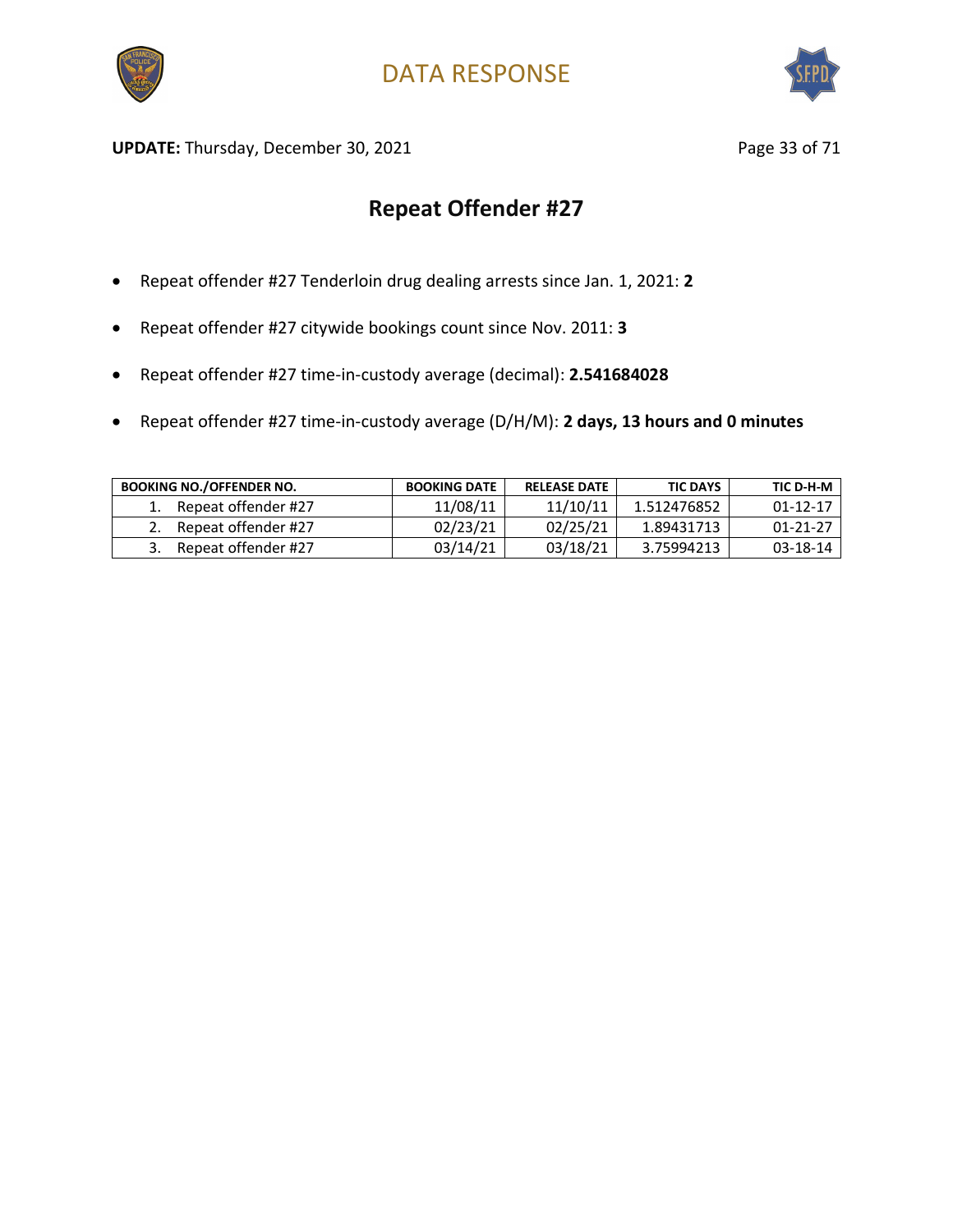



UPDATE: Thursday, December 30, 2021 and the same of 21 and 21 and 22 and 22 and 23 and 23 and 23 and 23 and 23 and 23 and 23 and 23 and 23 and 23 and 23 and 23 and 23 and 23 and 23 and 23 and 23 and 23 and 23 and 23 and 23

- Repeat offender #28 Tenderloin drug dealing arrests since Jan. 1, 2021: **2**
- Repeat offender #28 citywide bookings count since Feb. 2019: **6**
- Repeat offender #28 time-in-custody average (decimal): **4.71837963**
- Repeat offender #28 time-in-custody average (D/H/M): **4 days, 17 hours and 14 minutes**

| <b>BOOKING NO./OFFENDER NO.</b> | <b>BOOKING DATE</b> | <b>RELEASE DATE</b> | <b>TIC DAYS</b> | TIC D-H-M      |
|---------------------------------|---------------------|---------------------|-----------------|----------------|
| Repeat offender #28             | 02/17/19            | 02/22/19            | 4.944756944     | $04 - 22 - 40$ |
| Repeat offender #28             | 01/03/20            | 01/09/20            | 5.681689815     | $05-16-21$     |
| Repeat offender #28<br>3.       | 06/13/20            | 06/19/20            | 5.660555556     | $05 - 15 - 51$ |
| Repeat offender #28<br>4.       | 05/14/21            | 05/18/21            | 3.856921296     | $03 - 20 - 33$ |
| Repeat offender #28<br>5.       | 07/27/21            | 07/29/21            | 2.182314815     | $02 - 04 - 22$ |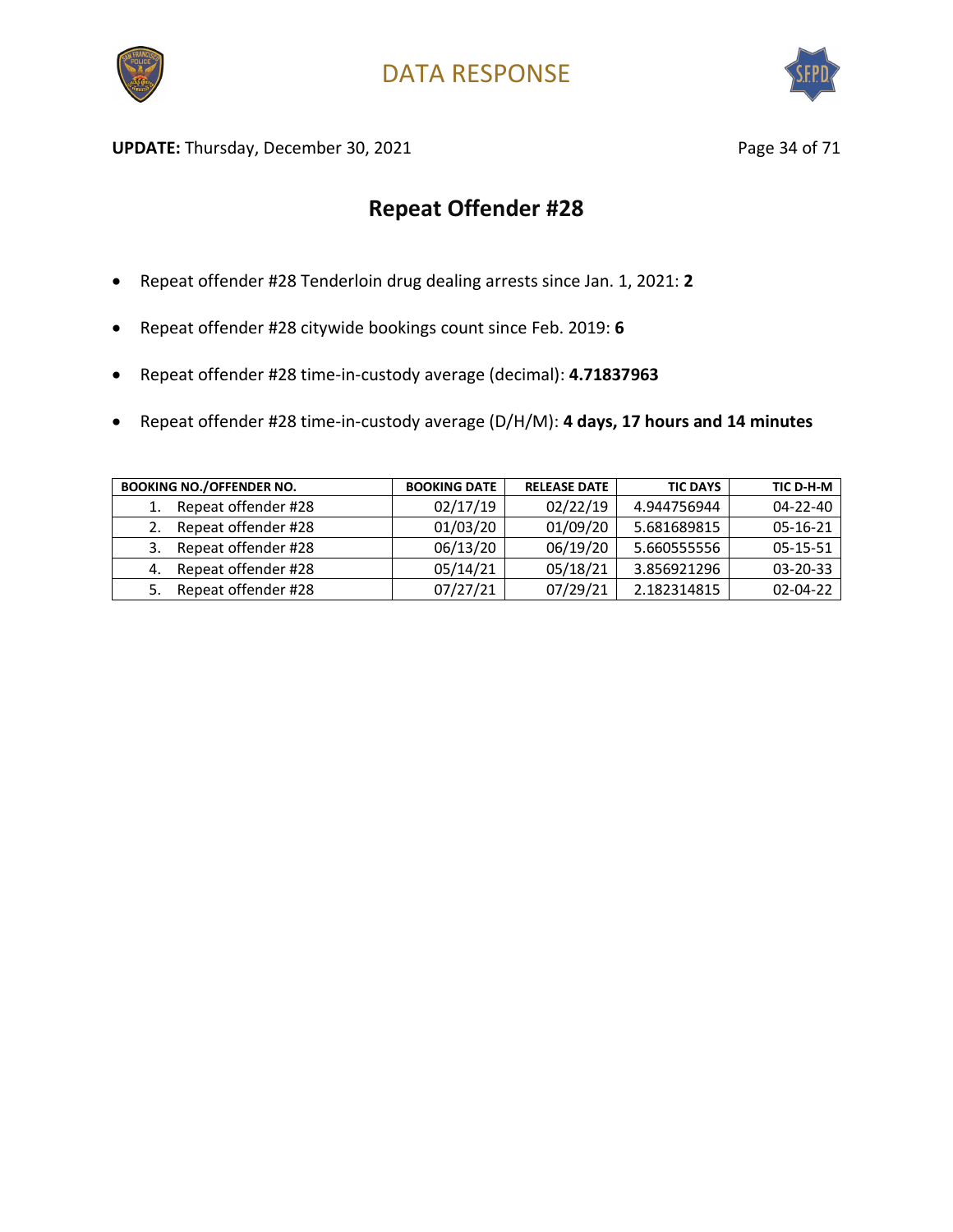



UPDATE: Thursday, December 30, 2021 and the same of the Page 35 of 71

- Repeat offender #29 Tenderloin drug dealing arrests since Jan. 1, 2021: **2**
- Repeat offender #29 citywide bookings count since June 2020: **4**
- Repeat offender #29 time-in-custody average (decimal): **5.025722222**
- Repeat offender #29 time-in-custody average (D/H/M): **5 days and 37 minutes**

| <b>BOOKING NO./OFFENDER NO.</b> | <b>BOOKING DATE</b> | <b>RELEASE DATE</b> | <b>TIC DAYS</b> | TIC D-H-M      |
|---------------------------------|---------------------|---------------------|-----------------|----------------|
| Repeat offender #29             | 06/17/20            | 06/17/20            | 0.184016204     | $00 - 04 - 24$ |
| Repeat offender #29             | 07/08/20            | 07/10/20            | 2.108530093     | $02 - 02 - 36$ |
| Repeat offender #29             | 01/30/21            | 02/02/21            | 3.315972222     | 03-07-35       |
| Repeat offender #29             | 04/24/21            | 05/10/21            | 16.52009259     | 16-12-28       |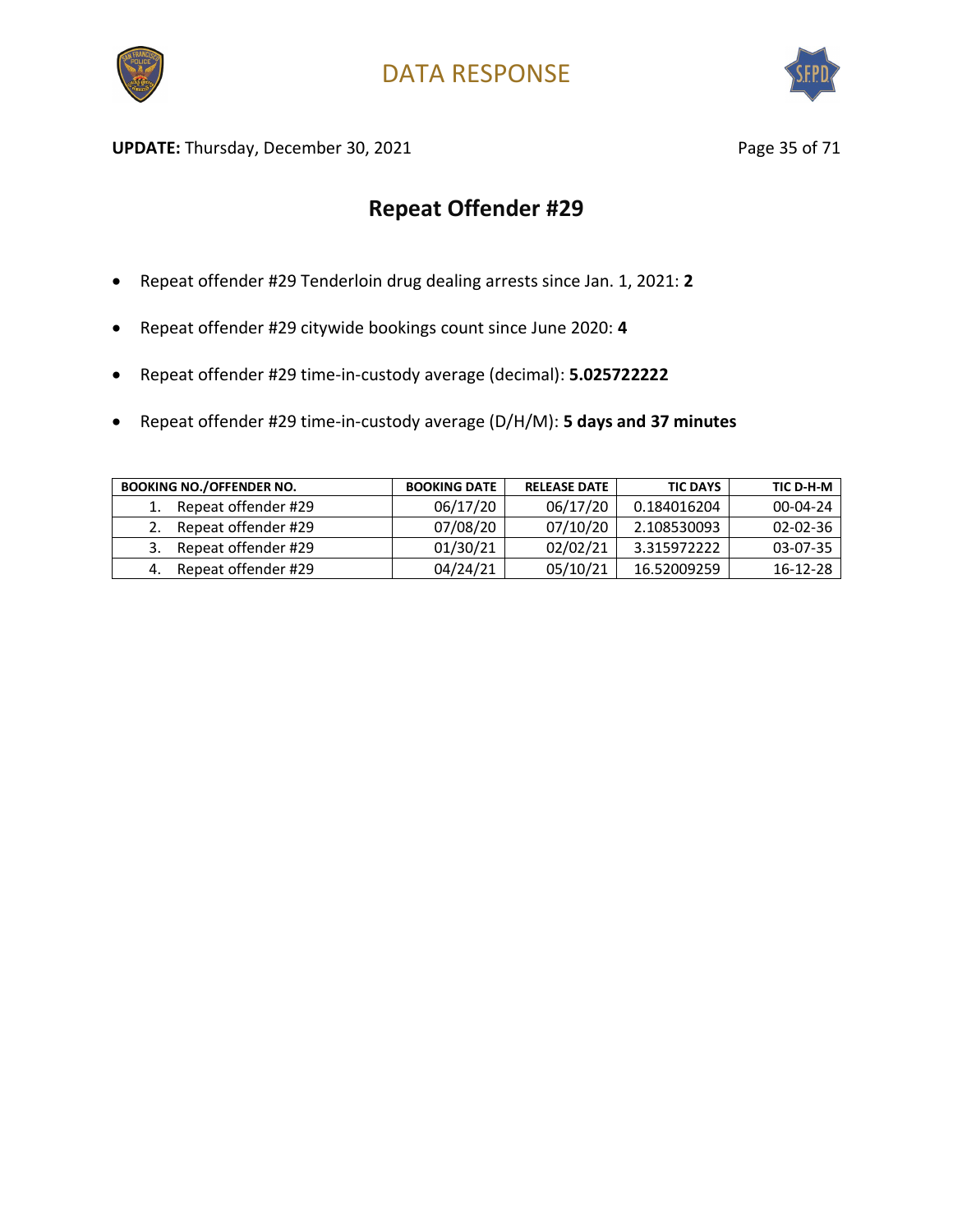



UPDATE: Thursday, December 30, 2021 and the same page 36 of 71

- Repeat offender #30 Tenderloin drug dealing arrests since Jan. 1, 2021: **2**
- Repeat offender #30 citywide bookings count since April 2018: **4**
- Repeat offender #30 time-in-custody average (decimal): **1.220106481**
- Repeat offender #30 time-in-custody average (D/H/M): **1 day, 5 hours and 16 minutes**

| <b>BOOKING NO./OFFENDER NO.</b> | <b>BOOKING DATE</b> | <b>RELEASE DATE</b> | <b>TIC DAYS</b> | TIC D-H-M      |
|---------------------------------|---------------------|---------------------|-----------------|----------------|
| Repeat offender #30             | 04/25/18            | 04/27/18            | 1.288449074     | 01-06-55       |
| Repeat offender #30             | 05/19/18            | 05/19/18            | 0.180590278     | $00-04-20$     |
| Repeat offender #30             | 07/19/21            | 07/20/21            | 0.631863426     | $00-15-09$     |
| Repeat offender #30             | 07/27/21            | 07/28/21            | 0.99962963      | $00 - 23 - 59$ |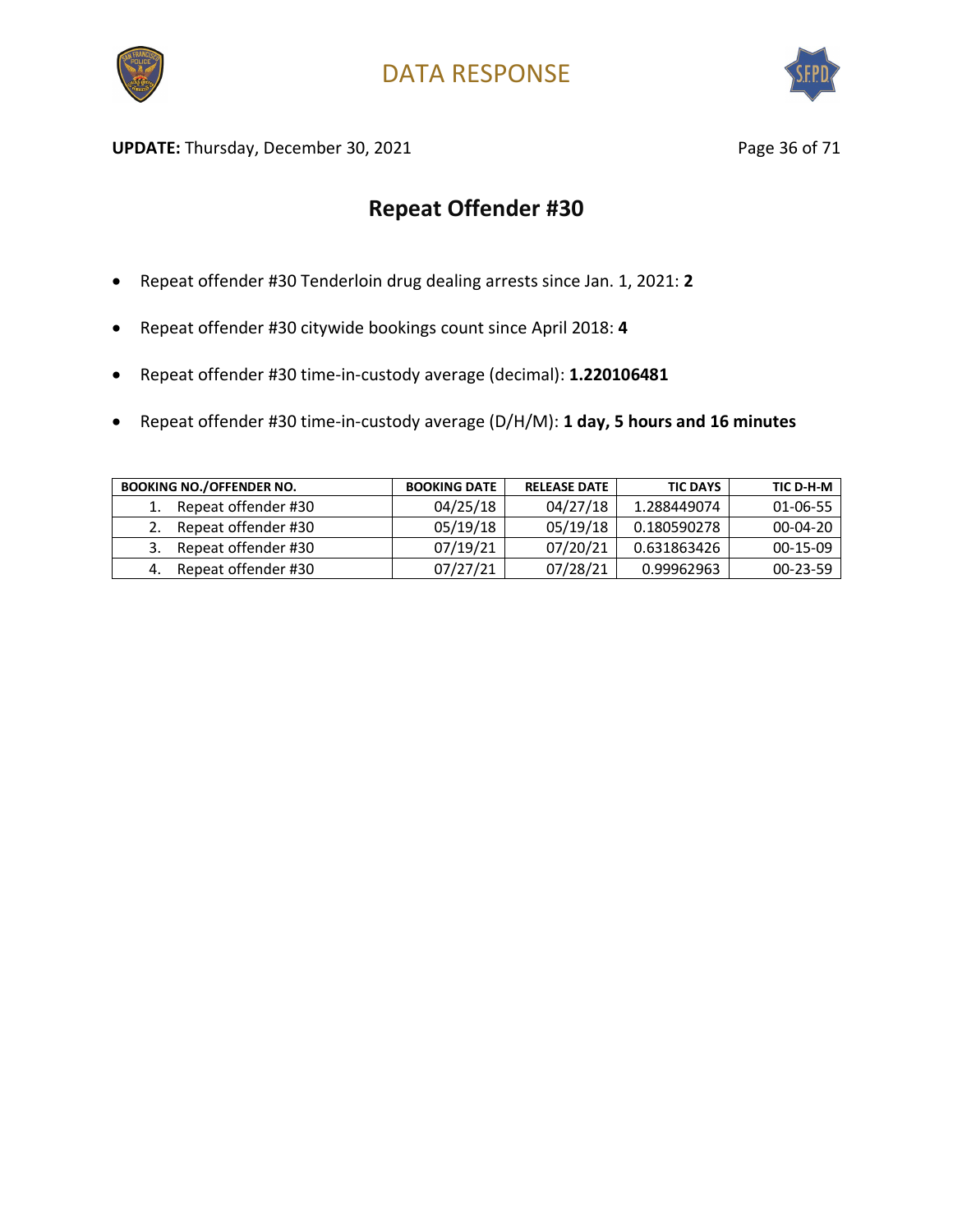



UPDATE: Thursday, December 30, 2021 and the same of the Page 37 of 71

- Repeat offender #31 Tenderloin drug dealing arrests since Jan. 1, 2021: **2**
- Repeat offender #31 citywide bookings count since May 2016: **7**
- Repeat offender #31 time-in-custody average (decimal): **36.07458333**
- Repeat offender #31 time-in-custody average (D/H/M): 3**6 days, 1 hour and 47 minutes**

| <b>BOOKING NO./OFFENDER NO.</b> | <b>BOOKING DATE</b> | <b>RELEASE DATE</b> | <b>TIC DAYS</b> | TIC D-H-M      |
|---------------------------------|---------------------|---------------------|-----------------|----------------|
| Repeat offender #31             | 05/01/16            | 05/03/16            | 2.221030093     | 02-05-18       |
| Repeat offender #31<br>2.       | 05/12/16            | 05/17/16            | 4.488171296     | $04 - 11 - 42$ |
| Repeat offender #31<br>3.       | 08/25/16            | 10/03/16            | 39.25913194     | 08-06-13       |
| Repeat offender #31<br>4.       | 05/30/19            | 06/19/19            | 19.82134259     | 19-19-42       |
| Repeat offender #31<br>5.       | 07/27/19            | 10/02/19            | 67.34311343     | 07-08-14       |
| Repeat offender #31<br>-6.      | 03/15/21            | 03/15/21            | 0.380694444     | 00-09-08       |
| Repeat offender #31             | 05/22/21            |                     | 152.0831829     | 31-01-59       |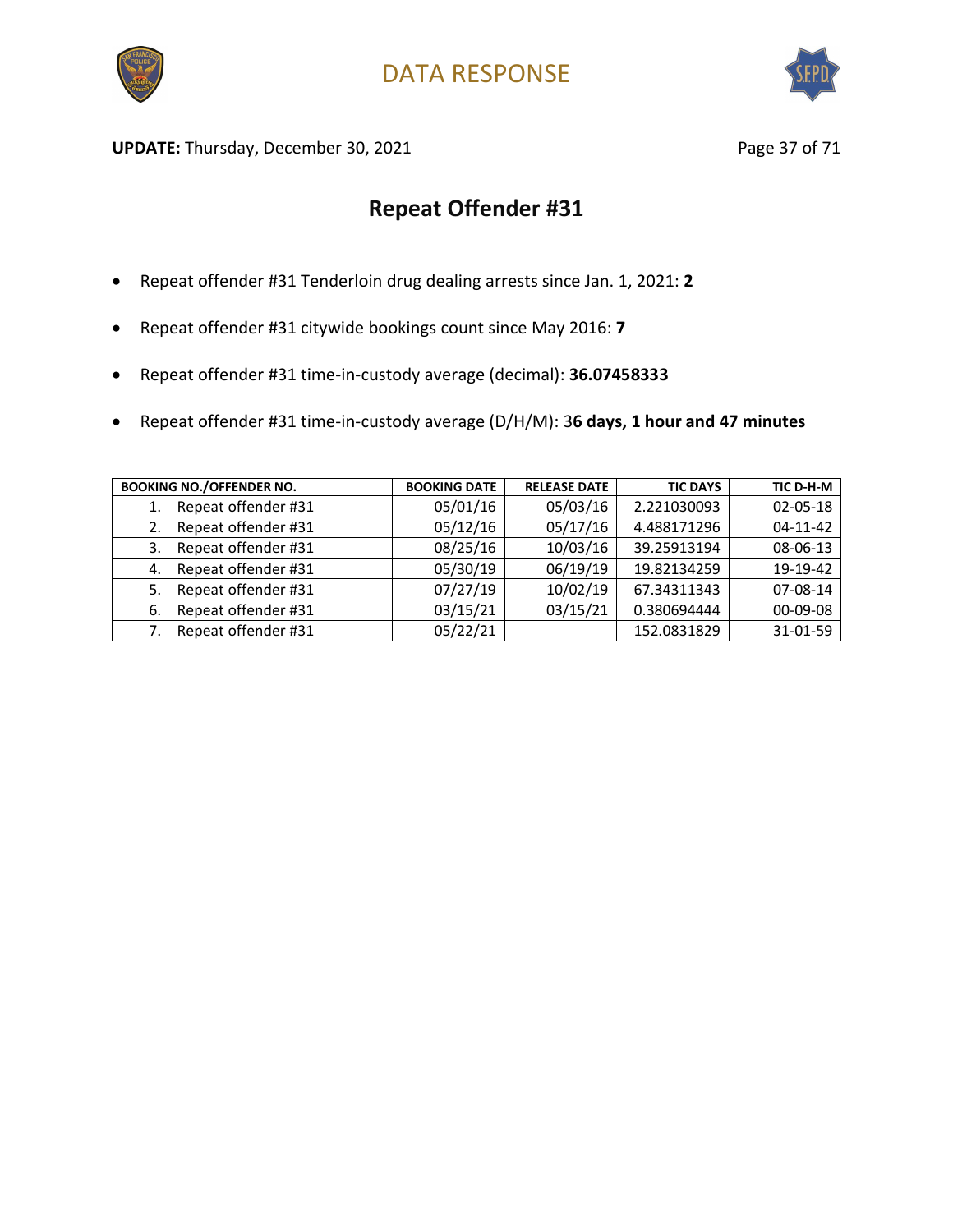



UPDATE: Thursday, December 30, 2021 and the state of the Page 38 of 71

- Repeat offender #32 Tenderloin drug dealing arrests since Jan. 1, 2021: **2**
- Repeat offender #32 citywide bookings count since Feb. 2021: **3**
- Repeat offender #32 time-in-custody average (decimal): **3.358715278**
- Repeat offender #32 time-in-custody average (D/H/M): **3 days, 8 hours and 36 minutes**

| <b>BOOKING NO./OFFENDER NO.</b> | <b>BOOKING DATE</b> | <b>RELEASE DATE</b> | <b>TIC DAYS</b> | TIC D-H-M      |
|---------------------------------|---------------------|---------------------|-----------------|----------------|
| Repeat offender #32             | 02/28/21            | 02/28/21            | 0.309212963     | $00 - 07 - 25$ |
| Repeat offender #32             | 06/18/21            | 06/22/21            | 4.216493056     | 04-05-11       |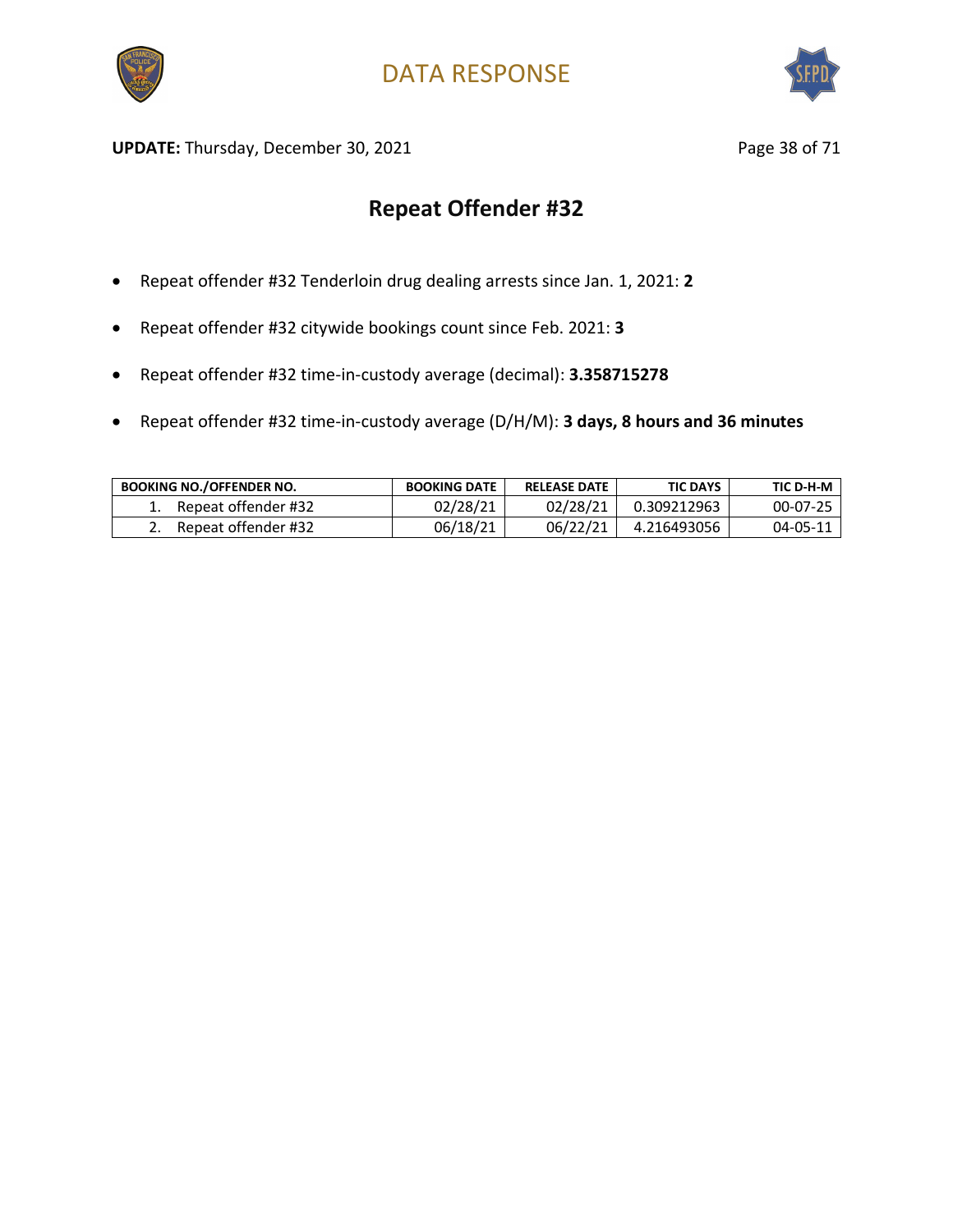



UPDATE: Thursday, December 30, 2021 and the same of the Page 39 of 71

- Repeat offender #33 Tenderloin drug dealing arrests since Jan. 1, 2021: **2**
- Repeat offender #33 citywide bookings count since Jan. 2021: **2**
- Repeat offender #33 time-in-custody average (decimal): **2.854000772**
- Repeat offender #33 time-in-custody average (D/H/M): 2 **days, 20 hours and 29 minutes**

| <b>BOOKING NO./OFFENDER NO.</b> | <b>BOOKING DATE</b> | <b>RELEASE DATE</b> | <b>TIC DAYS</b> | TIC D-H-M |
|---------------------------------|---------------------|---------------------|-----------------|-----------|
| Repeat offender #33             | 01/12/21            | 01/13/21            | 0.819652778     | 00-19-40  |
| Repeat offender #33             | 01/29/21            | 02/03/21            | 4.742349537     | 04-17-48  |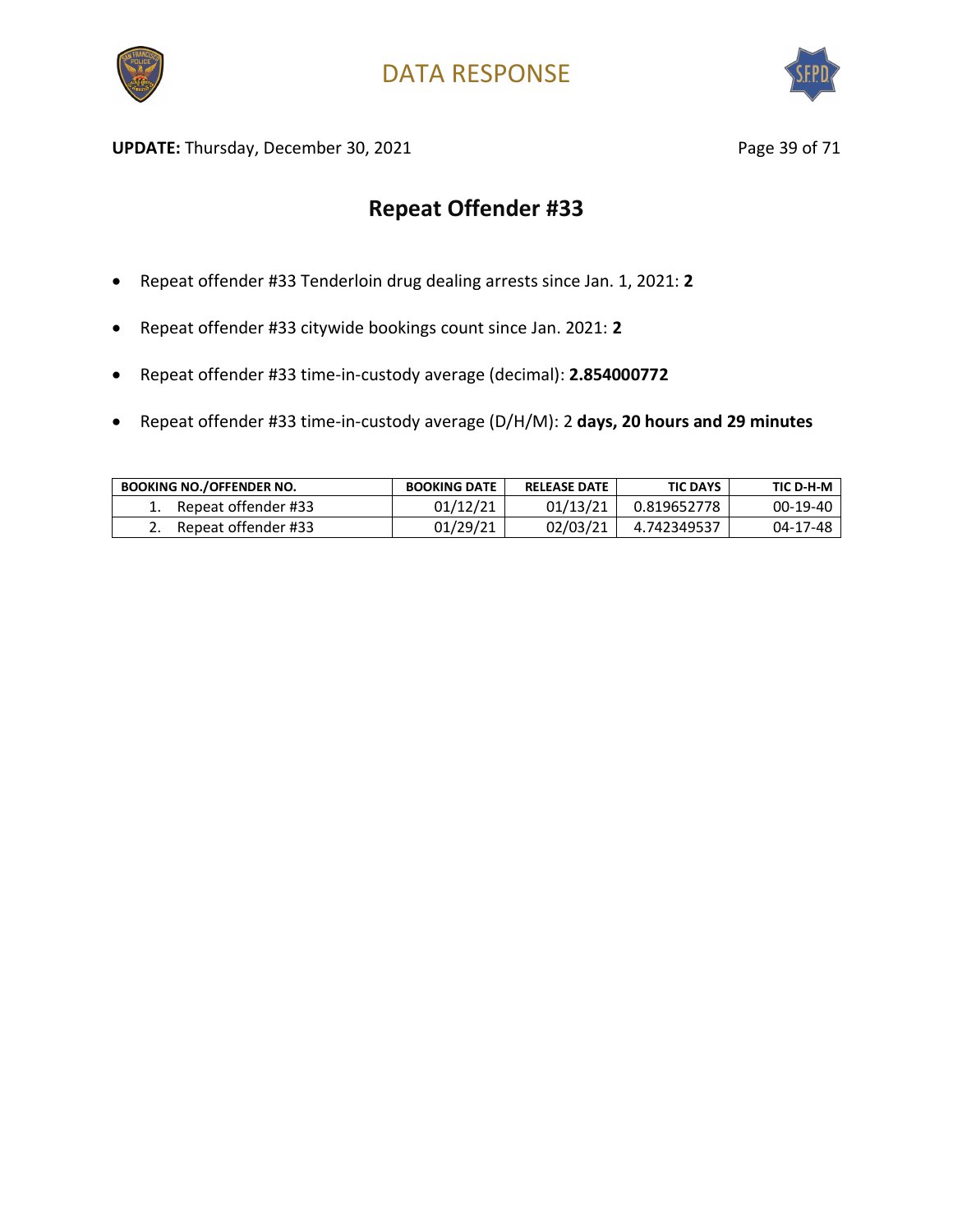



UPDATE: Thursday, December 30, 2021 and the same of 21 and 2012 and 2012 and 2012 and 2012 and 2012 and 2012 and 201

- Repeat offender #34 Tenderloin drug dealing arrests since Jan. 1, 2021: **2**
- Repeat offender #34 citywide bookings count since Jan. 2020: **3**
- Repeat offender #34 time-in-custody average (decimal): **2.665381944**
- Repeat offender #34 time-in-custody average (D/H/M): **2 days, 15 hours and 58 minutes**

| <b>BOOKING NO./OFFENDER NO.</b> | <b>BOOKING DATE</b> | <b>RELEASE DATE</b> | <b>TIC DAYS</b> | TIC D-H-M |
|---------------------------------|---------------------|---------------------|-----------------|-----------|
| Repeat offender #34             | 01/30/20            | 01/31/20            | 1.206909722     | 01-04-57  |
| Repeat offender #34             | 08/24/21            | 08/30/21            | 5.676018519     | 05-16-13  |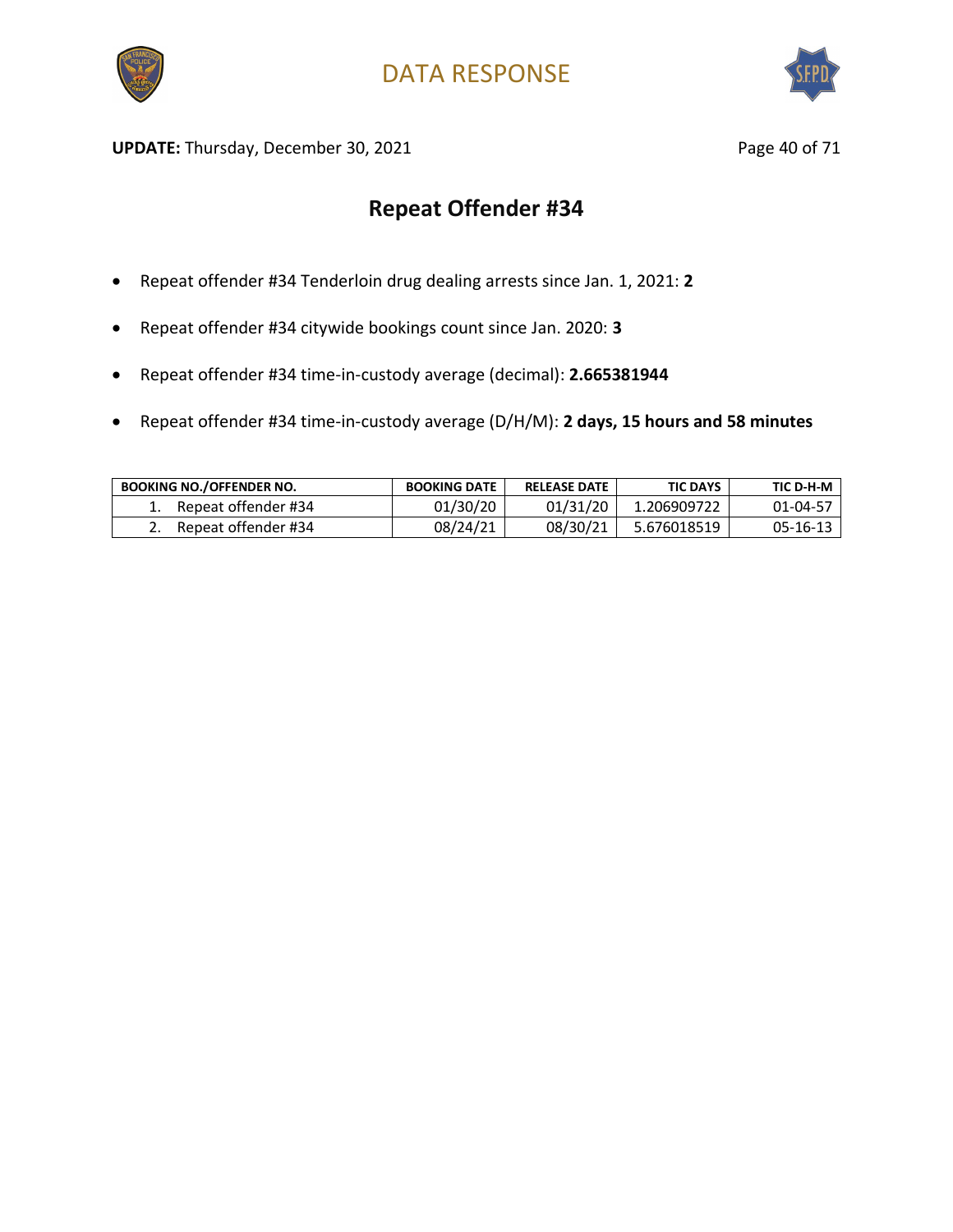



UPDATE: Thursday, December 30, 2021 and the same of 21 and 21 and 21 and 22 and 22 and 22 and 22 and 22 and 23 and 23 and 23 and 23 and 23 and 23 and 23 and 23 and 23 and 23 and 23 and 23 and 23 and 23 and 23 and 23 and 23

- Repeat offender #35 Tenderloin drug dealing arrests since Jan. 1, 2021: **2**
- Repeat offender #35 citywide bookings count since Sept. 2015: **3**
- Repeat offender #35 time-in-custody average (decimal): **1.448162616**
- Repeat offender #35 time-in-custody average (D/H/M): **1 day, 10 hours and 45 minutes.**

| <b>BOOKING NO./OFFENDER NO.</b> | <b>BOOKING DATE</b> | <b>RELEASE DATE</b> | <b>TIC DAYS</b> | TIC D-H-M      |
|---------------------------------|---------------------|---------------------|-----------------|----------------|
| Repeat offender #35             | 09/21/15            | 09/22/15            | 1.301412037     | $01 - 07 - 14$ |
| Repeat offender #35             | 01/31/21            | 02/01/21            | 0.684965278     | $00-16-26$     |
| Repeat offender #35             | 03/14/21            | 03/15/21            | 0.806273148     | 00-19-21       |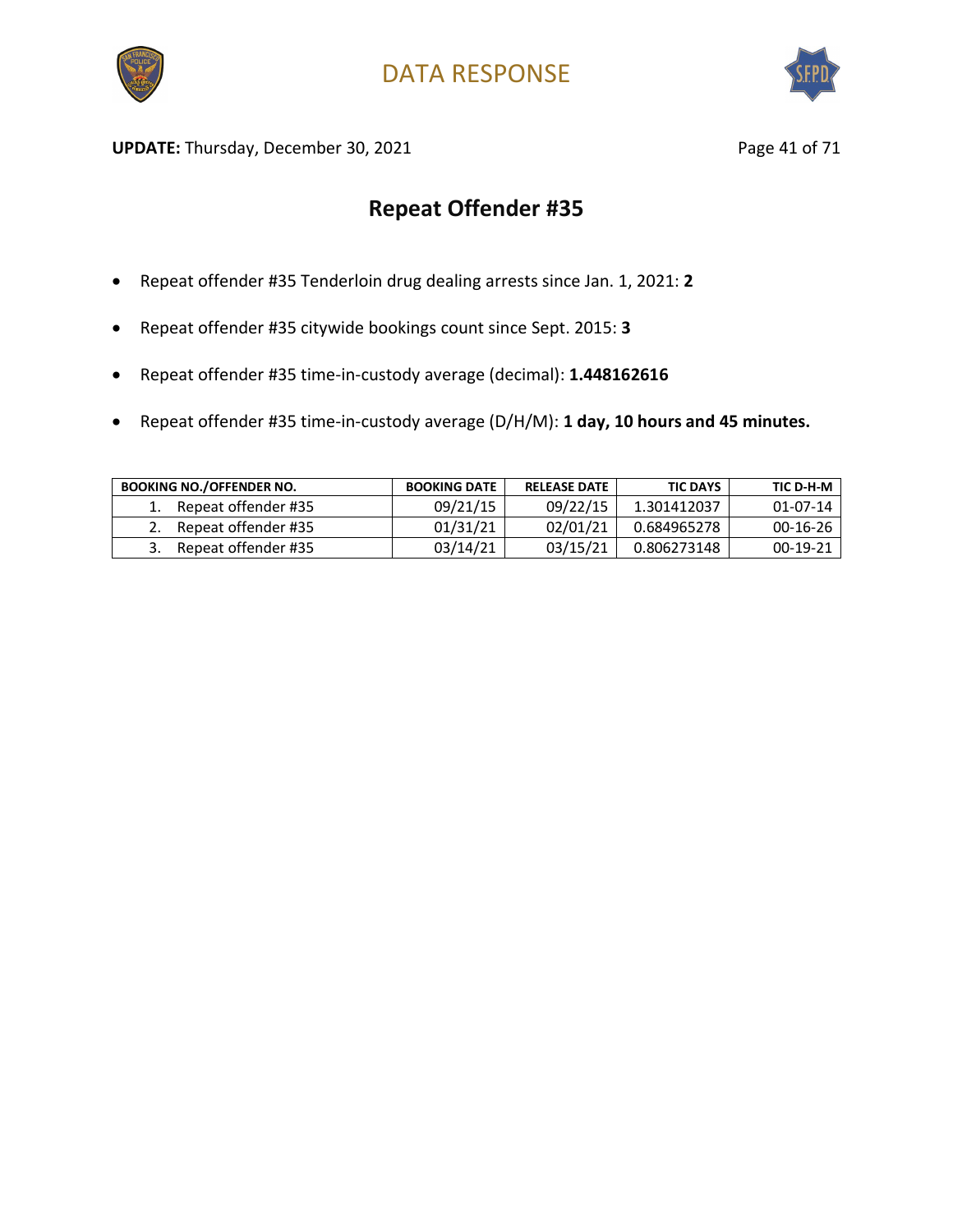



UPDATE: Thursday, December 30, 2021 and the same of 21 and 2012 and 2014 and 2014 and 2014 and 2014 and 2014 and 2014 and 2014 and 2016 and 2016 and 2016 and 2016 and 2016 and 2016 and 2016 and 2016 and 2016 and 2016 and 2

- Repeat offender #36 Tenderloin drug dealing arrests since Jan. 1, 2021: **2**
- Repeat offender #36 citywide bookings count since July 2019: **5**
- Repeat offender #36 time-in-custody average (decimal): **2.038649691**
- Repeat offender #36 time-in-custody average (D/H/M): **2 days and 55 minutes**

| <b>BOOKING NO./OFFENDER NO.</b> | <b>BOOKING DATE</b> | <b>RELEASE DATE</b> | <b>TIC DAYS</b> | TIC D-H-M  |
|---------------------------------|---------------------|---------------------|-----------------|------------|
| Repeat offender #36             | 07/03/19            | 07/04/19            | 1.31755787      | 01-07-37   |
| Repeat offender #36             | 06/17/20            | 06/18/20            | 0.097974537     | $00-02-21$ |
| Repeat offender #36<br>3.       | 03/17/21            | 03/17/21            | 0.563402778     | $00-13-31$ |
| Repeat offender #36<br>4.       | 04/08/21            | 04/09/21            | 0.643888889     | $00-15-27$ |
| Repeat offender #36             | 07/14/21            | 07/21/21            | 6.609074074     | 06-14-37   |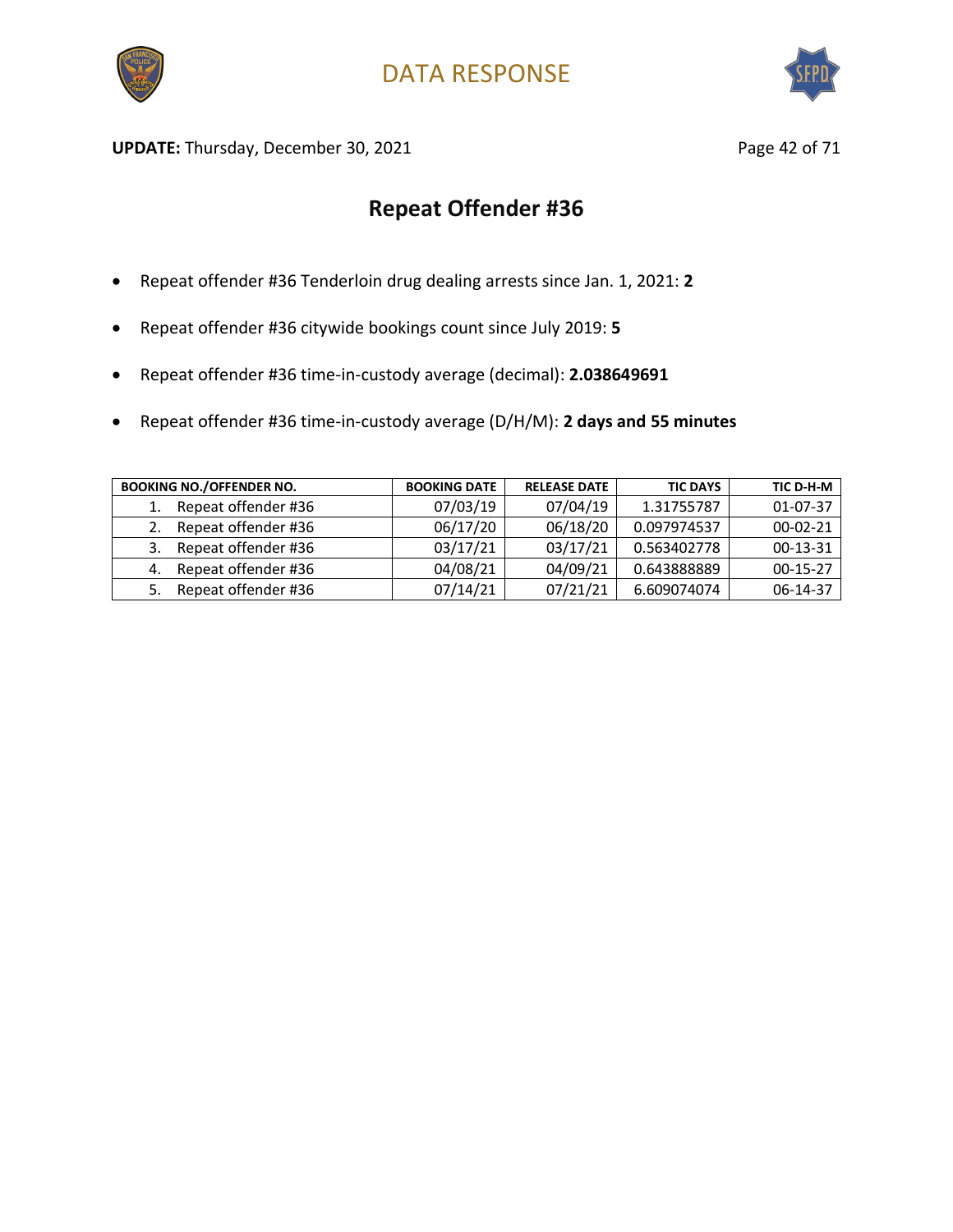



UPDATE: Thursday, December 30, 2021 and the same of 21 and 21 and 22 and 22 and 23 of 71

- Repeat offender #37 Tenderloin drug dealing arrests since Jan. 1, 2021: **2**
- Repeat offender #37 citywide bookings count since March 2021: 2
- Repeat offender #37 time-in-custody average (decimal): 1.356820988
- Repeat offender #37 time-in-custody average (D/H/M): **1 day, 8 hours, 33 minutes**

| <b>BOOKING NO./OFFENDER NO.</b> | <b>BOOKING DATE</b> | <b>RELEASE DATE</b> | <b>TIC DAYS</b> | TIC D-H-M  |
|---------------------------------|---------------------|---------------------|-----------------|------------|
| Repeat offender #37             | 03/04/21            | 03/05/21            | 0.6621875       | $00-15-53$ |
| Repeat offender #37             | 07/17/21            | 07/18/21            | 0.408275463     | 00-09-47   |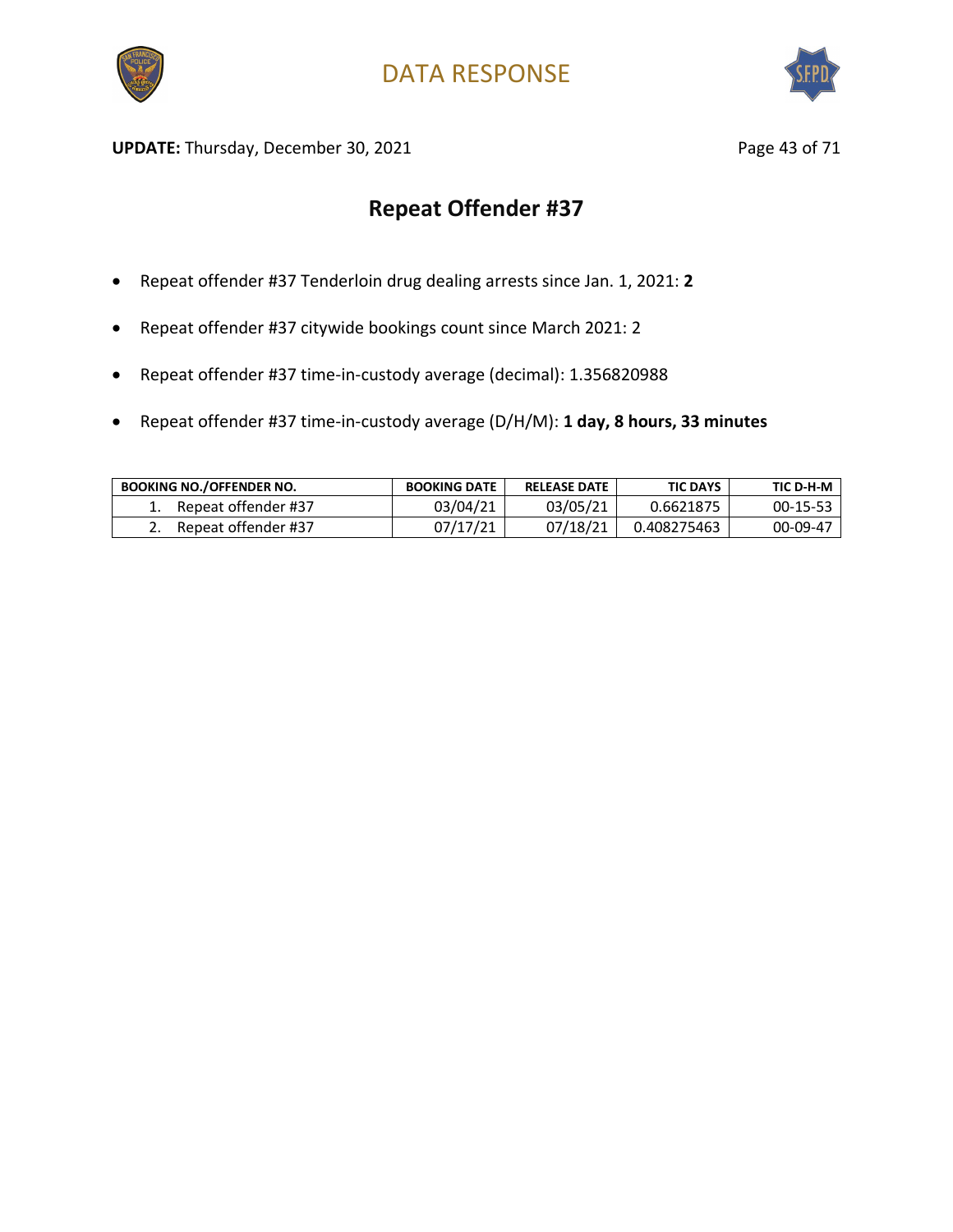



UPDATE: Thursday, December 30, 2021 and the same of 71 page 44 of 71

- Repeat offender #38 Tenderloin drug dealing arrests since Jan. 1, 2021: **2**
- Repeat offender #38 citywide bookings count since July 2021: **2**
- Repeat offender #38 time-in-custody average (decimal): **1.719722222**
- Repeat offender #38 time-in-custody average (D/H/M): **1 day, 17 hours and 16 minutes**

| <b>BOOKING NO./OFFENDER NO.</b> | <b>BOOKING DATE</b> | <b>RELEASE DATE</b> | <b>TIC DAYS</b> | TIC D-H-M |
|---------------------------------|---------------------|---------------------|-----------------|-----------|
| Repeat offender #38             | 07/08/21            | 07/08/21            | 0.324502315     | 00-07-47  |
| Repeat offender #38             | 07/24/21            | 07/26/21            | 1.834664352     | 01-20-01  |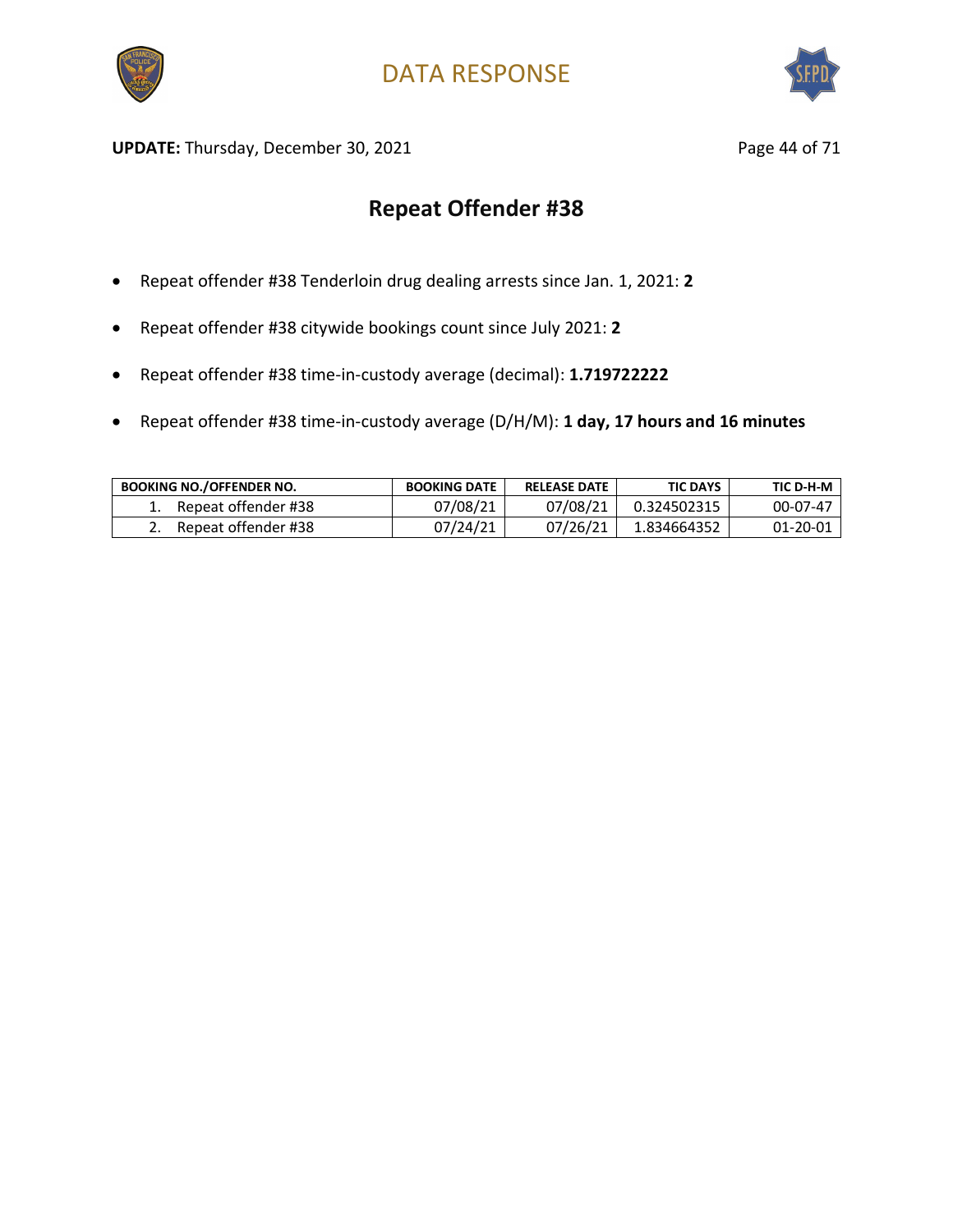



UPDATE: Thursday, December 30, 2021 and the same of 21 and 2011 and 2012 and 2012 and 2012 and 2012 and 2012 and 201

- Repeat offender #39 Tenderloin drug dealing arrests since Jan. 1, 2021: **2**
- Repeat offender #39 citywide bookings count since Oct. 2011: **9**
- Repeat offender #39 time-in-custody average (decimal): **4.394381944**
- Repeat offender #39 time-in-custody average (D/H/M): **4 days, 9 hours and 27 minutes**

| <b>BOOKING NO./OFFENDER NO.</b> | <b>BOOKING DATE</b> | <b>RELEASE DATE</b> | <b>TIC DAYS</b> | TIC D-H-M      |
|---------------------------------|---------------------|---------------------|-----------------|----------------|
| Repeat offender #39<br>1.       | 10/08/11            | 10/08/11            | 0.135983796     | 00-03-15       |
| Repeat offender #39<br>2.       | 09/17/13            | 09/18/13            | 1.328043981     | $01-07-52$     |
| Repeat offender #39<br>3.       | 01/14/14            | 01/16/14            | 1.939328704     | $01 - 22 - 32$ |
| Repeat offender #39<br>4.       | 05/18/14            | 05/21/14            | 3.373726852     | 03-08-58       |
| Repeat offender #39<br>5.       | 07/17/14            | 07/18/14            | 1.086469907     | $01 - 02 - 04$ |
| Repeat offender #39<br>6.       | 10/17/14            | 11/13/14            | 27.25115741     | 27-06-01       |
| Repeat offender #39             | 05/28/20            | 05/28/20            | 0.106400463     | 00-02-33       |
| Repeat offender #39<br>8.       | 03/31/21            | 04/03/21            | 3.032083333     | 03-00-46       |
| Repeat offender #39<br>9.       | 09/14/21            | 09/17/21            | 2.690625        | 02-16-34       |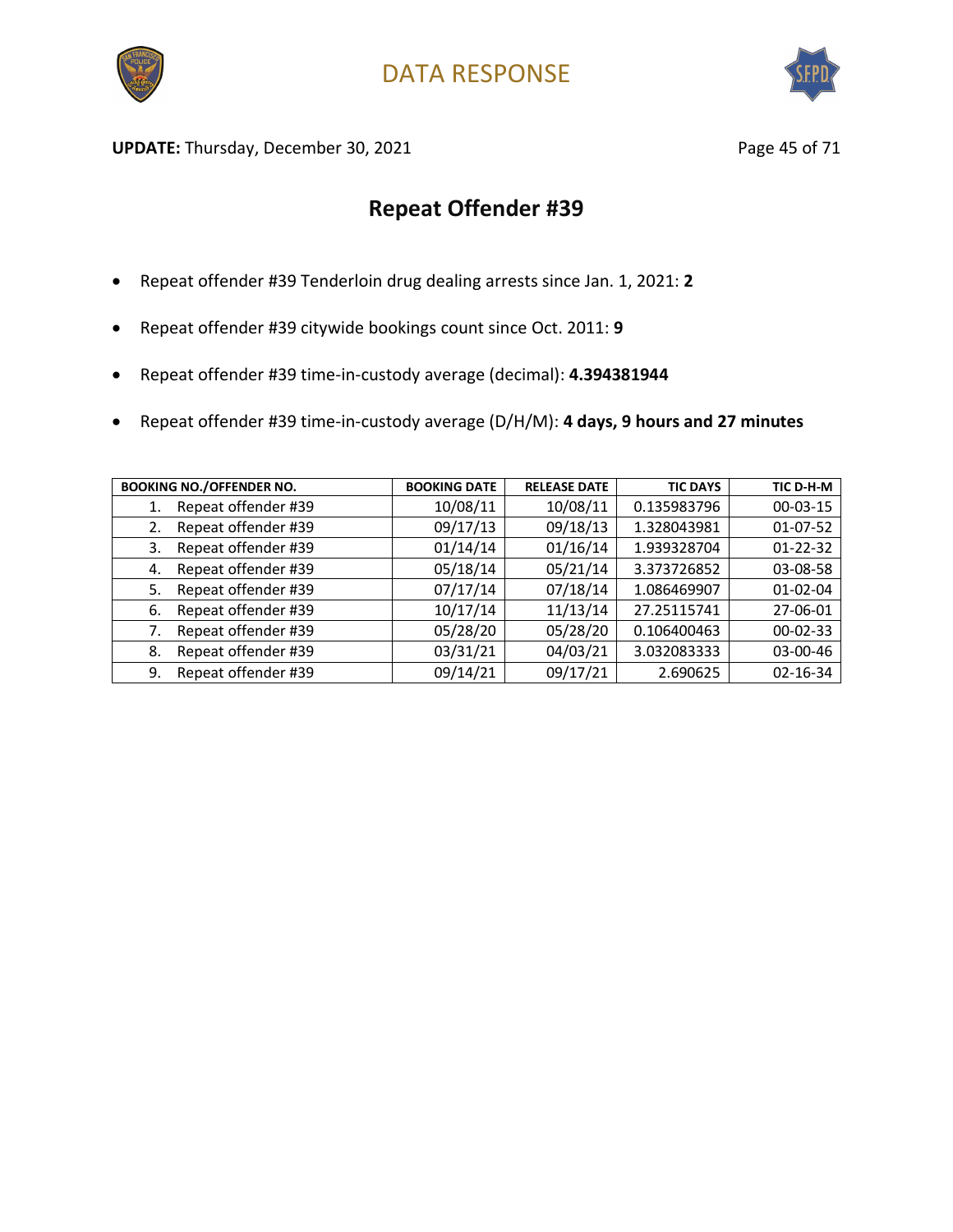



UPDATE: Thursday, December 30, 2021 and the same of 21 and 2011 and 2012 and 2012 and 2012 and 2012 and 2012 and 201

- Repeat offender #40 Tenderloin drug dealing arrests since Jan. 1, 2021: **2**
- Repeat offender #40 citywide bookings count since June 2020: **4**
- Repeat offender #40 time-in-custody average (decimal): **2.574009259**
- Repeat offender #40 time-in-custody average (D/H/M): **2 days, 13 hours and 46 minutes**

| <b>BOOKING NO./OFFENDER NO.</b> | <b>BOOKING DATE</b> | <b>RELEASE DATE</b> | <b>TIC DAYS</b> | TIC D-H-M      |
|---------------------------------|---------------------|---------------------|-----------------|----------------|
| Repeat offender #40             | 06/07/20            | 06/07/20            | 0.168530093     | $00 - 04 - 02$ |
| Repeat offender #40             | 03/14/21            | 03/15/21            | 1.195451389     | 01-04-41       |
| Repeat offender #40             | 06/30/21            | 07/08/21            | 7.675520833     | $07-16-12$     |
| Repeat offender #40             | 07/27/21            | 07/28/21            | 0.830543981     | 00-19-55       |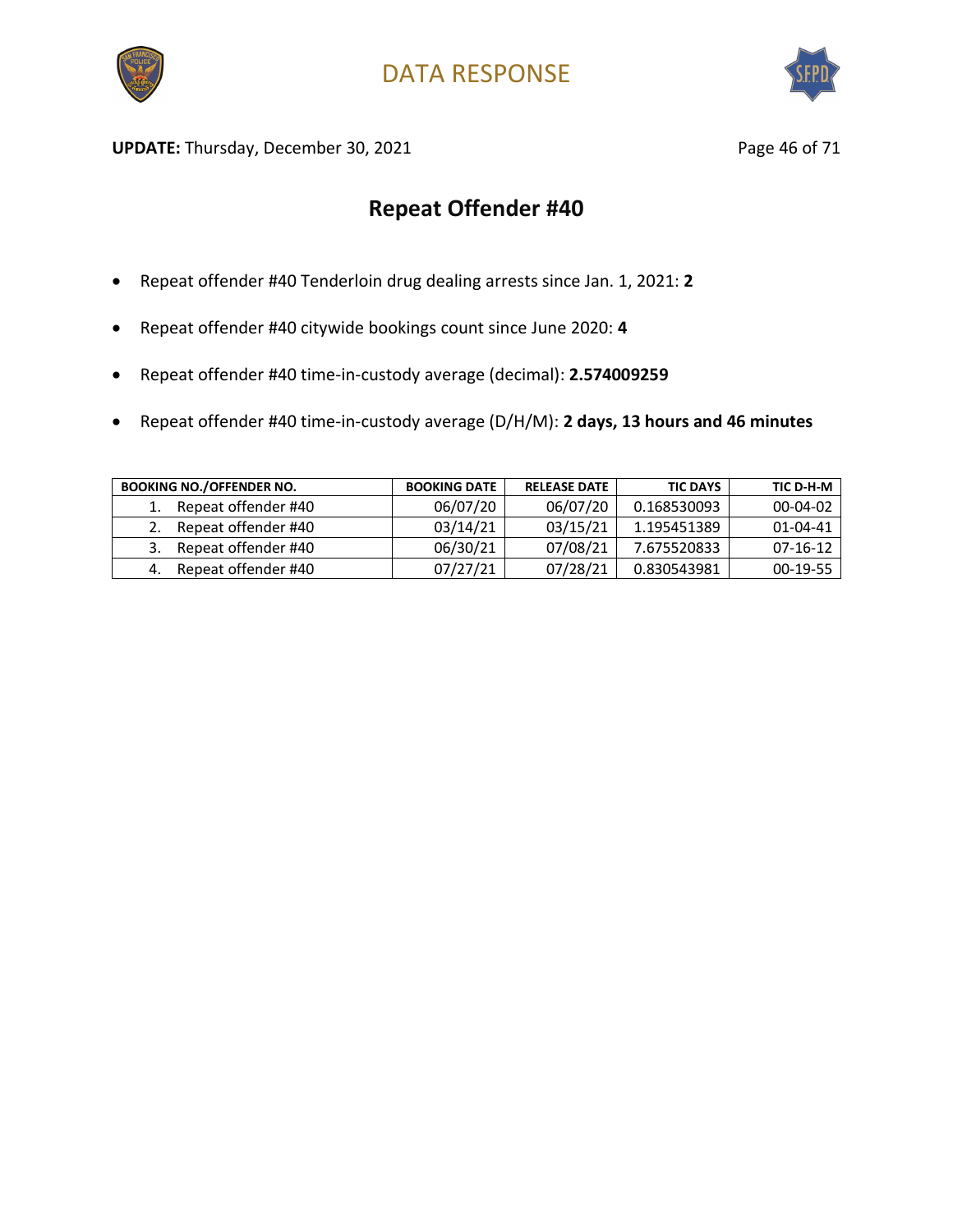



UPDATE: Thursday, December 30, 2021 and the same of 21 and 21 and 22 and 22 and 22 and 22 and 22 and 22 and 23

- Repeat offender #41 Tenderloin drug dealing arrests since Jan. 1, 2021: **2**
- Repeat offender #41 citywide bookings count since Nov. 2019: **7**
- Repeat offender #41 time-in-custody average (decimal): **3.495095486**
- Repeat offender #41 time-in-custody average (D/H/M): **3 days, 11 hours and 52 minutes**

| <b>BOOKING NO./OFFENDER NO.</b> | <b>BOOKING DATE</b> | <b>RELEASE DATE</b> | <b>TIC DAYS</b> | TIC D-H-M      |
|---------------------------------|---------------------|---------------------|-----------------|----------------|
| Repeat offender #41             | 11/02/19            | 11/03/19            | 1.013587963     | 01-00-19       |
| Repeat offender #41<br>2.       | 12/28/19            | 12/29/19            | 1.120451389     | $01 - 02 - 53$ |
| Repeat offender #41<br>3.       | 02/22/20            | 02/24/20            | 2.294189815     | 02-07-03       |
| Repeat offender #41<br>4.       | 07/13/20            | 07/16/20            | 2.783171296     | 02-18-47       |
| Repeat offender #41<br>5.       | 09/05/20            | 09/11/20            | 6.116481481     | 06-02-47       |
| Repeat offender #41<br>-6.      | 04/08/21            | 04/13/21            | 4.747673611     | 04-17-56       |
| Repeat offender #41             | 04/27/21            | 05/04/21            | 6.885208333     | $06 - 21 - 14$ |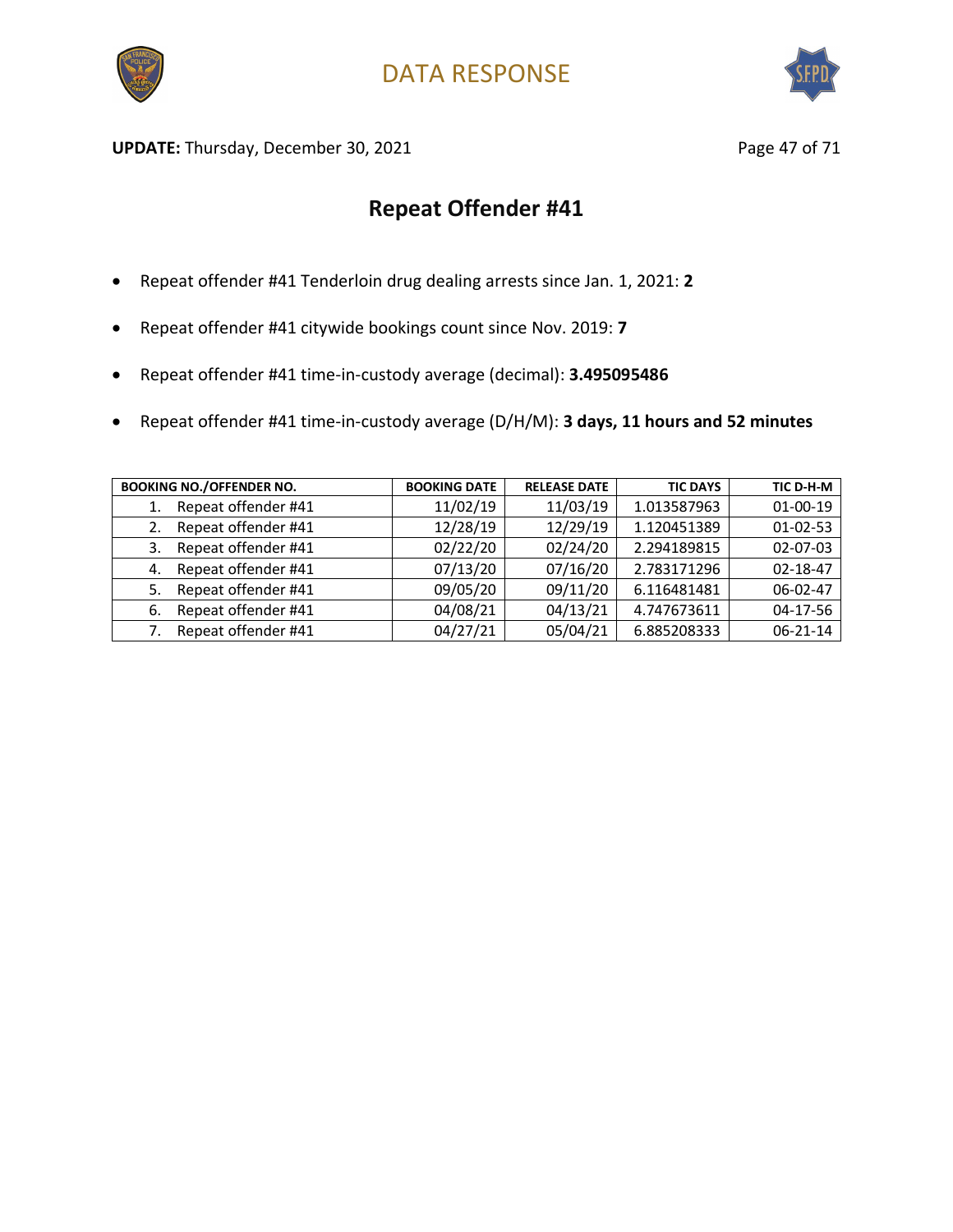



UPDATE: Thursday, December 30, 2021 and the same of 21 and 21 and 22 and 22 and 22 and 22 and 22 and 22 and 23 and 23 and 23 and 23 and 23 and 23 and 23 and 23 and 23 and 23 and 23 and 23 and 23 and 23 and 23 and 23 and 23

- Repeat offender #42 Tenderloin drug dealing arrests since Jan. 1, 2021: **2**
- Repeat offender #42 citywide bookings count since March 2020: **3**
- Repeat offender #42 time-in-custody average (decimal): **1.278151042**
- Repeat offender #42 time-in-custody average (D/H/M): **1 day, 6 hours and 40 minutes**

| <b>BOOKING NO./OFFENDER NO.</b> | <b>BOOKING DATE</b> | <b>RELEASE DATE</b> | <b>TIC DAYS</b> | TIC D-H-M      |
|---------------------------------|---------------------|---------------------|-----------------|----------------|
| Repeat offender #42             | 03/11/20            | 03/12/20            | 0.893923611     | $00 - 21 - 27$ |
| Repeat offender #42             | 01/30/21            | 01/31/21            | 0.512025463     | 00-12-17       |
| Repeat offender #42             | 02/09/21            | 02/10/21            | 0.706655093     | 00-16-57       |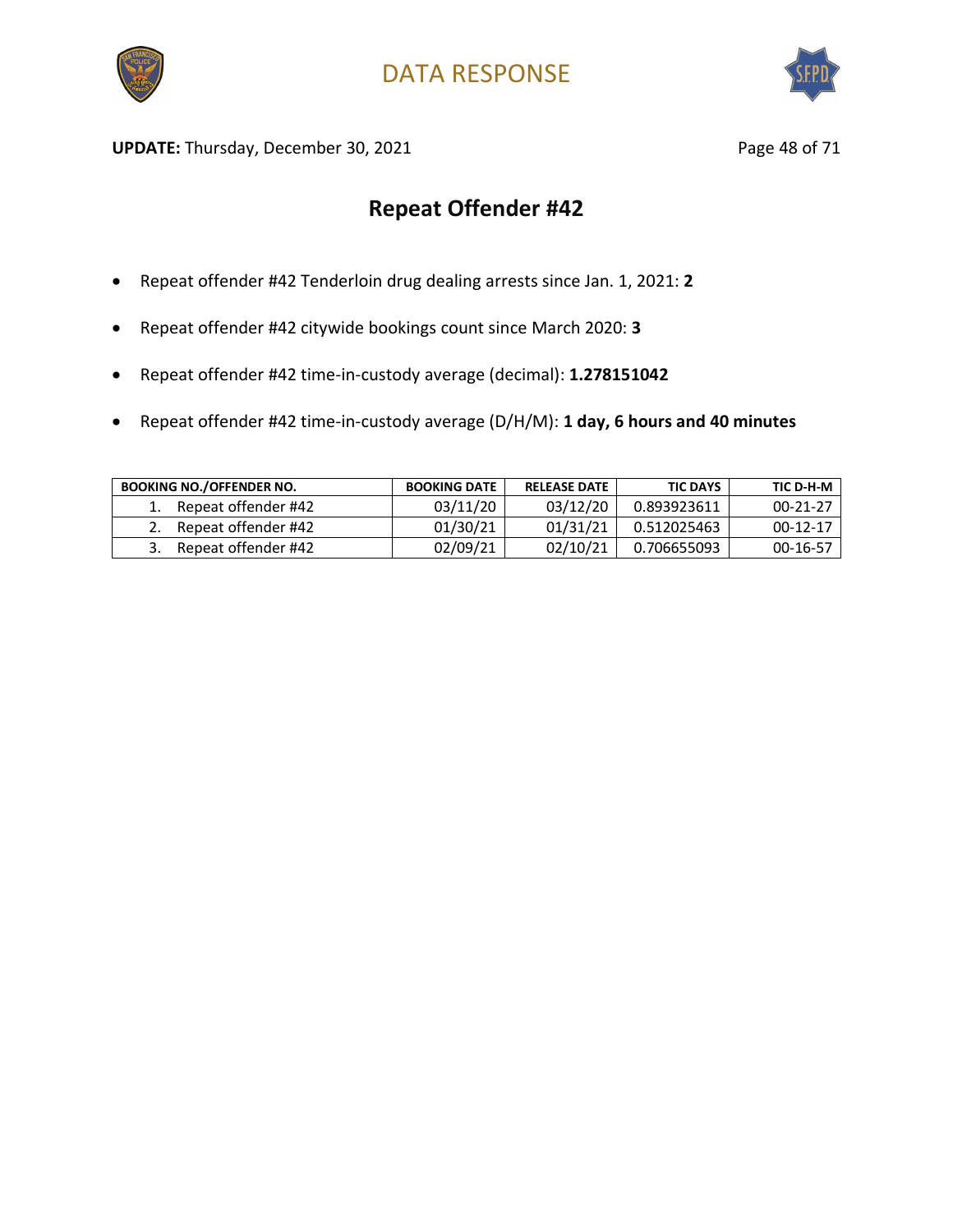



UPDATE: Thursday, December 30, 2021 and the same of 71 page 49 of 71

- Repeat offender #43 Tenderloin drug dealing arrests since Jan. 1, 2021: **2**
- Repeat offender #43 citywide bookings count since June 2021: **4**
- Repeat offender #43 time-in-custody average (decimal): **1.818671296**
- Repeat offender #43 time-in-custody average (D/H/M): **1 day, 19 hours and 38 minutes**

| <b>BOOKING NO./OFFENDER NO.</b> | <b>BOOKING DATE</b> | <b>RELEASE DATE</b> | <b>TIC DAYS</b> | TIC D-H-M      |
|---------------------------------|---------------------|---------------------|-----------------|----------------|
| Repeat offender #43             | 06/14/21            | 06/15/21            | 0.239976852     | 00-05-45       |
| Repeat offender #43             | 06/16/21            | 06/19/21            | 2.742939815     | $02 - 17 - 49$ |
| Repeat offender #43             | 06/26/21            | 06/29/21            | 2.727546296     | 02-17-27       |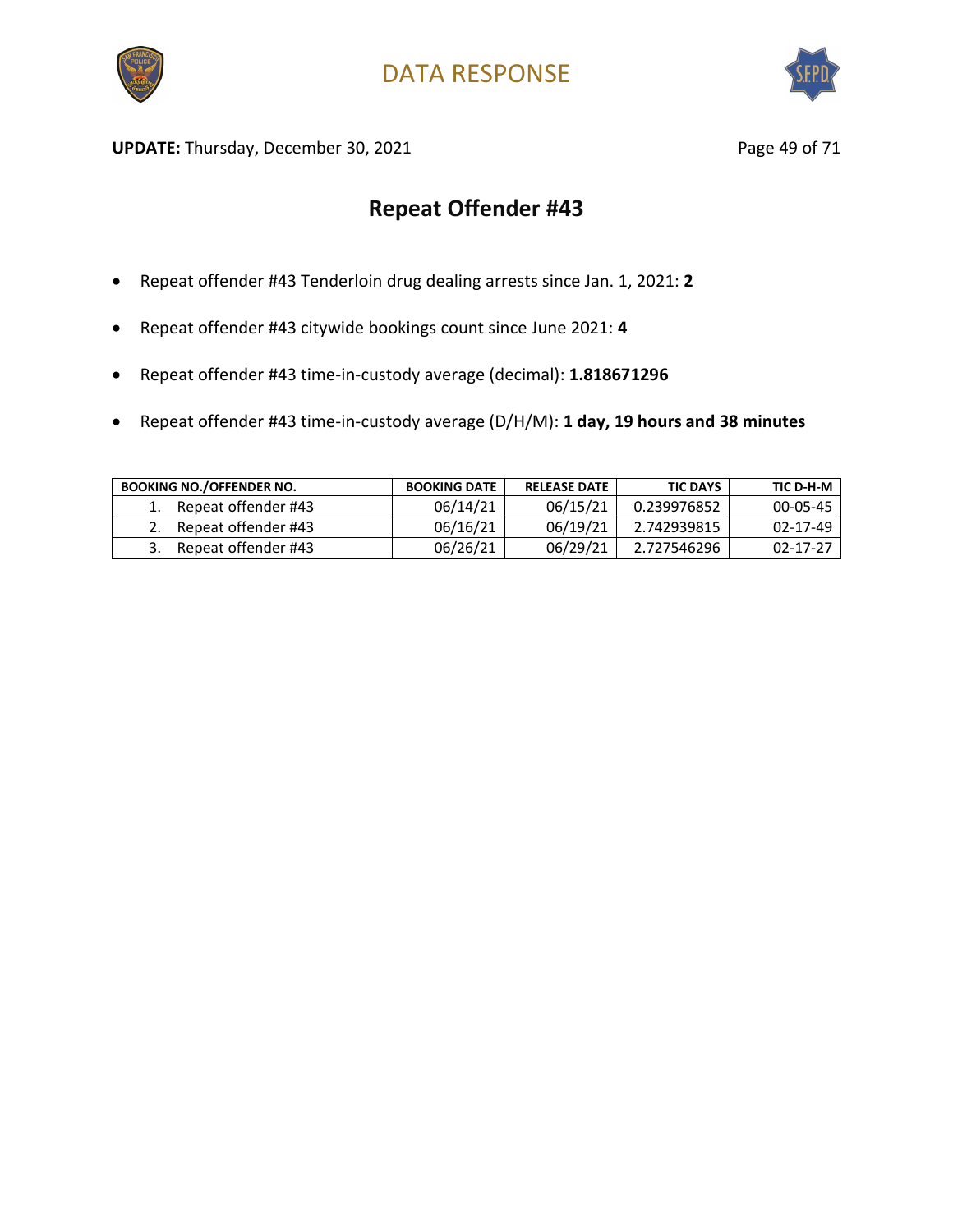



UPDATE: Thursday, December 30, 2021 and the same of the Page 50 of 71

- Repeat offender #44 Tenderloin drug dealing arrests since Jan. 1, 2021: **2**
- Repeat offender #44 citywide bookings count since Feb. 2021: **2**
- Repeat offender #44 time-in-custody average (decimal): **3.109884259**
- Repeat offender #44 time-in-custody average (D/H/M): **3 days, 2 hours and 38 minutes.**

| <b>BOOKING NO./OFFENDER NO.</b> | <b>BOOKING DATE</b> | <b>RELEASE DATE</b> | <b>TIC DAYS</b> | TIC D-H-M |
|---------------------------------|---------------------|---------------------|-----------------|-----------|
| Repeat offender #44             | 02/02/21            | 02/02/21            | 0.266736111     | 00-06-24  |
| Repeat offender #44             | 04/28/21            | 05/04/21            | 6.062916667     | 06-01-30  |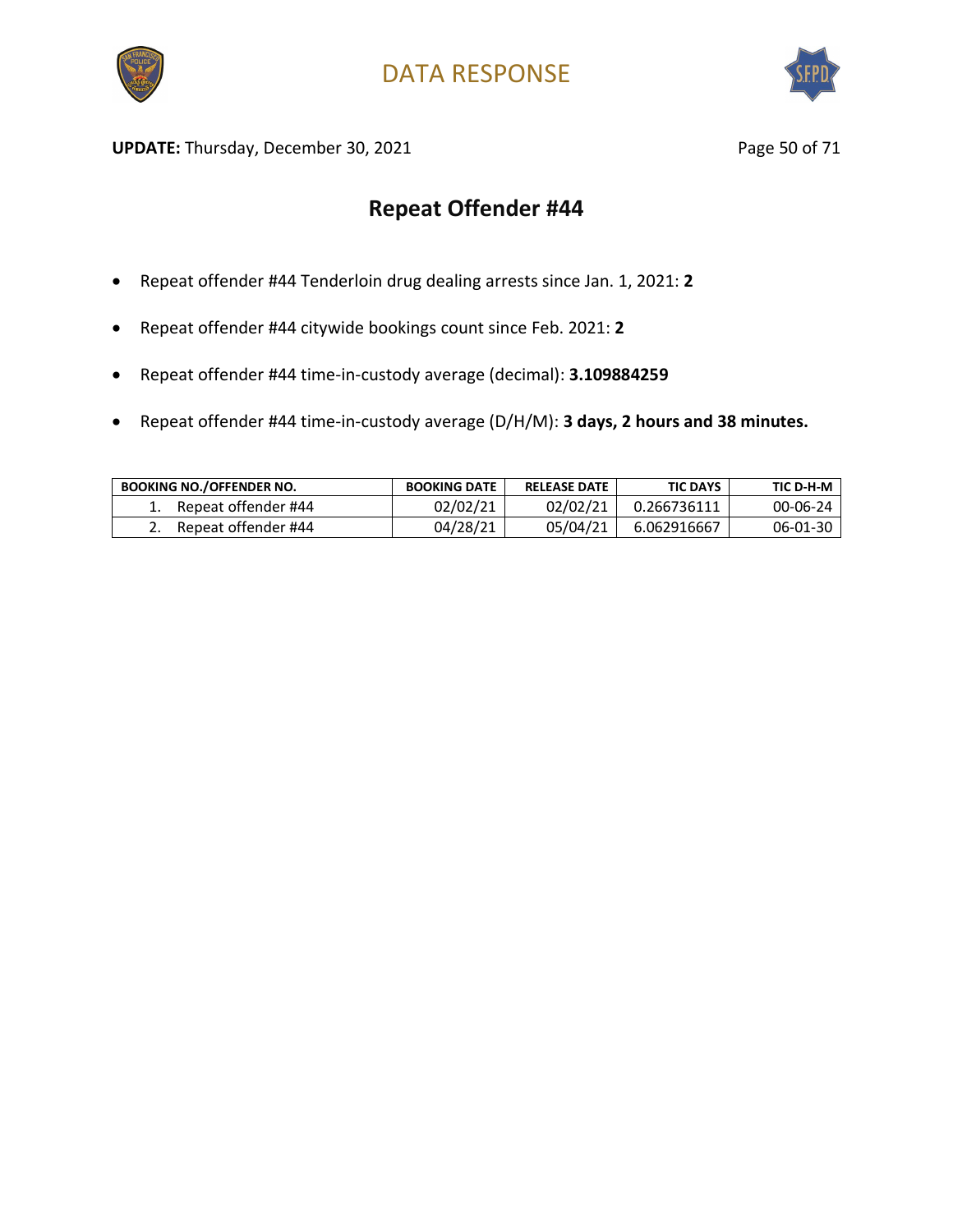



**UPDATE:** Thursday, December 30, 2021 **Page 51 of 71** Page 51 of 71

- Repeat offender #45 Tenderloin drug dealing arrests since Jan. 1, 2021: **2**
- Repeat offender #45 citywide bookings count since July 2016: **12**
- Repeat offender #45 time-in-custody average (decimal): **20.3471688**
- Repeat offender #45 time-in-custody average (D/H/M): **20 days, 8 hours and 19 minutes**

| <b>BOOKING NO./OFFENDER NO.</b> | <b>BOOKING DATE</b> | <b>RELEASE DATE</b> | <b>TIC DAYS</b> | TIC D-H-M      |
|---------------------------------|---------------------|---------------------|-----------------|----------------|
| Repeat offender #45             | 07/06/16            | 07/07/16            | 0.997974537     | $00 - 23 - 57$ |
| Repeat offender #45<br>2.       | 09/23/16            | 10/19/16            | 26.2128125      | $26 - 05 - 06$ |
| Repeat offender #45<br>3.       | 10/29/17            | 11/15/17            | 17.08217593     | 17-01-58       |
| Repeat offender #45<br>4.       | 03/27/18            | 03/29/18            | 2.290972222     | $02 - 06 - 59$ |
| Repeat offender #45<br>5.       | 04/13/18            | 04/17/18            | 3.877488426     | 03-21-03       |
| Repeat offender #45<br>6.       | 04/21/18            | 04/23/18            | 1.746782407     | 01-17-55       |
| Repeat offender #45<br>7.       | 05/05/18            | 07/25/18            | 81.00667824     | 21-00-09       |
| Repeat offender #45<br>8.       | 07/31/18            | 10/27/18            | 87.87400463     | 27-20-58       |
| Repeat offender #45<br>9.       | 02/17/21            | 02/23/21            | 6.401076389     | 06-09-37       |
| 10. Repeat offender #45         | 03/15/21            | 04/08/21            | 24.38667824     | 24-09-16       |
| 11. Repeat offender #45         | 05/12/21            | 05/21/21            | 8.9771875       | 08-23-27       |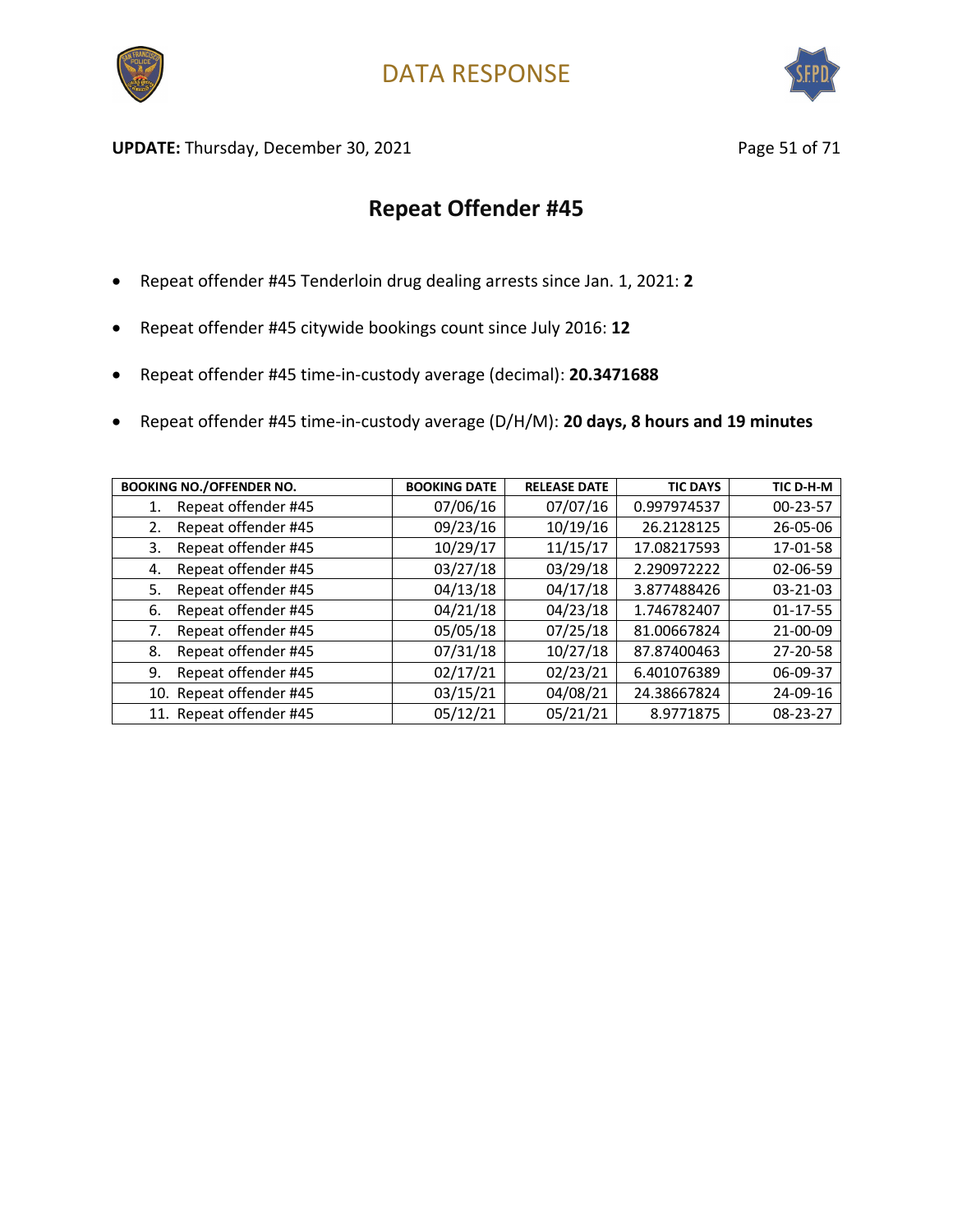



UPDATE: Thursday, December 30, 2021 and the same of the Page 52 of 71

- Repeat offender #46 Tenderloin drug dealing arrests since Jan. 1, 2021: **2**
- Repeat offender #46 citywide bookings count since May 2021: **2**
- Repeat offender #46 time-in-custody average (decimal): **2.550366512**
- Repeat offender #46 time-in-custody average (D/H/M): **2 days, 13 hours and 12 minutes**

| <b>BOOKING NO./OFFENDER NO.</b> | <b>BOOKING DATE</b> | <b>RELEASE DATE</b> | <b>TIC DAYS</b> | TIC D-H-M |
|---------------------------------|---------------------|---------------------|-----------------|-----------|
| Repeat offender #46             | 05/20/21            | 05/21/21            | 0.818344907     | 00-19-38  |
| Repeat offender #46             | 07/11/21            | 07/15/21            | 3.83275463      | 03-19-59  |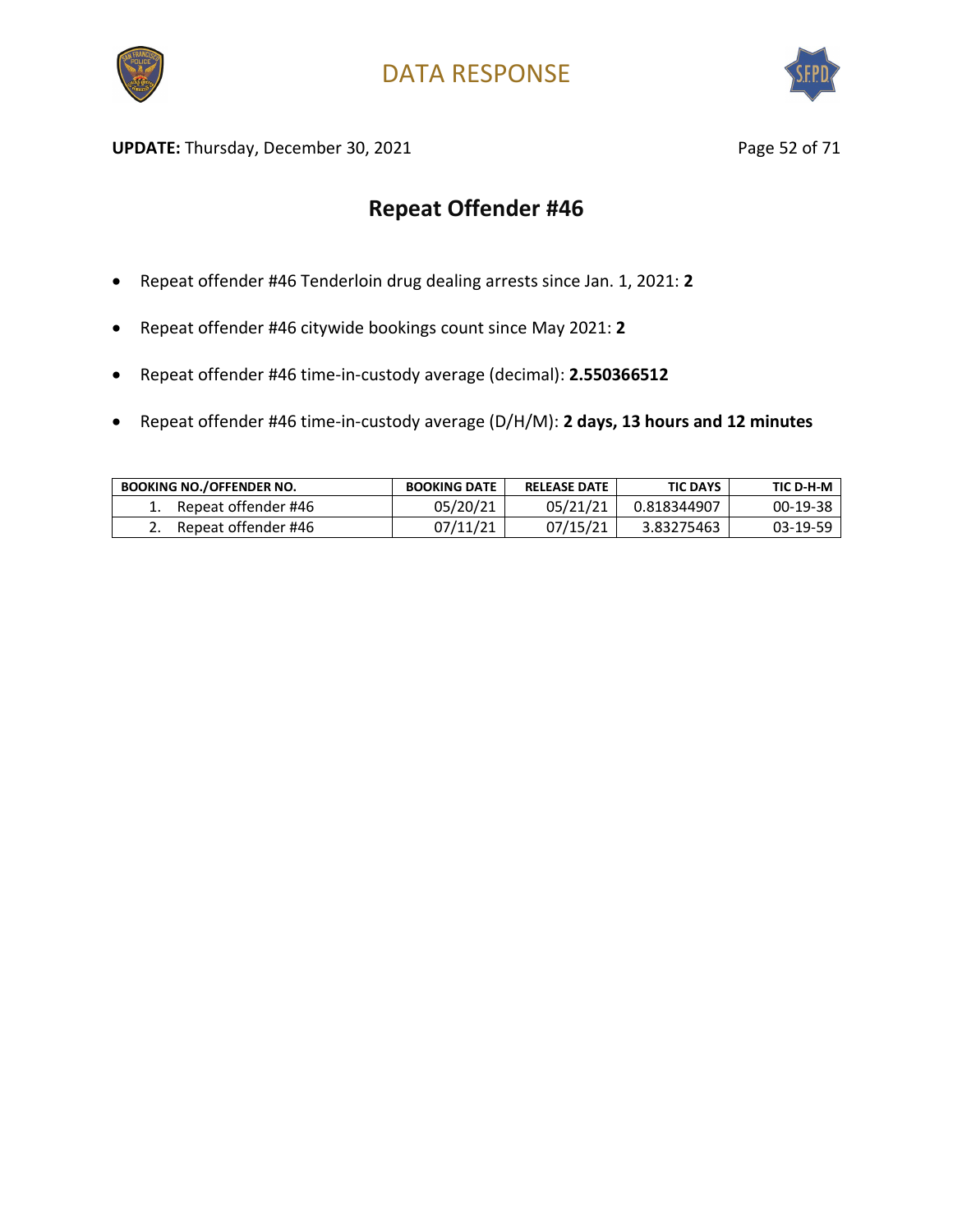



UPDATE: Thursday, December 30, 2021 and the same of the Page 53 of 71

- Repeat offender #47 Tenderloin drug dealing arrests since Jan. 1, 2021: **2**
- Repeat offender #47 citywide bookings count since May 2020: **6**
- Repeat offender #47 time-in-custody average (decimal): **4.542895172**
- Repeat offender #47 time-in-custody average (D/H/M): **4 days, 13 hours and 1 minute**

| <b>BOOKING NO./OFFENDER NO.</b> | <b>BOOKING DATE</b> | <b>RELEASE DATE</b> | <b>TIC DAYS</b> | TIC D-H-M      |
|---------------------------------|---------------------|---------------------|-----------------|----------------|
| Repeat offender #47             | 05/02/20            | 05/03/20            | 0.454710648     | $00-10-54$     |
| Repeat offender #47             | 06/29/20            | 06/30/20            | 0.662430556     | $00-15-53$     |
| Repeat offender #47<br>3.       | 07/20/20            | 07/29/20            | 8.6475          | $08 - 15 - 32$ |
| Repeat offender #47<br>4.       | 12/19/20            | 12/31/20            | 12.37693287     | 12-09-02       |
| Repeat offender #47             | 09/04/21            | 09/05/21            | 0.283460648     | $00 - 06 - 48$ |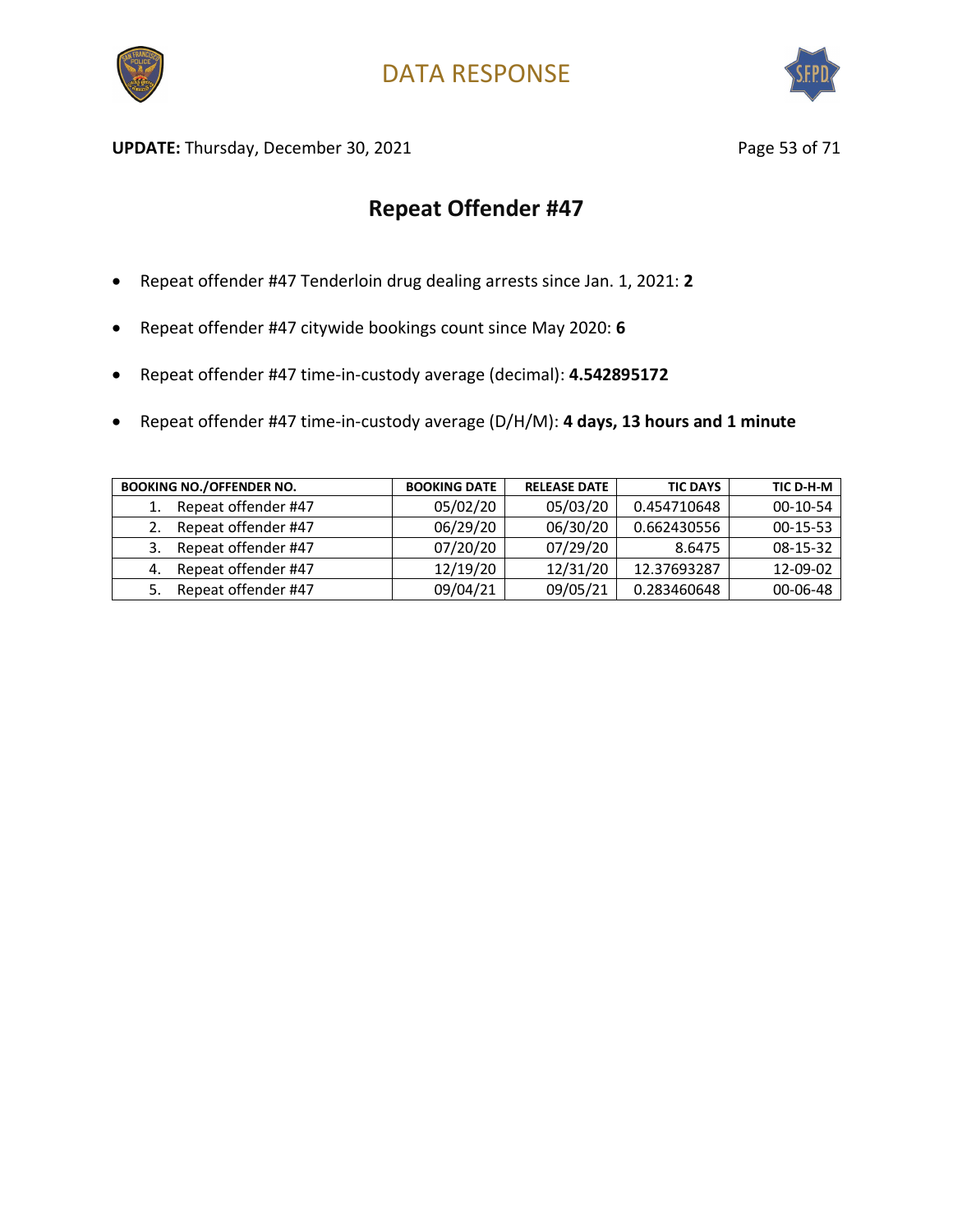



UPDATE: Thursday, December 30, 2021 and the same of 21 and 21 and 22 and 22 and 22 and 22 and 22 and 22 and 23 and 23 and 23 and 23 and 23 and 23 and 23 and 23 and 23 and 23 and 23 and 23 and 23 and 23 and 23 and 23 and 23

- Repeat offender #48 Tenderloin drug dealing arrests since Jan. 1, 2021: **2**
- Repeat offender #48 citywide bookings count since Jan. 2021: **3**
- Repeat offender #48 time-in-custody average (decimal): **1.623868634**
- Repeat offender #48 time-in-custody average (D/H/M): **1 day, 14 hours and 58 minutes**

| <b>BOOKING NO./OFFENDER NO.</b> | <b>BOOKING DATE</b> | <b>RELEASE DATE</b> | <b>TIC DAYS</b> | TIC D-H-M      |
|---------------------------------|---------------------|---------------------|-----------------|----------------|
| Repeat offender #48             | 01/21/21            | 01/22/21            | 0.776331019     | 00-18-37       |
| Repeat offender #48             | 02/26/21            | 02/27/21            | 0.733657407     | $00-17-36$     |
| Repeat offender #48             | 06/20/21            | 06/22/21            | 1.985486111     | $01 - 23 - 39$ |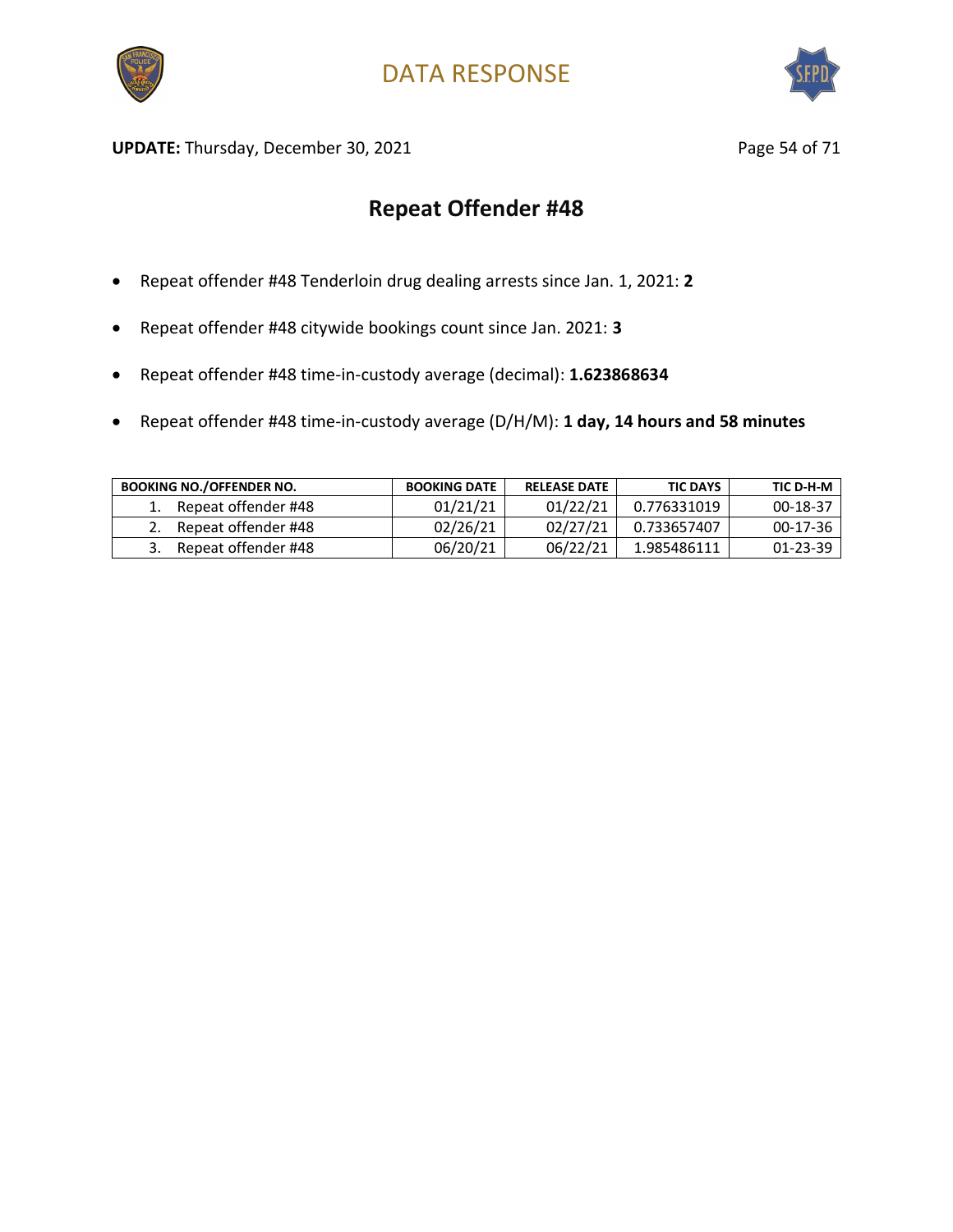



UPDATE: Thursday, December 30, 2021 and the state of the Page 55 of 71

- Repeat offender #49 Tenderloin drug dealing arrests since Jan. 1, 2021: **2**
- Repeat offender #49 citywide bookings count since Oct. 2012: **22**
- Repeat offender #49 time-in-custody average (decimal): **54.12401369**
- Repeat offender #49 time-in-custody average (D/H/M): **54 days, 2 hours and 58 minutes**

| <b>BOOKING NO./OFFENDER NO.</b> | <b>BOOKING DATE</b> | <b>RELEASE DATE</b> | <b>TIC DAYS</b> | TIC D-H-M      |
|---------------------------------|---------------------|---------------------|-----------------|----------------|
| Repeat offender #49<br>1.       | 10/26/12            | 10/26/12            | 0.158460648     | 00-03-48       |
| Repeat offender #49<br>2.       | 07/29/13            | 07/31/13            | 1.716585648     | $01 - 17 - 11$ |
| 3.<br>Repeat offender #49       | 08/17/13            | 08/20/13            | 3.822962963     | 03-19-45       |
| Repeat offender #49<br>4.       | 04/14/14            | 04/23/14            | 9.656493056     | 09-15-45       |
| 5.<br>Repeat offender #49       | 05/01/14            | 05/01/14            | 0.845196759     | $00 - 20 - 17$ |
| Repeat offender #49<br>6.       | 05/27/14            | 06/10/14            | 14.04976852     | $14 - 01 - 11$ |
| Repeat offender #49<br>7.       | 09/09/14            | 12/22/14            | 103.936713      | 12-22-28       |
| Repeat offender #49<br>8.       | 12/29/14            | 01/01/15            | 3.056168981     | 03-01-20       |
| 9.<br>Repeat offender #49       | 01/12/15            | 01/14/15            | 2.97349537      | 02-23-21       |
| 10. Repeat offender #49         | 04/16/15            | 04/17/15            | 1.072233796     | $01 - 01 - 44$ |
| 11. Repeat offender #49         | 10/16/15            | 07/21/17            | 644.8341204     | 05-20-01       |
| 12. Repeat offender #49         | 11/18/17            | 11/22/17            | 3.327905093     | 03-07-52       |
| 13. Repeat offender #49         | 04/21/18            | 04/26/18            | 4.915532407     | 04-21-58       |
| 14. Repeat offender #49         | 06/18/18            | 07/01/18            | 12.40855324     | 12-09-48       |
| 15. Repeat offender #49         | 10/30/18            | 10/16/19            | 350.8343519     | 15-20-01       |
| 16. Repeat offender #49         | 11/12/19            | 11/14/19            | 1.978020833     | 01-23-28       |
| 17. Repeat offender #49         | 11/15/19            | 11/27/19            | 11.95386574     | 11-22-53       |
| 18. Repeat offender #49         | 12/18/19            | 12/20/19            | 1.896759259     | $01 - 21 - 31$ |
| 19. Repeat offender #49         | 01/17/20            | 02/21/20            | 35.10743056     | 04-02-34       |
| 20. Repeat offender #49         | 01/06/21            | 01/12/21            | 5.569201389     | 05-13-39       |
| 21. Repeat offender #49         | 03/29/21            | 04/15/21            | 17.0012037      | 17-00-01       |
| 22. Repeat offender #49         | 04/29/21            | 05/10/21            | 10.73729167     | $10-17-41$     |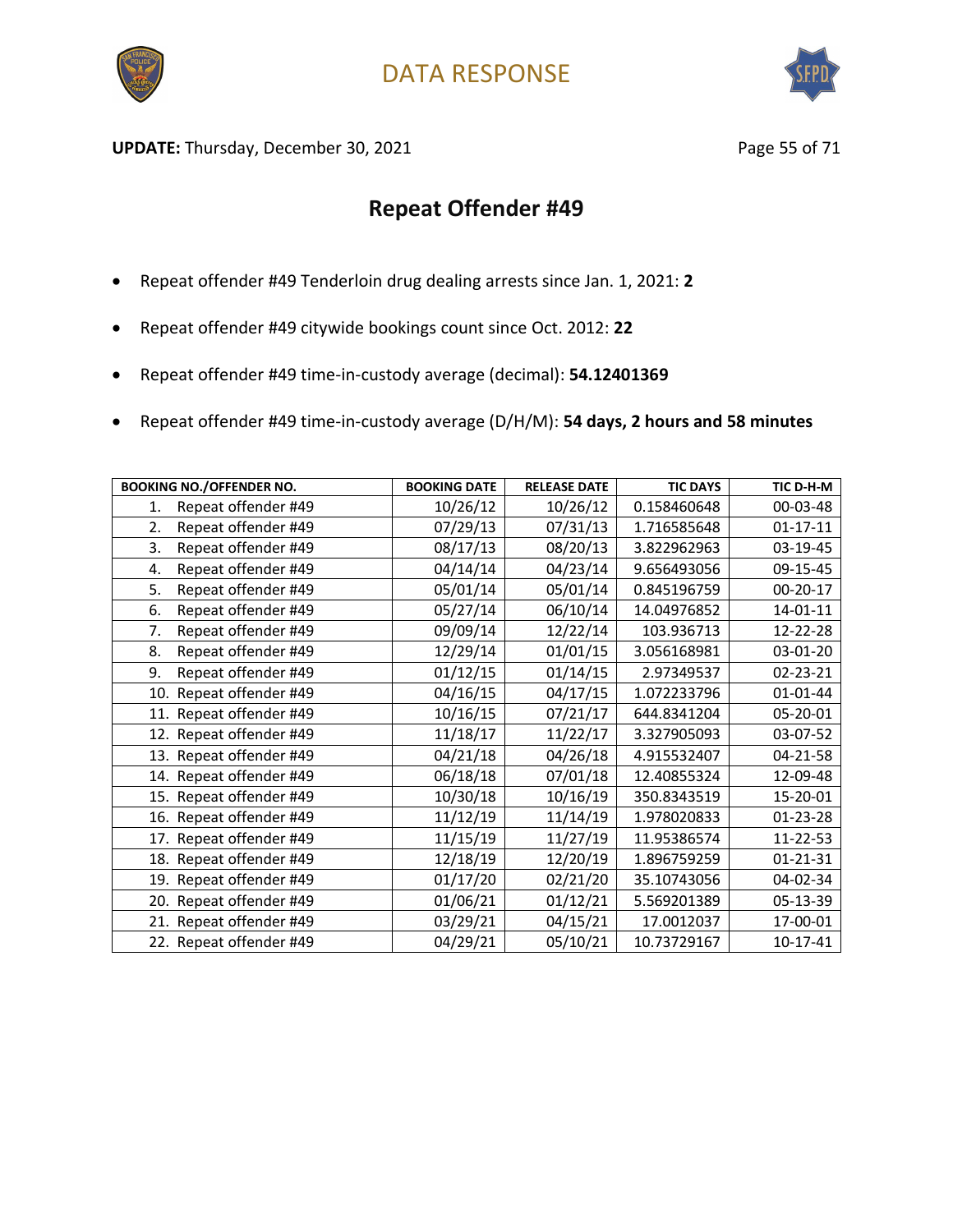



UPDATE: Thursday, December 30, 2021 and the state of 21 and 2012 and 2012 and 2012 and 2012 and 2012 and 2012 and 2013 and 2012 and 2013 and 2013 and 2013 and 2013 and 2013 and 2013 and 2013 and 2013 and 2013 and 2013 and

- Repeat offender #50 Tenderloin drug dealing arrests since Jan. 1, 2021: **2**
- Repeat offender #50 citywide bookings count since Feb. 2021: **2**
- Repeat offender #50 time-in-custody average (decimal): **1.966608796**
- Repeat offender #50 time-in-custody average (D/H/M): **1 day, 23 hours and 11 minutes**

| <b>BOOKING NO./OFFENDER NO.</b> | <b>BOOKING DATE</b> | <b>RELEASE DATE</b> | <b>TIC DAYS</b> | TIC D-H-M  |
|---------------------------------|---------------------|---------------------|-----------------|------------|
| Repeat offender #50             | 02/04/21            | 02/05/21            | 0.661481481     | $00-15-52$ |
| Repeat offender #50             | 09/02/21            | 09/05/21            | 2.238344907     | 02-05-43   |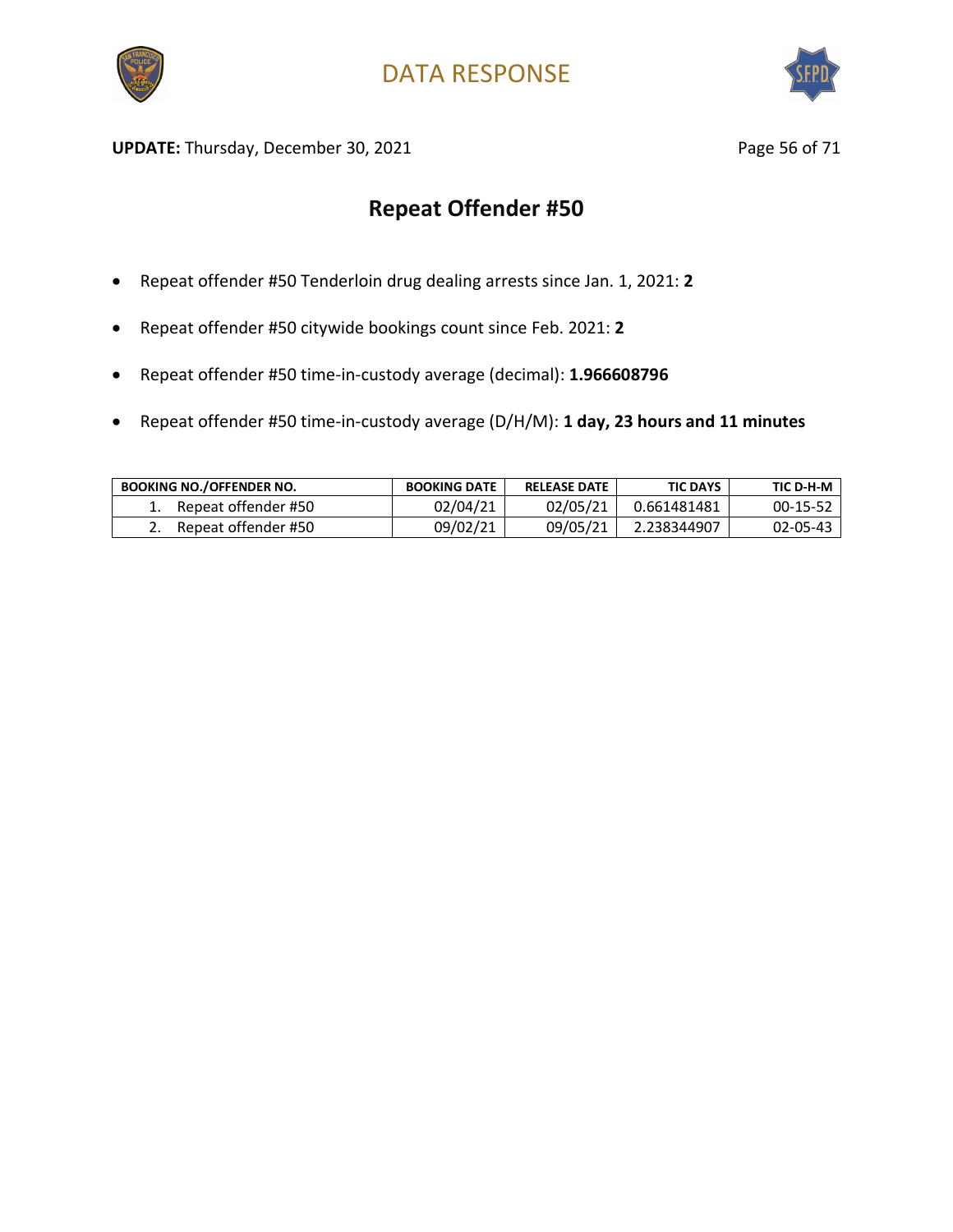



UPDATE: Thursday, December 30, 2021 and the same of the Page 57 of 71

- Repeat offender #51 Tenderloin drug dealing arrests since Jan. 1, 2021: **2**
- Repeat offender #51 citywide bookings count since Jan. 2021: **2**
- Repeat offender #51 time-in-custody average (decimal): **2.62376929**
- Repeat offender #51 time-in-custody average (D/H/M): **2 days, 14 hours and 58 minutes**

| <b>BOOKING NO./OFFENDER NO.</b> | <b>BOOKING DATE</b> | <b>RELEASE DATE</b> | <b>TIC DAYS</b> | TIC D-H-M |
|---------------------------------|---------------------|---------------------|-----------------|-----------|
| Repeat offender #51             | 01/12/21            | 01/14/21            | 2.151423611     | 02-03-38  |
| Repeat offender #51             | 06/23/21            | 06/26/21            | 2.719884259     | 02-17-16  |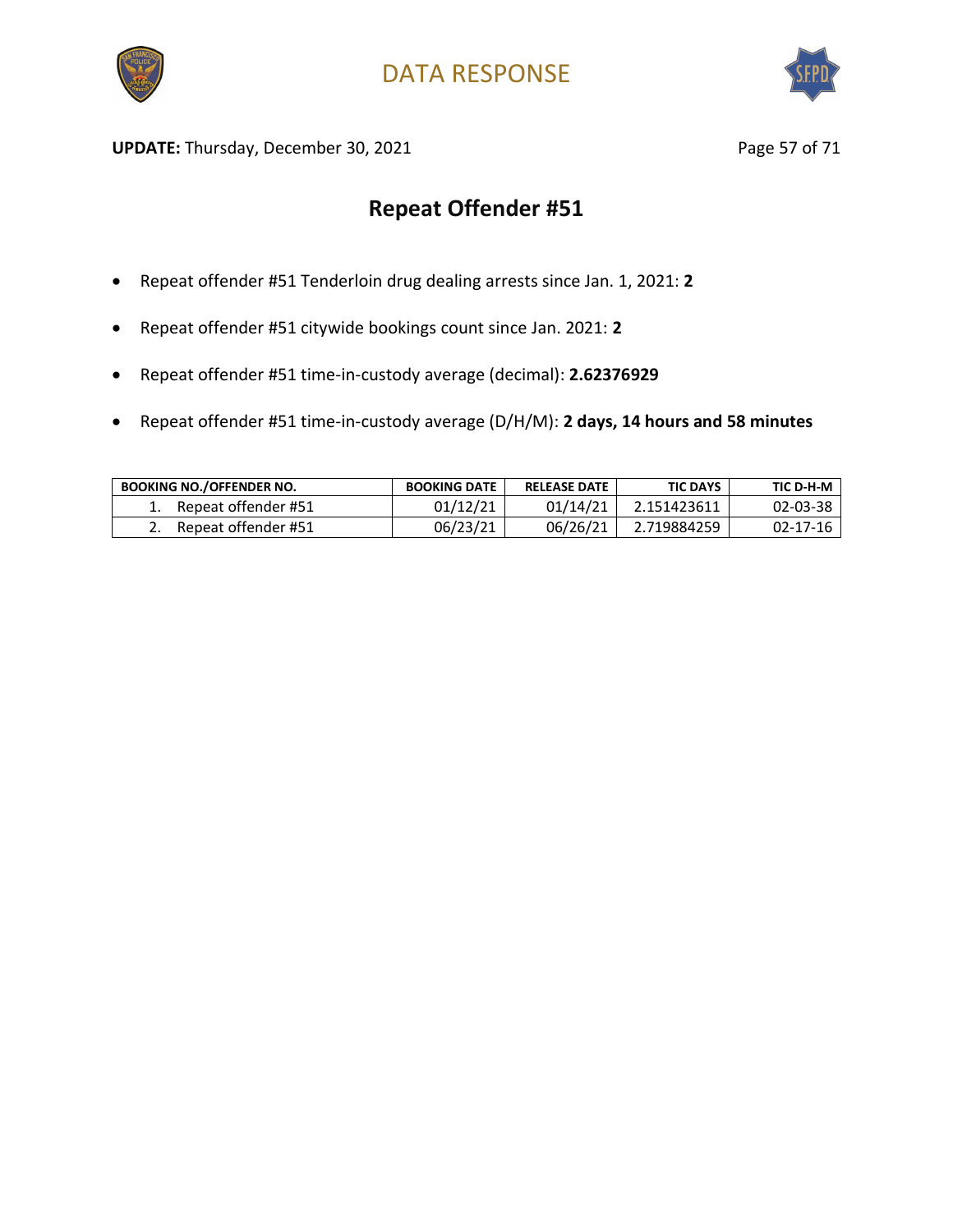



UPDATE: Thursday, December 30, 2021 and the same of the Page 58 of 71

- Repeat offender #52 Tenderloin drug dealing arrests since Jan. 1, 2021: **2**
- Repeat offender #52 citywide bookings count since June 2020: **3**
- Repeat offender #52 time-in-custody average (decimal): **1.255969329**
- Repeat offender #52 time-in-custody average (D/H/M): **1 day, 6 hours and 8 minutes**

| <b>BOOKING NO./OFFENDER NO.</b> | <b>BOOKING DATE</b> | <b>RELEASE DATE</b> | <b>TIC DAYS</b> | TIC D-H-M  |
|---------------------------------|---------------------|---------------------|-----------------|------------|
| Repeat offender #52             | 06/16/20            | 06/16/20            | 0.514201389     | $00-12-20$ |
| Repeat offender #52             | 02/02/21            | 02/03/21            | 0.727002315     | $00-17-26$ |
| Repeat offender #52             | 02/15/21            | 02/16/21            | 0.782673611     | 00-18-47   |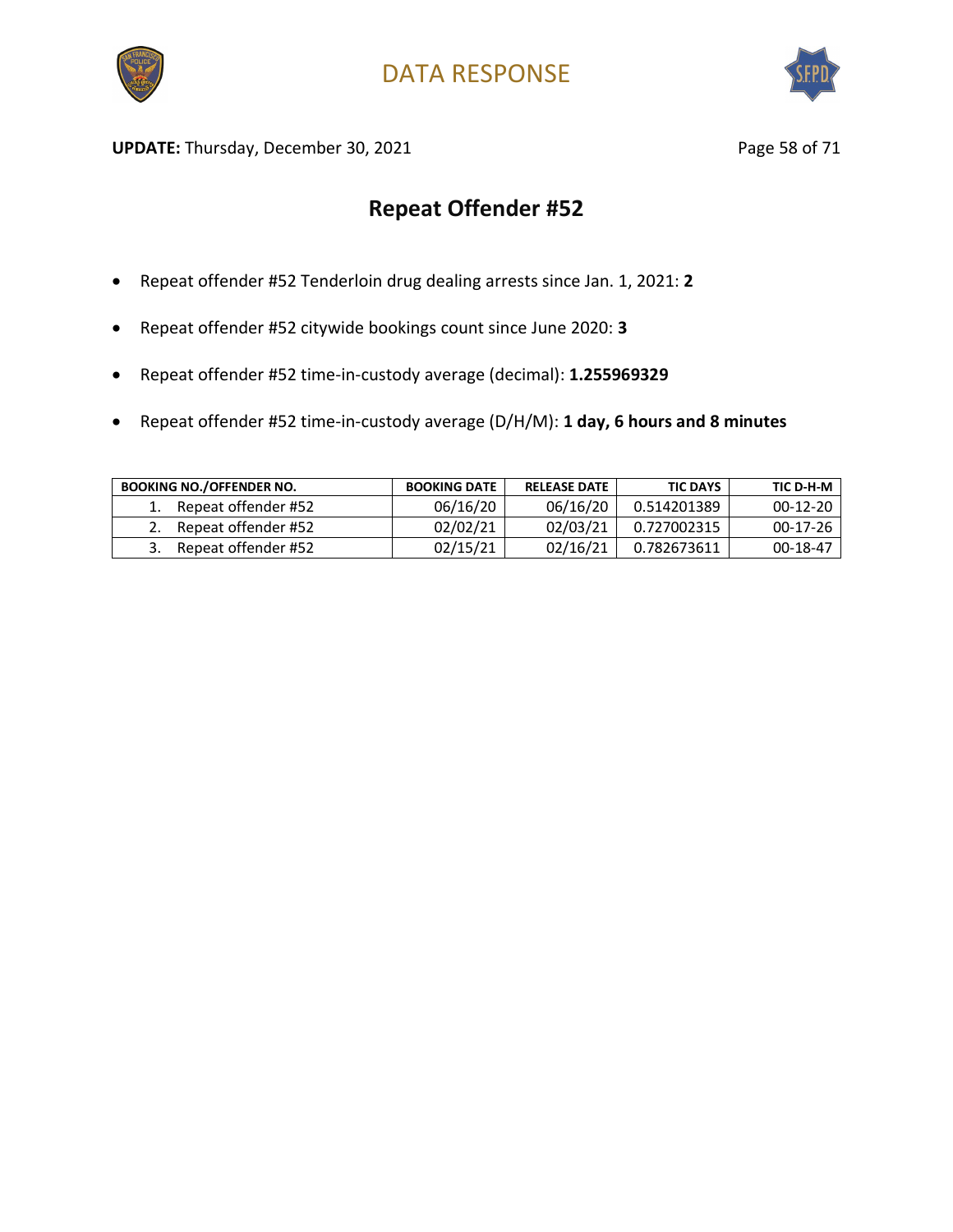



UPDATE: Thursday, December 30, 2021 and the same of the Page 59 of 71

- Repeat offender #53 Tenderloin drug dealing arrests since Jan. 1, 2021: **2**
- Repeat offender #53 citywide bookings count since June 2021: **2**
- Repeat offender #53 time-in-custody average (decimal): **3.258587963**
- Repeat offender #53 time-in-custody average (D/H/M): **3 days, 6 hours and 12 minutes**

| <b>BOOKING NO./OFFENDER NO.</b> | <b>BOOKING DATE</b> | <b>RELEASE DATE</b> | <b>TIC DAYS</b> | TIC D-H-M |
|---------------------------------|---------------------|---------------------|-----------------|-----------|
| Repeat offender #53             | 06/22/21            | 06/24/21            | 2.127488426     | 02-03-03  |
| Repeat offender #53             | 08/05/21            | 08/10/21            | 4.648275463     | 04-15-33  |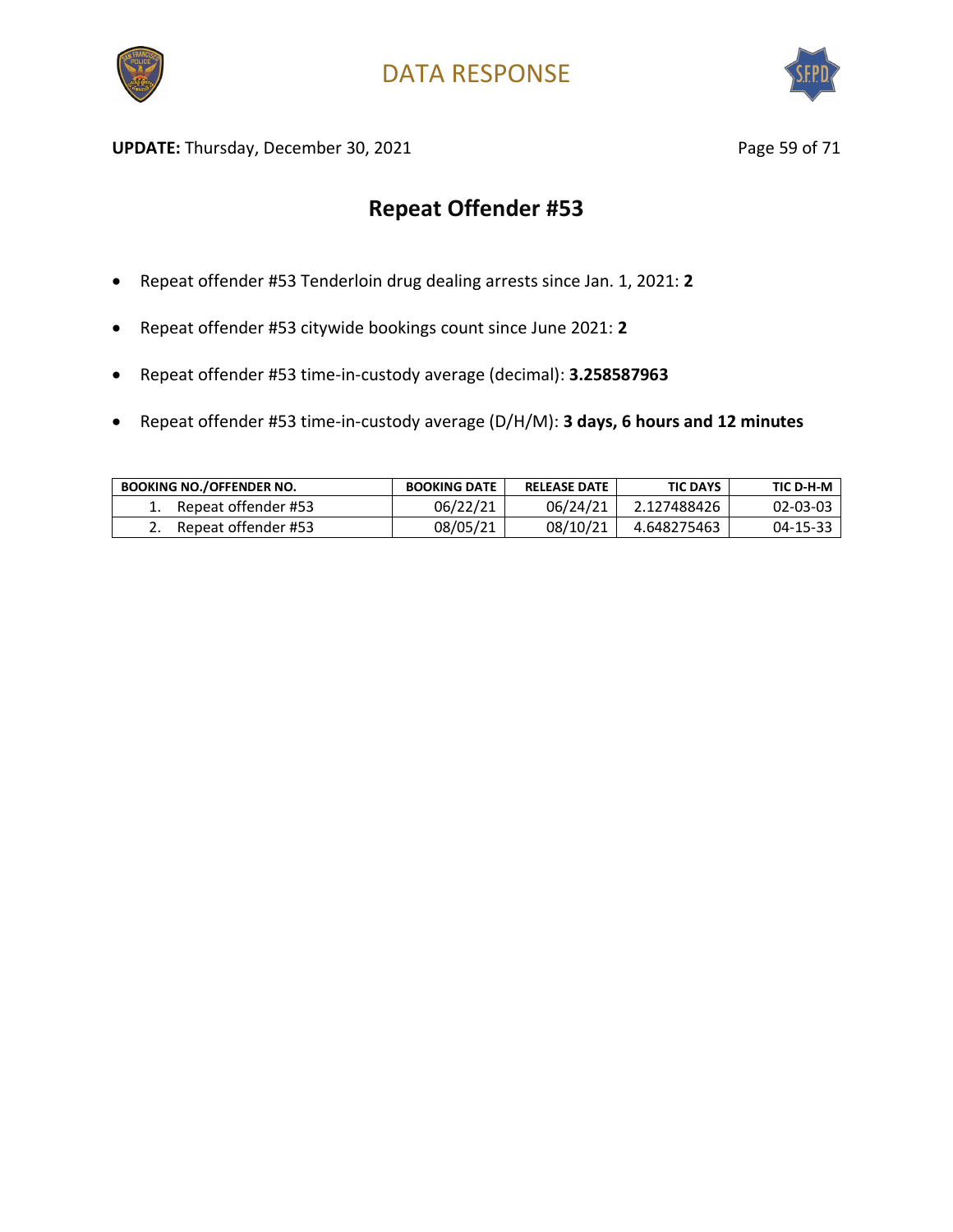



UPDATE: Thursday, December 30, 2021 and the state of the Page 60 of 71

- Repeat offender #54 Tenderloin drug dealing arrests since Jan. 1, 2021: **2**
- Repeat offender #54 citywide bookings count since June 2021: **3**
- Repeat offender #54 time-in-custody average (decimal): **1.294534144**
- Repeat offender #54 time-in-custody average (D/H/M): **1 day, 7 hours and 4 minutes**

| <b>BOOKING NO./OFFENDER NO.</b> | <b>BOOKING DATE</b> | <b>RELEASE DATE</b> | <b>TIC DAYS</b> | TIC D-H-M  |
|---------------------------------|---------------------|---------------------|-----------------|------------|
| Repeat offender #54             | 06/11/21            | 06/12/21            | 0.655196759     | $00-15-43$ |
| Repeat offender #54             | 07/08/21            | 07/09/21            | 0.741875        | 00-17-48   |
| Repeat offender #54             | 09/08/21            | 09/09/21            | 0.781064815     | 00-18-44   |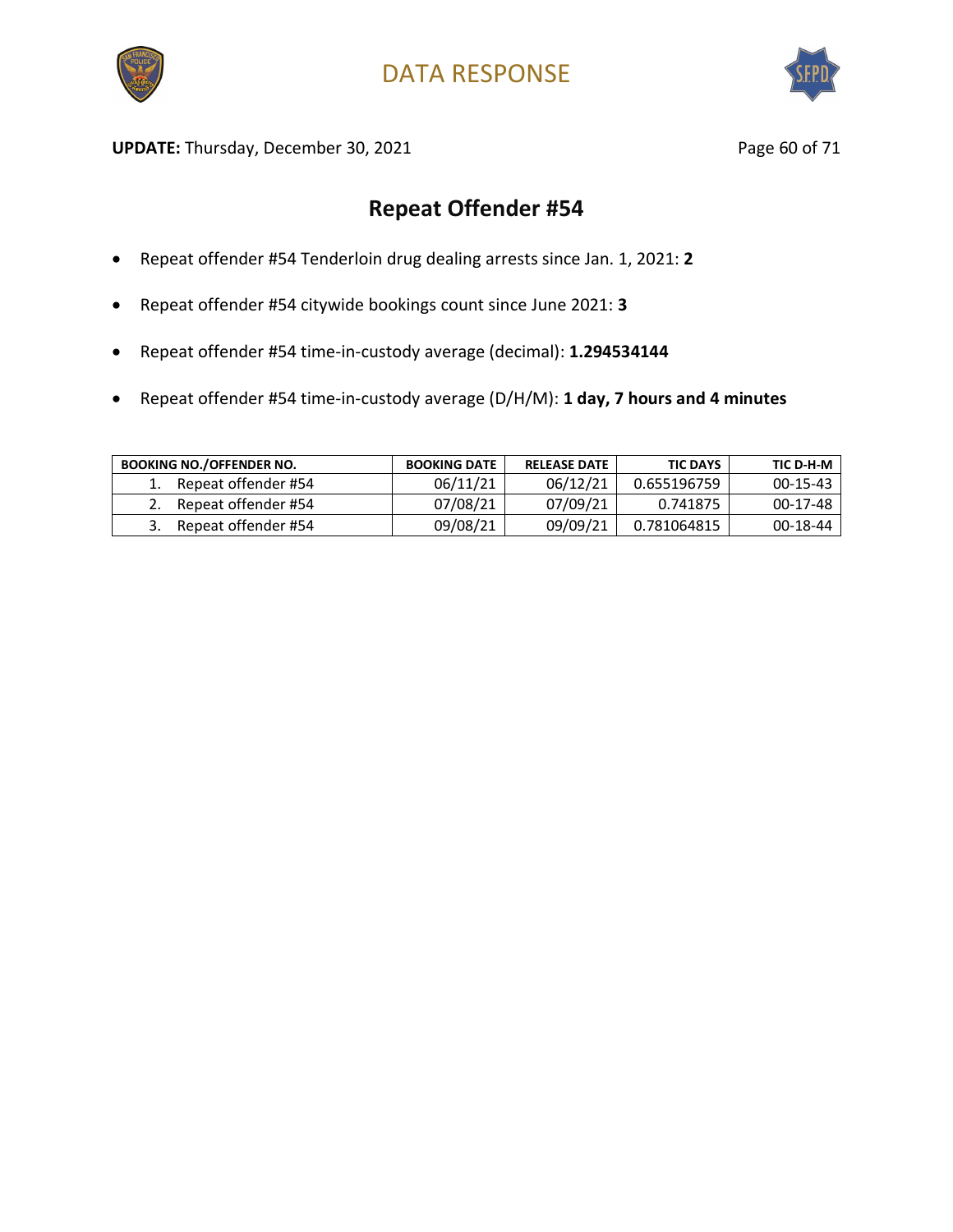



UPDATE: Thursday, December 30, 2021 and the state of 21 and 21 and 22 and 22 and 22 and 22 and 22 and 22 and 23 and 23 and 23 and 23 and 23 and 23 and 23 and 23 and 23 and 23 and 23 and 23 and 23 and 23 and 23 and 23 and 2

- Repeat offender #55 Tenderloin drug dealing arrests since Jan. 1, 2021: **2**
- Repeat offender #55 citywide bookings count since April 2021: **2**
- Repeat offender #55 time-in-custody average (decimal): **2.564930556**
- Repeat offender #55 time-in-custody average (D/H/M): **2 days, 13 hours and 33 minutes**

| <b>BOOKING NO./OFFENDER NO.</b> | <b>BOOKING DATE</b> | <b>RELEASE DATE</b> | <b>TIC DAYS</b> | TIC D-H-M      |
|---------------------------------|---------------------|---------------------|-----------------|----------------|
| Repeat offender #55             | 04/27/21            | 04/29/21            | 2.040798611     | $02 - 00 - 58$ |
| Repeat offender #55             | 06/30/21            | 07/03/21            | 2.653993056     | 02-15-41       |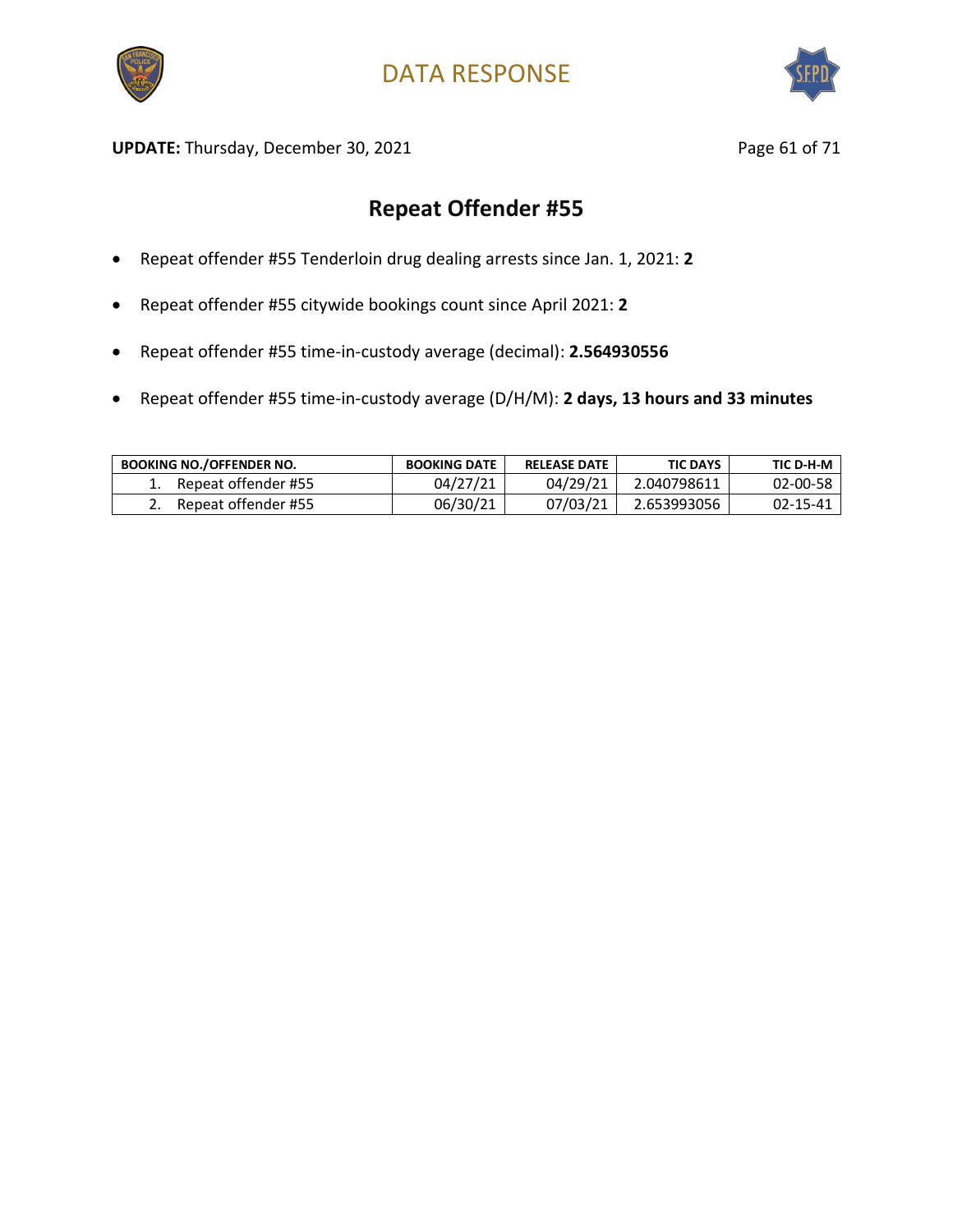



UPDATE: Thursday, December 30, 2021 and the same of the Page 62 of 71

- Repeat offender #56 Tenderloin drug dealing arrests since Jan. 1, 2021: **2**
- Repeat offender #56 citywide bookings count since April 2021: **2**
- Repeat offender #56 time-in-custody average (decimal): **1.86847608**
- Repeat offender #56 time-in-custody average (D/H/M): **1 day, 20 hours and 50 minutes**

| <b>BOOKING NO./OFFENDER NO.</b> | <b>BOOKING DATE</b> | <b>RELEASE DATE</b> | <b>TIC DAYS</b> | TIC D-H-M      |
|---------------------------------|---------------------|---------------------|-----------------|----------------|
| Repeat offender #56             | 04/27/21            | 04/29/21            | 1.914965278     | $01 - 21 - 57$ |
| Repeat offender #56             | 06/09/21            | 06/10/21            | 0.690462963     | 00-16-34       |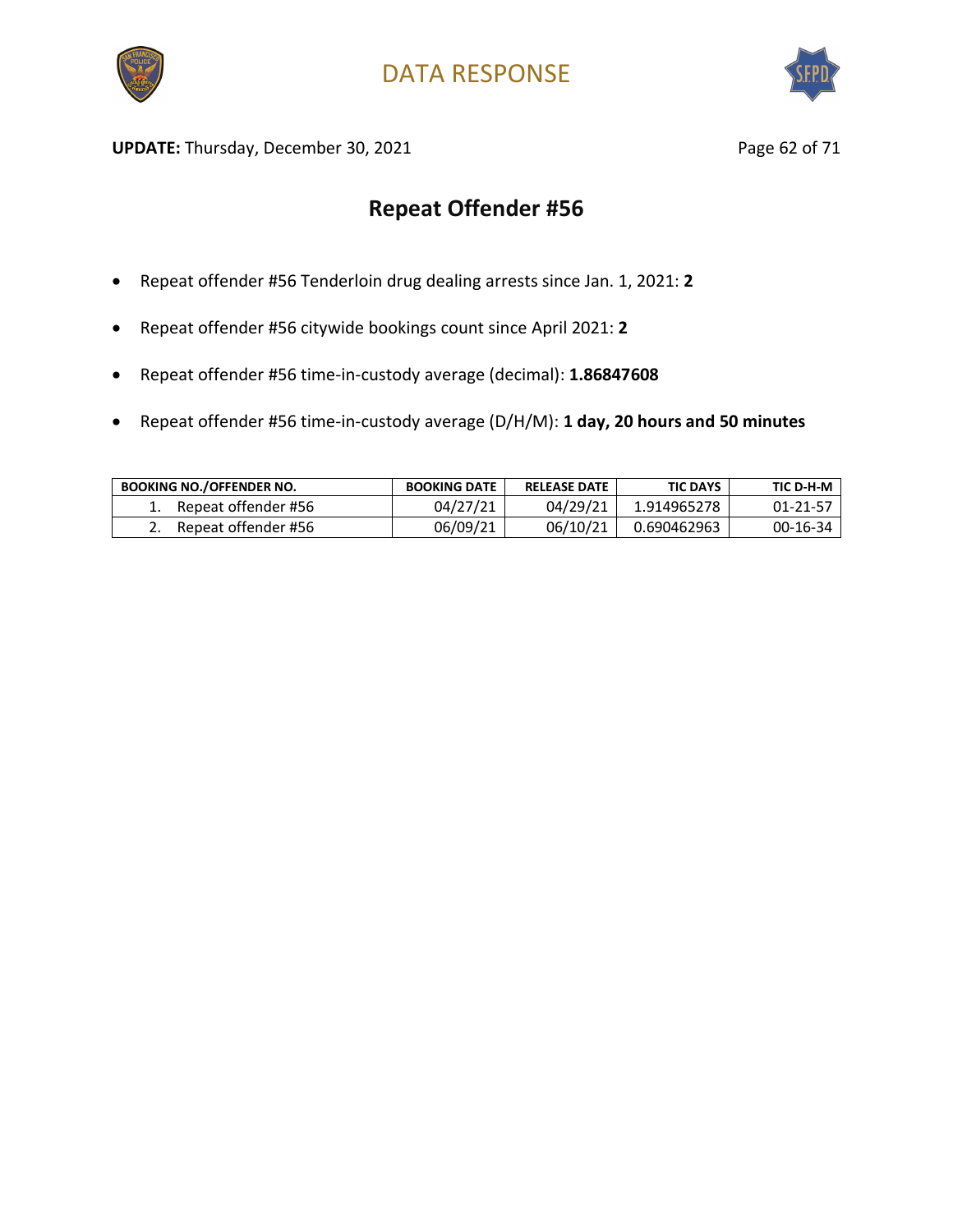



UPDATE: Thursday, December 30, 2021 and the state of the Page 63 of 71

- Repeat offender #57 Tenderloin drug dealing arrests since Jan. 1, 2021: **2**
- Repeat offender #57 citywide bookings count since Jan. 2021: **3**
- Repeat offender #57 time-in-custody average (decimal): **1.123498264**
- Repeat offender #57 time-in-custody average (D/H/M): **1 day, 2 hours and 57 minutes**

| <b>BOOKING NO./OFFENDER NO.</b> | <b>BOOKING DATE</b> | <b>RELEASE DATE</b> | <b>TIC DAYS</b> | TIC D-H-M      |
|---------------------------------|---------------------|---------------------|-----------------|----------------|
| Repeat offender #57             | 01/05/21            | 01/06/21            | 0.434398148     | $00-10-25$     |
| Repeat offender #57             | 07/27/21            | 07/28/21            | 0.836053241     | $00 - 20 - 03$ |
| Repeat offender #57             | 07/29/21            | 07/29/21            | 0.223541667     | $00 - 05 - 21$ |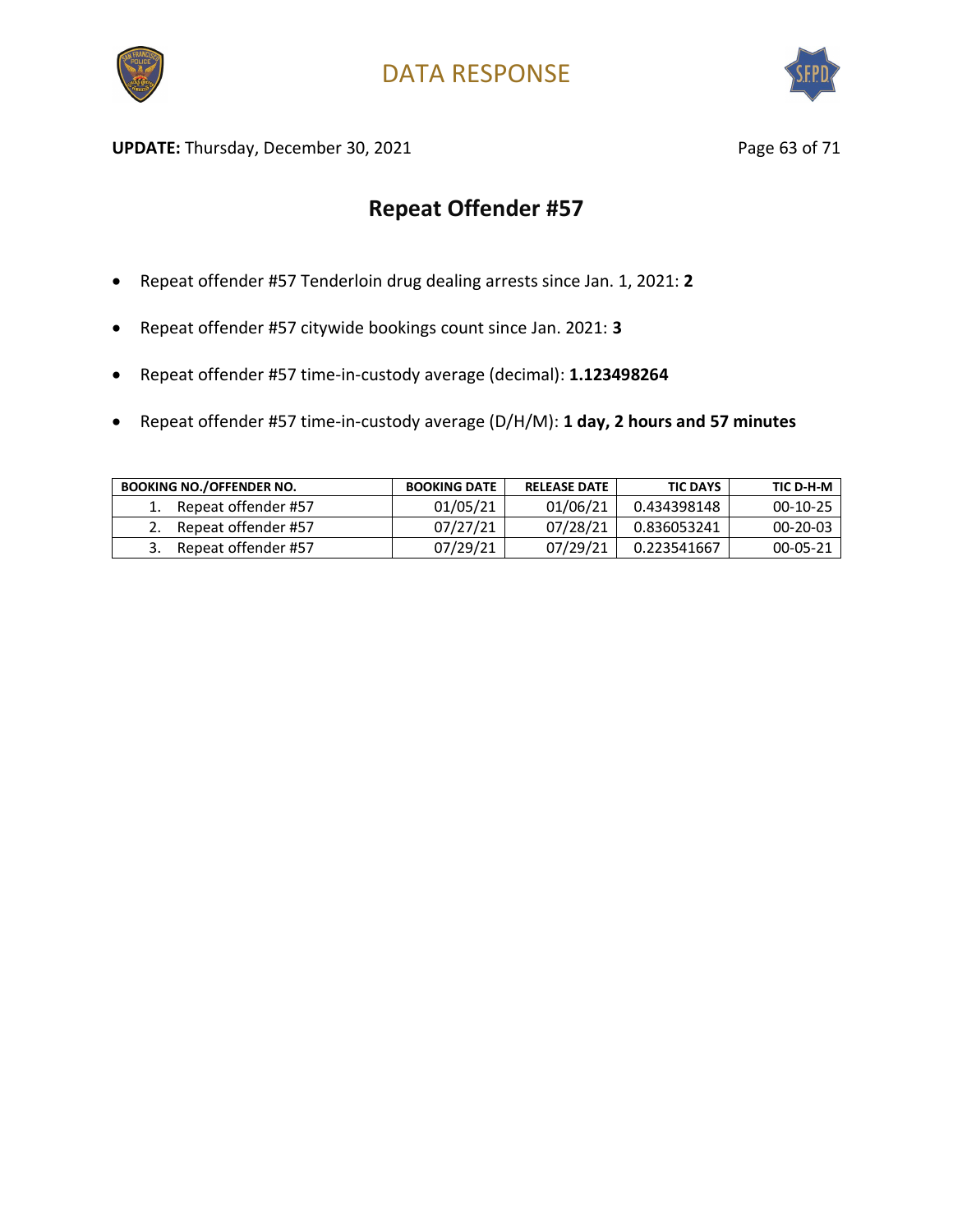



UPDATE: Thursday, December 30, 2021 and the state of 21 and 21 and 22 and 22 and 22 and 22 and 22 and 22 and 23 and 23 and 23 and 23 and 23 and 23 and 23 and 23 and 23 and 23 and 23 and 23 and 23 and 23 and 23 and 23 and 2

- Repeat offender #58 Tenderloin drug dealing arrests since Jan. 1, 2021: **2**
- Repeat offender #58 citywide bookings count since May 2020: **5**
- Repeat offender #58 time-in-custody average (decimal): **3.69578125**
- Repeat offender #58 time-in-custody average (D/H/M): **3 days, 16 hours and 41 minutes**

| <b>BOOKING NO./OFFENDER NO.</b> | <b>BOOKING DATE</b> | <b>RELEASE DATE</b> | <b>TIC DAYS</b> | TIC D-H-M      |
|---------------------------------|---------------------|---------------------|-----------------|----------------|
| Repeat offender #58             | 05/10/20            | 05/11/20            | 0.358831019     | $00 - 08 - 36$ |
| Repeat offender #58             | 07/08/20            | 07/11/20            | 2.673194444     | $02 - 16 - 09$ |
| Repeat offender #58             | 03/18/21            | 03/23/21            | 5.097384259     | $05-02-20$     |
| Repeat offender #58             | 08/05/21            | 08/12/21            | 6.932164352     | $06 - 22 - 22$ |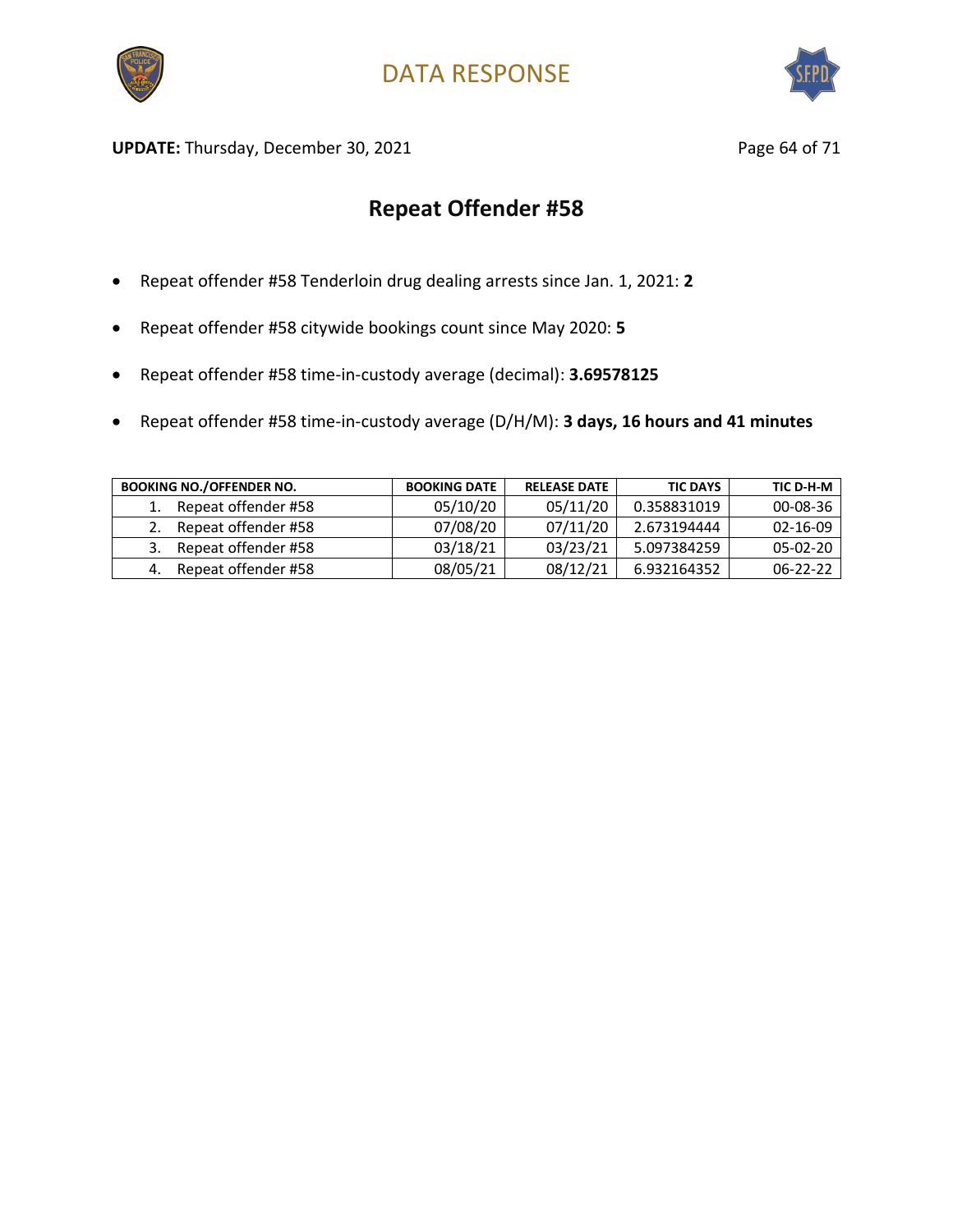



UPDATE: Thursday, December 30, 2021 and the same of the Page 65 of 71

- Repeat offender #59 Tenderloin drug dealing arrests since Jan. 1, 2021: **2**
- Repeat offender #59 citywide bookings count since Jan. 2021: **2**
- Repeat offender #59 time-in-custody average (decimal): **2.856793981**
- Repeat offender #59 time-in-custody average (D/H/M): **2 days, 20 hours and 33 minutes**

| <b>BOOKING NO./OFFENDER NO.</b> | <b>BOOKING DATE</b> | <b>RELEASE DATE</b> | <b>TIC DAYS</b> | TIC D-H-M |
|---------------------------------|---------------------|---------------------|-----------------|-----------|
| Repeat offender #59             | 01/02/21            | 01/03/21            | 0.858900463     | 00-20-36  |
| Repeat offender #59             | 01/21/21            | 01/26/21            | 4.711481481     | 04-17-04  |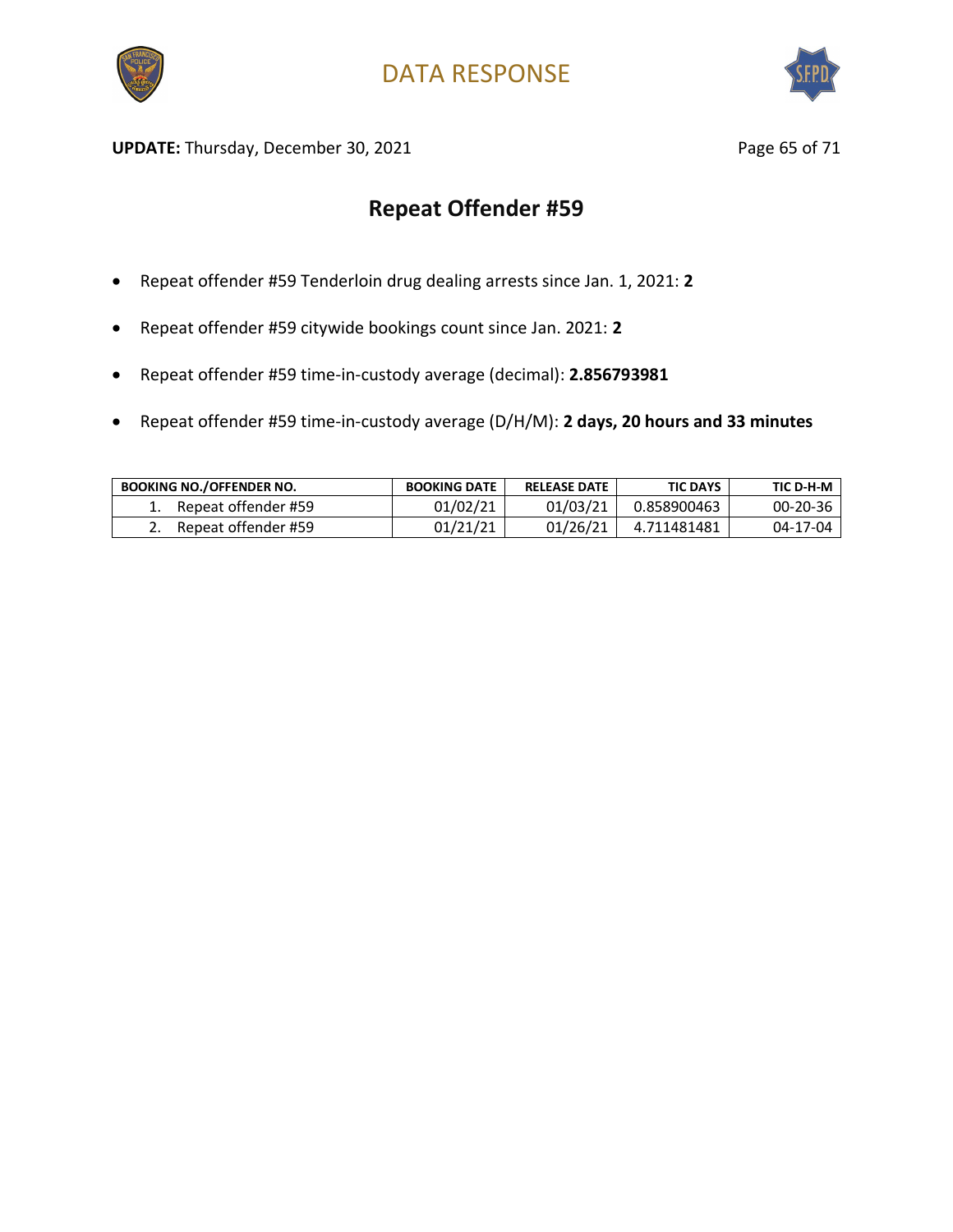



UPDATE: Thursday, December 30, 2021 and the state of 21 and 2011 and 2012 and 2012 and 2012 and 2012 and 2012 and 2012 and 2012 and 2012 and 2012 and 2012 and 2012 and 2012 and 2012 and 2012 and 2012 and 2012 and 2012 and

- Repeat offender #60 Tenderloin drug dealing arrests since Jan. 1, 2021: **2**
- Repeat offender #60 citywide bookings count since June 2020: **4**
- Repeat offender #60 time-in-custody average (decimal): **6.73387037**
- Repeat offender #60 time-in-custody average (D/H/M): **6 days, 17 hours and 36 minutes**

| <b>BOOKING NO./OFFENDER NO.</b> | <b>BOOKING DATE</b> | <b>RELEASE DATE</b> | <b>TIC DAYS</b> | TIC D-H-M      |
|---------------------------------|---------------------|---------------------|-----------------|----------------|
| Repeat offender #60             | 06/02/20            | 06/02/20            | 0.08724537      | $00 - 02 - 05$ |
| Repeat offender #60             | 01/21/21            | 01/26/21            | 4.748090278     | 04-17-57       |
| Repeat offender #60             | 02/04/21            | 03/01/21            | 24.4443287      | 24-10-39       |
| Repeat offender #60             | 07/05/21            | 07/06/21            | 1.3896875       | 01-09-21       |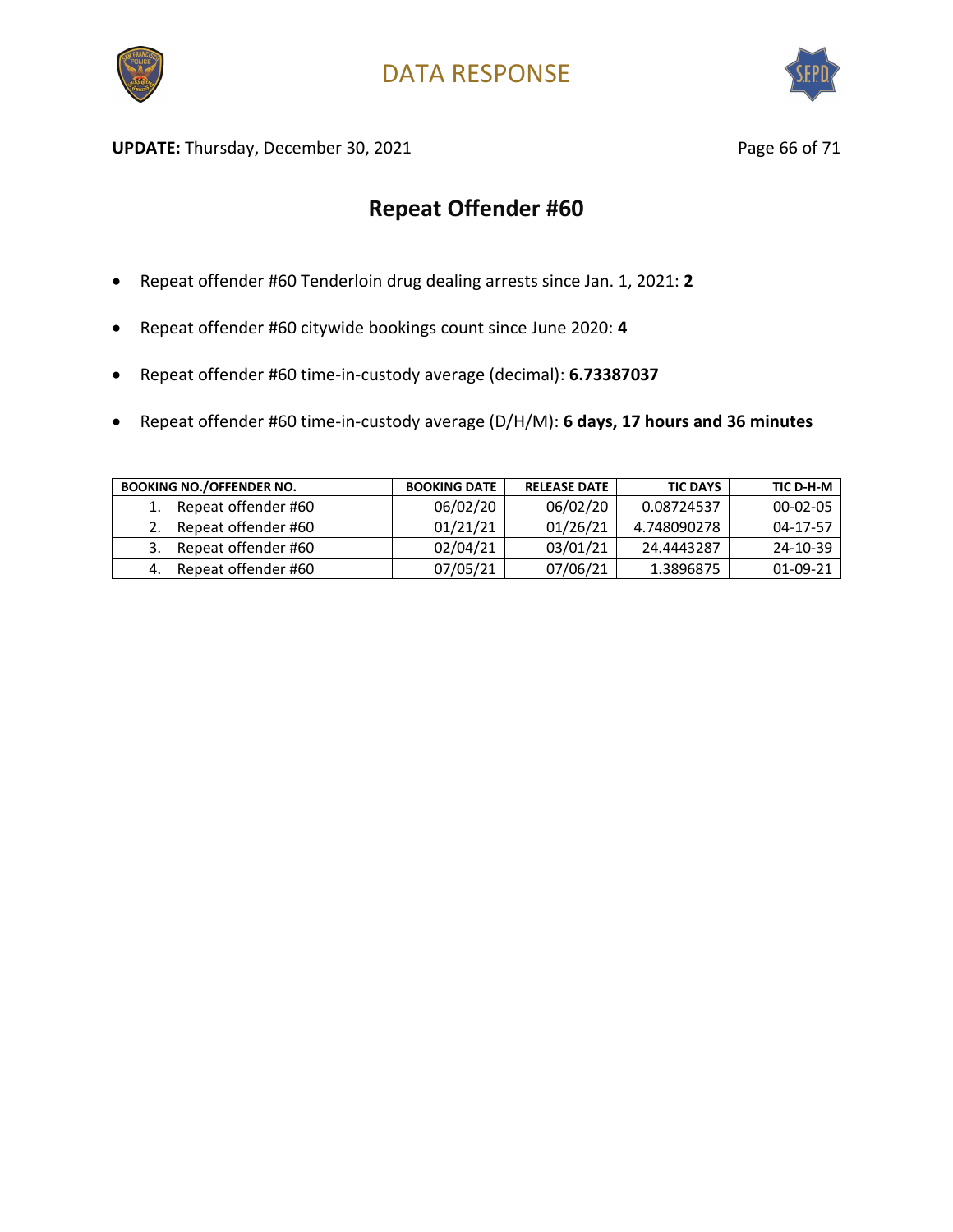



UPDATE: Thursday, December 30, 2021 and the same of the Page 67 of 71

- Repeat offender #61 Tenderloin drug dealing arrests since Jan. 1, 2021: **2**
- Repeat offender #61 citywide bookings count since Oct. 2018: **3**
- Repeat offender #61 time-in-custody average (decimal): **1.400610532**
- Repeat offender #61 time-in-custody average (D/H/M): **1 day, 9 hours and 36 minutes**

| <b>BOOKING NO./OFFENDER NO.</b> | <b>BOOKING DATE</b> | <b>RELEASE DATE</b> | <b>TIC DAYS</b> | TIC D-H-M  |
|---------------------------------|---------------------|---------------------|-----------------|------------|
| Repeat offender #61             | 10/15/18            | 10/16/18            | 1.16630787      | 01-03-59   |
| Repeat offender #61             | 04/29/21            | 04/30/21            | 0.6615625       | $00-15-52$ |
| Repeat offender #61             | 07/22/21            | 07/23/21            | 0.774571759     | 00-18-35   |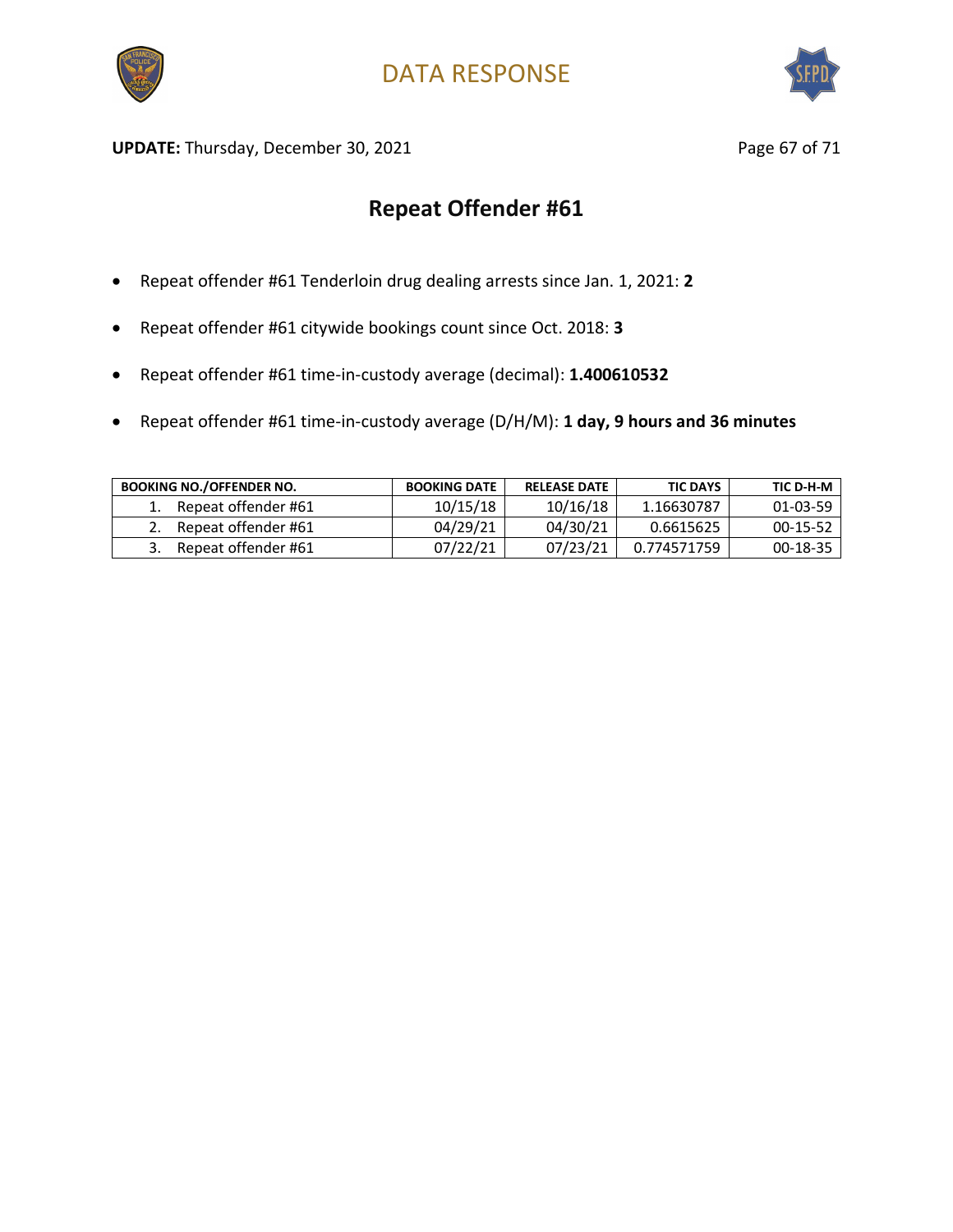



UPDATE: Thursday, December 30, 2021 and the state of the Page 68 of 71

- Repeat offender #62 Tenderloin drug dealing arrests since Jan. 1, 2021: **2**
- Repeat offender #62 citywide bookings count since Aug. 2019: **6**
- Repeat offender #62 time-in-custody average (decimal): **5.700276124**
- Repeat offender #62 time-in-custody average (D/H/M): **5 days, 16 hours and 48 minutes**

| <b>BOOKING NO./OFFENDER NO.</b> | <b>BOOKING DATE</b> | <b>RELEASE DATE</b> | <b>TIC DAYS</b> | TIC D-H-M      |
|---------------------------------|---------------------|---------------------|-----------------|----------------|
| Repeat offender #62             | 08/08/19            | 08/12/19            | 4.050856481     | $04 - 01 - 13$ |
| Repeat offender #62<br>2.       | 10/06/19            | 10/08/19            | 2.004016204     | 02-00-05       |
| Repeat offender #62<br>3.       | 11/22/19            | 11/23/19            | 0.585844907     | $00-14-03$     |
| Repeat offender #62<br>4.       | 06/24/20            | 07/01/20            | 6.70994213      | 06-17-02       |
| Repeat offender #62<br>5.       | 04/14/21            | 04/17/21            | 2.647881944     | $02 - 15 - 32$ |
| Repeat offender #62<br>6.       | 09/02/21            | 09/23/21            | 20.9033912      | $20 - 21 - 40$ |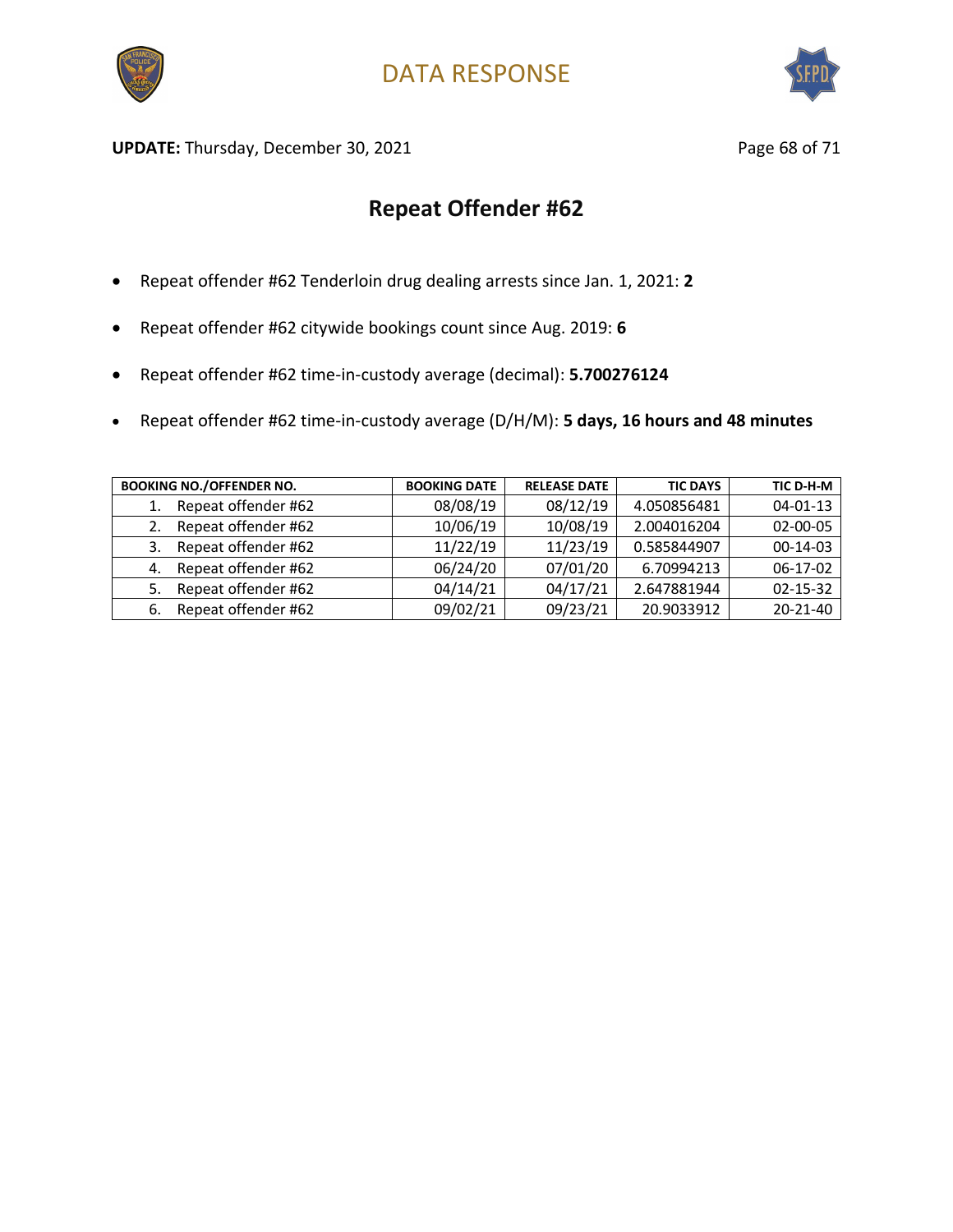



UPDATE: Thursday, December 30, 2021 and the same of the Page 69 of 71

- Repeat offender #63 Tenderloin drug dealing arrests since Jan. 1, 2021: **2**
- Repeat offender #63 citywide bookings count since Jan. 2017: **14**
- Repeat offender #63 time-in-custody average (decimal): **1.669833333**
- Repeat offender #63 time-in-custody average (D/H/M): **1 days, 16 hours and 4 minutes**

| <b>BOOKING NO./OFFENDER NO.</b> | <b>BOOKING DATE</b> | <b>RELEASE DATE</b> | <b>TIC DAYS</b> | TIC D-H-M      |
|---------------------------------|---------------------|---------------------|-----------------|----------------|
| Repeat offender #63<br>1.       | 01/15/17            | 01/16/17            | 1.068240741     | 01-01-38       |
| Repeat offender #63<br>2.       | 11/23/17            | 11/24/17            | 1.385844907     | 01-09-15       |
| Repeat offender #63<br>3.       | 11/09/18            | 11/10/18            | 1.484791667     | $01 - 11 - 38$ |
| Repeat offender #63<br>4.       | 02/06/19            | 02/06/19            | 0.201944444     | 00-04-50       |
| Repeat offender #63<br>5.       | 02/15/19            | 02/16/19            | 0.13431713      | $00 - 03 - 13$ |
| Repeat offender #63<br>6.       | 04/23/19            | 04/24/19            | 0.856828704     | 00-20-33       |
| Repeat offender #63<br>7.       | 06/19/19            | 06/19/19            | 0.411145833     | $00 - 09 - 52$ |
| Repeat offender #63<br>8.       | 08/13/19            | 08/14/19            | 1.67244213      | $01 - 16 - 08$ |
| Repeat offender #63<br>9.       | 08/17/19            | 08/18/19            | 1.095763889     | $01 - 02 - 17$ |
| 10. Repeat offender #63         | 10/22/19            | 10/23/19            | 1.343518519     | 01-08-14       |
| 11. Repeat offender #63         | 06/24/20            | 06/25/20            | 0.786041667     | 00-18-51       |
| 12. Repeat offender #63         | 07/14/20            | 07/16/20            | 2.060902778     | $02 - 01 - 27$ |
| 13. Repeat offender #63         | 04/15/21            | 04/21/21            | 5.071944444     | 05-01-43       |
| 14. Repeat offender #63         | 05/21/21            | 05/26/21            | 4.473773148     | $04-11-22$     |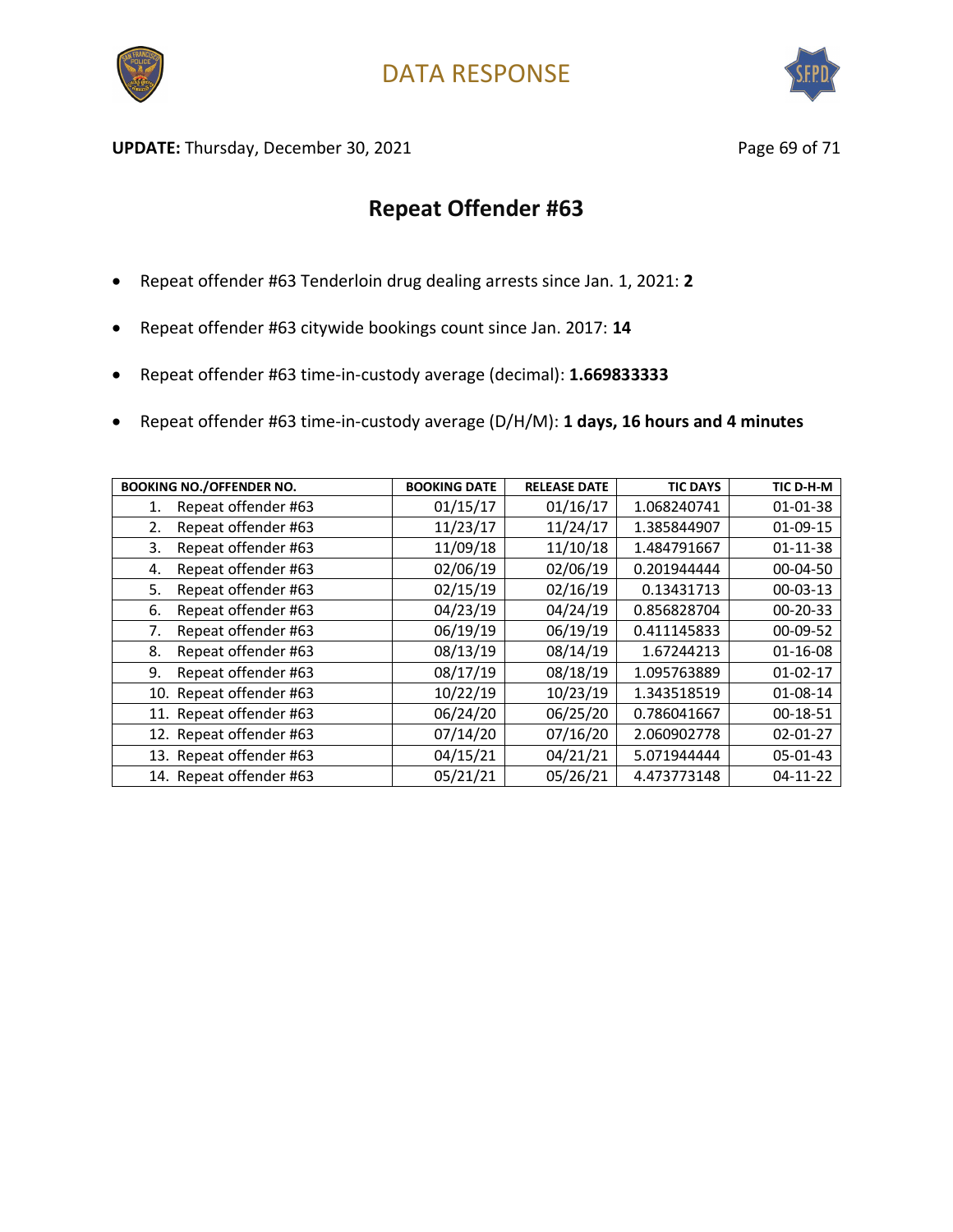



UPDATE: Thursday, December 30, 2021 and the same of the Page 70 of 71

- Repeat offender #64 Tenderloin drug dealing arrests since Jan. 1, 2021: **2**
- Repeat offender #64 citywide bookings count since Feb. 2021: **3**
- Repeat offender #64 time-in-custody average (decimal): **1.839939236**
- Repeat offender #64 time-in-custody average (D/H/M): **1 days, 20 hours and 9 minutes**

| <b>BOOKING NO./OFFENDER NO.</b> | <b>BOOKING DATE</b> | <b>RELEASE DATE</b> | <b>TIC DAYS</b> | TIC D-H-M      |
|---------------------------------|---------------------|---------------------|-----------------|----------------|
| Repeat offender #64             | 02/11/21            | 02/12/21            | 0.866979167     | $00 - 20 - 48$ |
| Repeat offender #64             | 04/28/21            | 05/01/21            | 2.687511574     | $02 - 16 - 30$ |